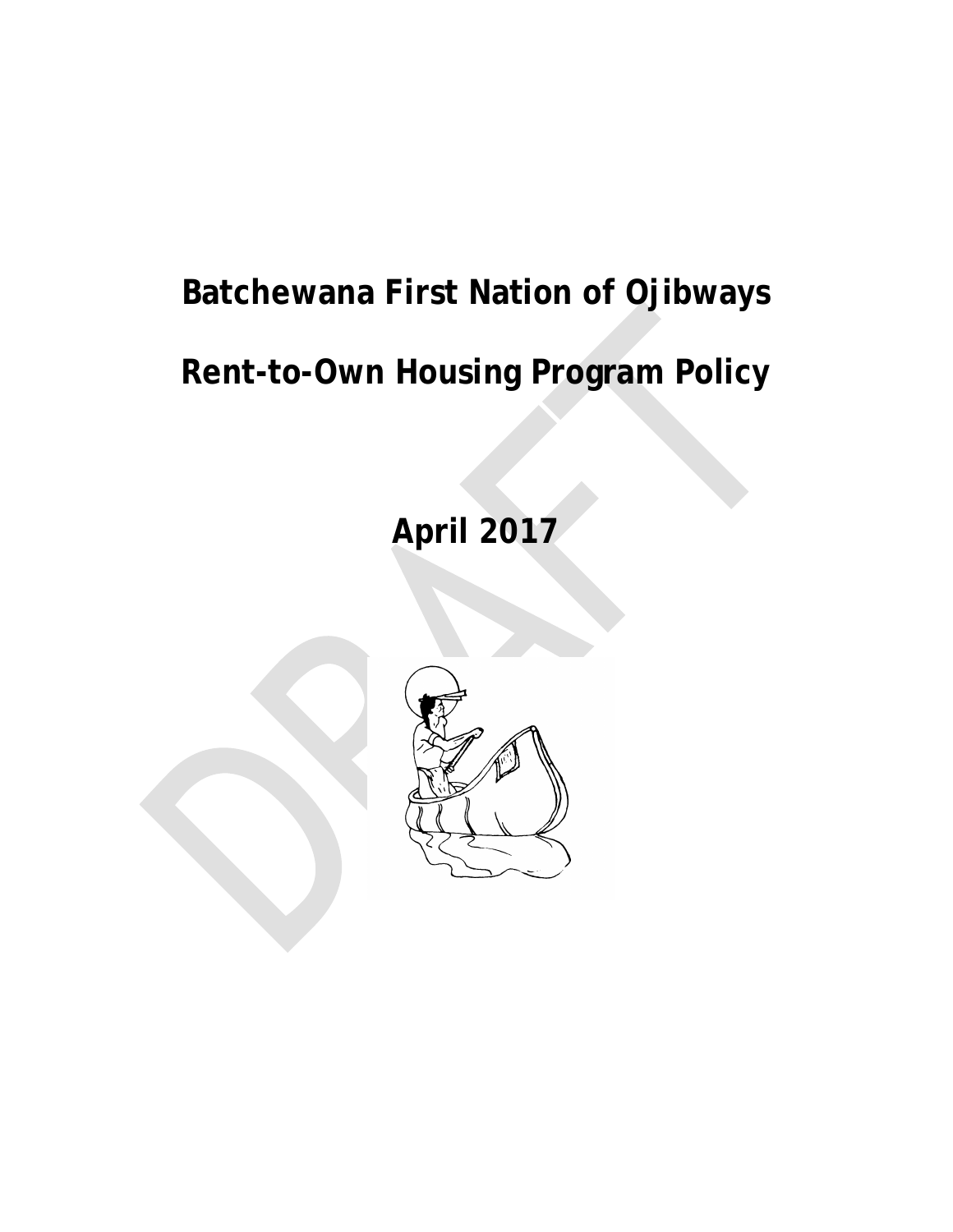|                | Table of Contents                                                                                                                                                                                                                                                                                                                                                                                                                                                                                                                                                                                                                                                                                                      | Page                  |
|----------------|------------------------------------------------------------------------------------------------------------------------------------------------------------------------------------------------------------------------------------------------------------------------------------------------------------------------------------------------------------------------------------------------------------------------------------------------------------------------------------------------------------------------------------------------------------------------------------------------------------------------------------------------------------------------------------------------------------------------|-----------------------|
| 1              | Background and Purpose of the Housing Policy.                                                                                                                                                                                                                                                                                                                                                                                                                                                                                                                                                                                                                                                                          | 1                     |
| $\overline{2}$ | and the company of the company of the company of the company of the company of the company of the company of the company of the company of the company of the company of the company of the company of the company of the comp<br>Objectives                                                                                                                                                                                                                                                                                                                                                                                                                                                                           | 1                     |
| 3              | Definitions                                                                                                                                                                                                                                                                                                                                                                                                                                                                                                                                                                                                                                                                                                            | $\overline{2}$        |
| 4              | Policy Administration and Enforcement.                                                                                                                                                                                                                                                                                                                                                                                                                                                                                                                                                                                                                                                                                 | 3                     |
| 5              |                                                                                                                                                                                                                                                                                                                                                                                                                                                                                                                                                                                                                                                                                                                        | 3                     |
| 6              | Roles and Responsibilities.<br>and the second con-<br>Band Membership reserves and serves and serves and serves and serves and serves and serves and serves and serves and serves and serves and serves and serves and serves and serves and serves and serves and serves and serves<br>6.1<br><u>and the second contract of the second second contract of the second second second second second second second second second second second second second second second second second second second second second second second</u><br>6.2<br>Chief and Council<br>Housing Department<br>6.3<br>Occupants de la contracte de la contracte de la contracte de la contracte de la contracte de la contracte de la<br>6.4 | 3<br>3<br>4<br>4<br>4 |
| $\overline{7}$ | Maximum Unit Construction Costs/Unit Type                                                                                                                                                                                                                                                                                                                                                                                                                                                                                                                                                                                                                                                                              | 5                     |
| 8              | New Construction - Contract and Construction Management                                                                                                                                                                                                                                                                                                                                                                                                                                                                                                                                                                                                                                                                | 5                     |
| 9              | Eligibility Criteria New York New York New York New York New York New York New York New York New York New York                                                                                                                                                                                                                                                                                                                                                                                                                                                                                                                                                                                                         | 6                     |
| 10             | <u>and the second contract of the second contract of the second contract of the second contract of the second contract of the second contract of the second contract of the second contract of the second contract of the second</u><br>Applications<br>10.1<br>Application Renewal<br>10.2                                                                                                                                                                                                                                                                                                                                                                                                                            | 6<br>6<br>7           |
| 11             |                                                                                                                                                                                                                                                                                                                                                                                                                                                                                                                                                                                                                                                                                                                        | 8                     |
| 12             | Rent-to-Own Agreement                                                                                                                                                                                                                                                                                                                                                                                                                                                                                                                                                                                                                                                                                                  | 8                     |
| 13             | Rental Payments and Other Charges<br>13.1<br>Rental Payments<br>Rent Levels.<br>13.2<br>and the contract of the contract of the contract of the contract of<br>13.3<br>Other Housing Charges                                                                                                                                                                                                                                                                                                                                                                                                                                                                                                                           | 9<br>9<br>9<br>9      |
| 14             | <b>Rent Collection</b><br>the contract of the contract of the contract of the contract of the contract of<br>14.1<br>Rent Collection Process.<br>14.2<br>Repeated Late Payments.                                                                                                                                                                                                                                                                                                                                                                                                                                                                                                                                       | 9<br>10<br>11         |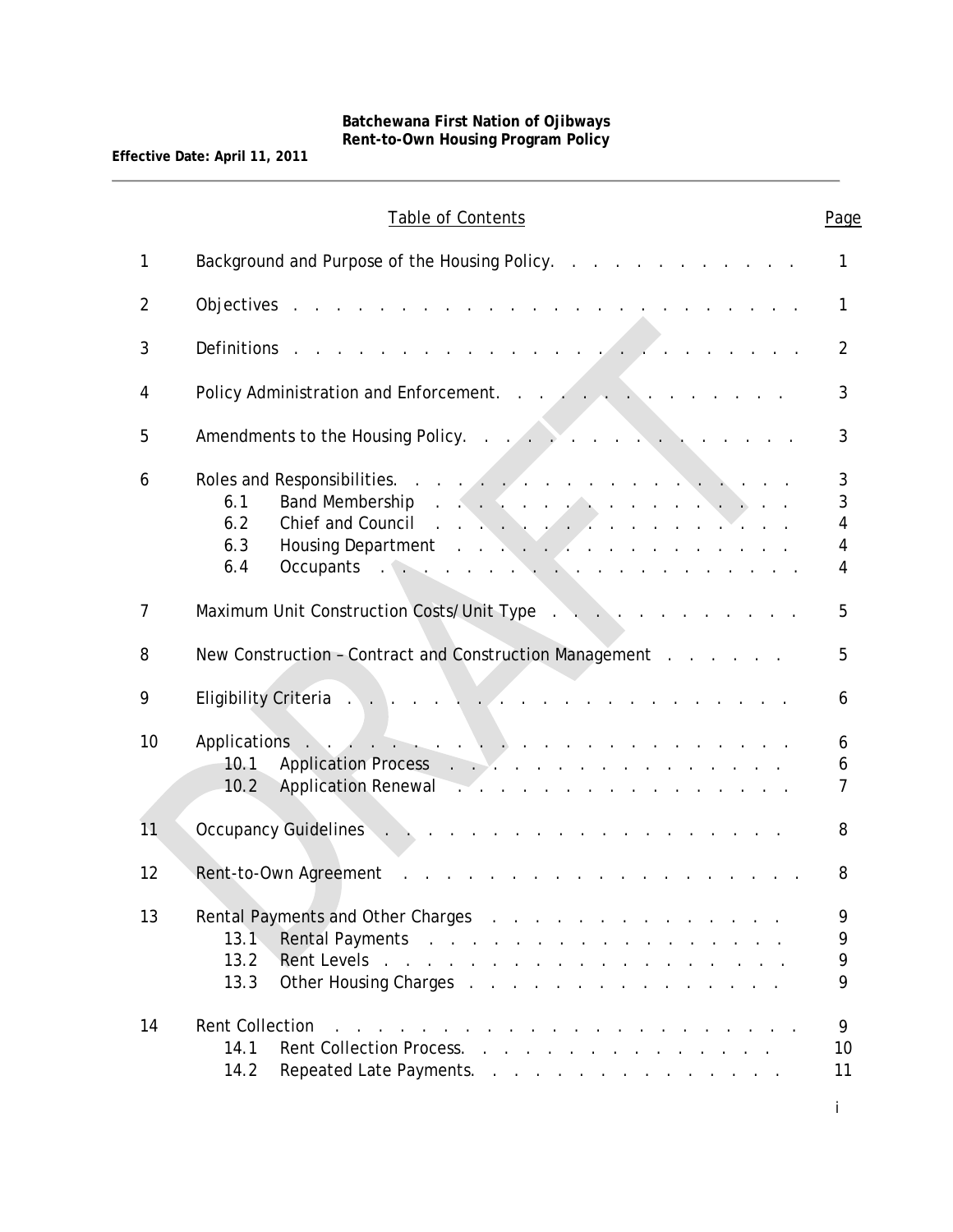| 15 | Termination by the Occupant and a subset of the contract of the Contract of the Contract of the Contract of the Contract of the Contract of the Contract of the Contract of the Contract of the Contract of the Contract of th<br>15.1<br>15.2<br>Termination by Batchewana First Nation.<br>15.3<br>15.4                                                                                               | 11<br>11<br>11<br>12<br>13 |
|----|---------------------------------------------------------------------------------------------------------------------------------------------------------------------------------------------------------------------------------------------------------------------------------------------------------------------------------------------------------------------------------------------------------|----------------------------|
| 16 | Insurance                                                                                                                                                                                                                                                                                                                                                                                               | 14                         |
| 17 | Maintenance and Repairs<br>17.1 Batchewana First Nation Responsibilities                                                                                                                                                                                                                                                                                                                                | 14                         |
|    |                                                                                                                                                                                                                                                                                                                                                                                                         | 14                         |
|    | 17.2<br>Occupant Responsibilities.                                                                                                                                                                                                                                                                                                                                                                      | 15                         |
|    | Emergency Maintenance and Repairs.<br>17.3                                                                                                                                                                                                                                                                                                                                                              | 15                         |
|    | Maintenance and Repairs Completed by the Occupant.<br>17.4                                                                                                                                                                                                                                                                                                                                              | 16                         |
|    | Maintenance and Repairs Completed by the Housing Department.<br>17.5<br>Maintenance and Repairs Completed by Outside Contractors.<br>17.6                                                                                                                                                                                                                                                               | 16<br>17                   |
|    | Financial Authorities for Maintenance and Repairs<br>17.7                                                                                                                                                                                                                                                                                                                                               | 17                         |
|    |                                                                                                                                                                                                                                                                                                                                                                                                         |                            |
| 18 | $\begin{picture}(180,10) \put(0,0){\vector(1,0){100}} \put(10,0){\vector(1,0){100}} \put(10,0){\vector(1,0){100}} \put(10,0){\vector(1,0){100}} \put(10,0){\vector(1,0){100}} \put(10,0){\vector(1,0){100}} \put(10,0){\vector(1,0){100}} \put(10,0){\vector(1,0){100}} \put(10,0){\vector(1,0){100}} \put(10,0){\vector(1,0){100}} \put(10,0){\vector(1,0){100}}$<br>Inspections<br>and a state of the | 18                         |
|    | 18.1                                                                                                                                                                                                                                                                                                                                                                                                    | 18                         |
|    | Annual Unit Inspection Annual Annual Unit Inspection Annual Annual Annual Annual Annual Annual Annual Annual A<br>18.2                                                                                                                                                                                                                                                                                  | 18                         |
| 19 | Use of a Residential Property.<br><u>a serie de la caracterí</u><br>$\mathbf{L}$ , $\mathbf{L}$ , $\mathbf{L}$<br>$\sim$ $\sim$                                                                                                                                                                                                                                                                         | 18                         |
| 20 | Occupant Damage<br>and the company of the company of the company of the company of the company of the company of the company of the company of the company of the company of the company of the company of the company of the company of the comp                                                                                                                                                       | 18                         |
|    |                                                                                                                                                                                                                                                                                                                                                                                                         |                            |
| 21 |                                                                                                                                                                                                                                                                                                                                                                                                         | 19                         |
|    | 21.1<br>Vacating the Unit on a Permanent Basis.                                                                                                                                                                                                                                                                                                                                                         | 19                         |
|    | 21.2<br>Vacating the Unit on a Temporary Basis.                                                                                                                                                                                                                                                                                                                                                         | 19                         |
|    | Vacating the Unit on an Indefinite Basis.<br>21.3                                                                                                                                                                                                                                                                                                                                                       | 20                         |
|    | Abandoned Units<br>21.4                                                                                                                                                                                                                                                                                                                                                                                 | 20                         |
|    | 21.5<br>Securing the Vacant Unit.                                                                                                                                                                                                                                                                                                                                                                       | 20                         |
| 22 | Sale of the Unit by the Occupant.                                                                                                                                                                                                                                                                                                                                                                       | 21                         |
| 23 | Right of First Refusal.<br>المتواصل والمتواطن والمتواطن والمتواطن والمتواطن والمتواطن والمتواطن والمتواطن                                                                                                                                                                                                                                                                                               | 21                         |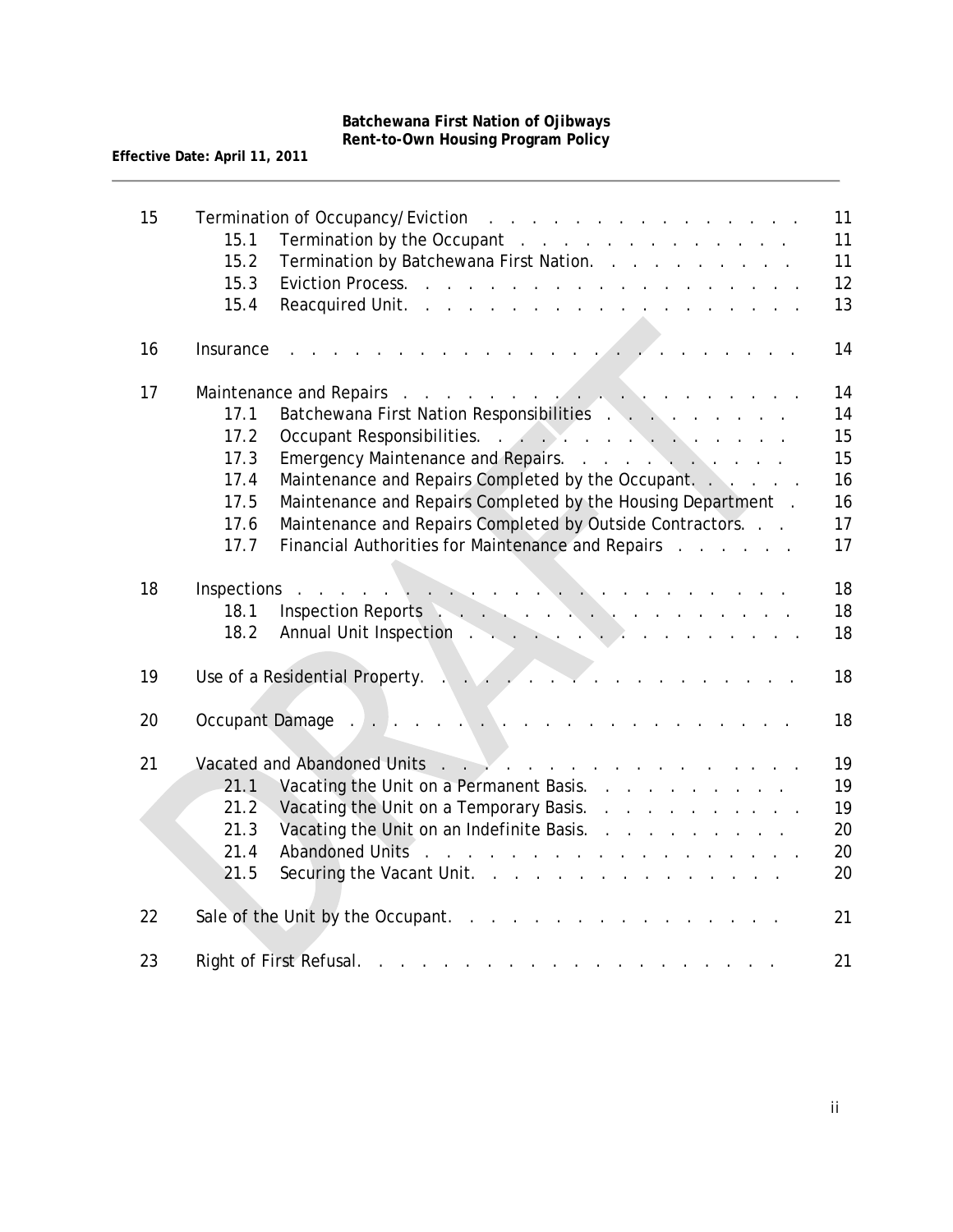| 24                                                   | Reacquired Unit and a contract the contract of the contract of the Reacquired Unit<br>24.1<br>24.2<br>New Rent-to-Own Agreement                                                                                                                                                                                                                                                               | 22<br>22<br>22       |
|------------------------------------------------------|-----------------------------------------------------------------------------------------------------------------------------------------------------------------------------------------------------------------------------------------------------------------------------------------------------------------------------------------------------------------------------------------------|----------------------|
| 25                                                   | Payment in Full of the Rent-to-Own Agreement Alberta Alberta Alberta Alberta Alberta Alberta Alberta Alberta A<br>Certificate of Possession and a contract of the contract of Possession and a contract of the contract of the contract of the contract of the contract of the contract of the contract of the contract of the contract of the c<br>25.1<br>Occupant Responsibilities<br>25.2 | 23<br>23<br>23       |
| 26                                                   |                                                                                                                                                                                                                                                                                                                                                                                               | 23                   |
| 27                                                   | Death of an Occupant research and research and research and research and research and research and research and                                                                                                                                                                                                                                                                               | 23                   |
| Appendix A<br>Appendix B<br>Appendix C<br>Appendix D | Rent-to-Own Application and the contract of the contract of the contract of the contract of the contract of the contract of the contract of the contract of the contract of the contract of the contract of the contract of th<br>Affordability Analysis<br>Rent-to-Own Agreement.<br>Repayment/Arrears Recovery Agreement.                                                                   | 24<br>29<br>32<br>39 |
| Appendix E<br>Appendix F                             | Notice to Correct Occupant Damage.<br>Unit Condition Report. And Albert Albert Albert Albert Albert Albert Albert Albert Albert Albert Albert Albert                                                                                                                                                                                                                                          | 40<br>41             |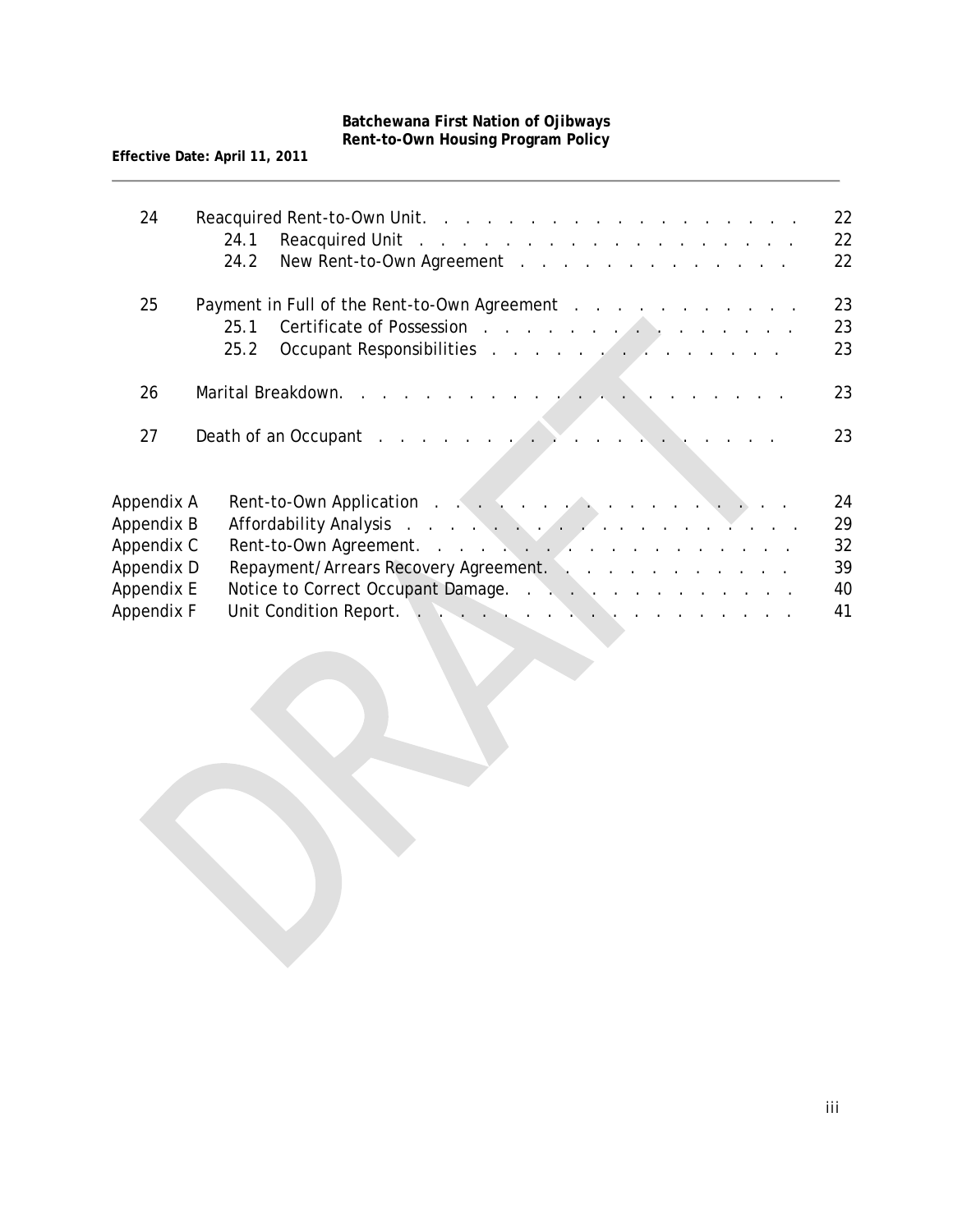#### **1. Background and Purpose of the Housing Policy**

The purpose of the rent-to-own housing program for the Batchewana First Nation of Ojibways is to provide band members with shelter that meets health, safety and structural standards. The Batchewana First Nation rent-to-own policy ensures that rent-to-own housing assistance is made available to band members in a fair and equitable manner and will benefit the community as a whole.

The Chief and Council and the housing department of the Batchewana First Nation have reviewed the administration of housing services and have approved this rent-toown housing policy to guide the delivery and administration of rent-to-own housing services to the community.

The rent-to-own program policy applies to housing units built or purchased for the purpose of homeownership, through a rent-to-own option, in Rankin Reserve 15D, Goulais Bay Reserve or Batchawana Bay.

Under this program, the occupant signs a 20-year rent-to-own agreement with Batchewana First Nation. At the end of the 20 year period, if the occupant has met the terms and conditions of the agreement, Batchewana First Nation will transfer ownership of the property to the occupant. The rent-to-own program is intended to assist band members who have a moderate income but are unable to qualify for a mortgage or make full mortgage payments as well as pay other costs (insurance and maintenance) but believe they would be able to assume full responsibility for costs and upkeep by the end of the 20-year loan period.

The rent-to-own units are constructed through Canada Mortgage & Housing Corporation's (CMHC) Section 95 housing program. Batchewana First Nation obtains a loan to fund the construction of these units and the loan is guaranteed by the band through a Ministerial Loan Guarantee with Indian and Northern Affairs Canada (INAC). The band is responsible to make monthly payments to repay the loans as agreed. Through the Section 95 program, CMHC provides the band with a monthly subsidy to assist with financing and on-going operating costs of these units. Batchewana First Nation will approve funding through the rent-to-own program for only one primary residence for each band member.

#### **2. Objectives**

Housing is an essential service because it affects the health and well being of all members. This housing policy outlines the rules and regulations by which this service will be provided. One benefit of having a housing policy is that all members can see what their government has said they will do in the area of housing and how this will be accomplished. Community members will also have an explanation of what is required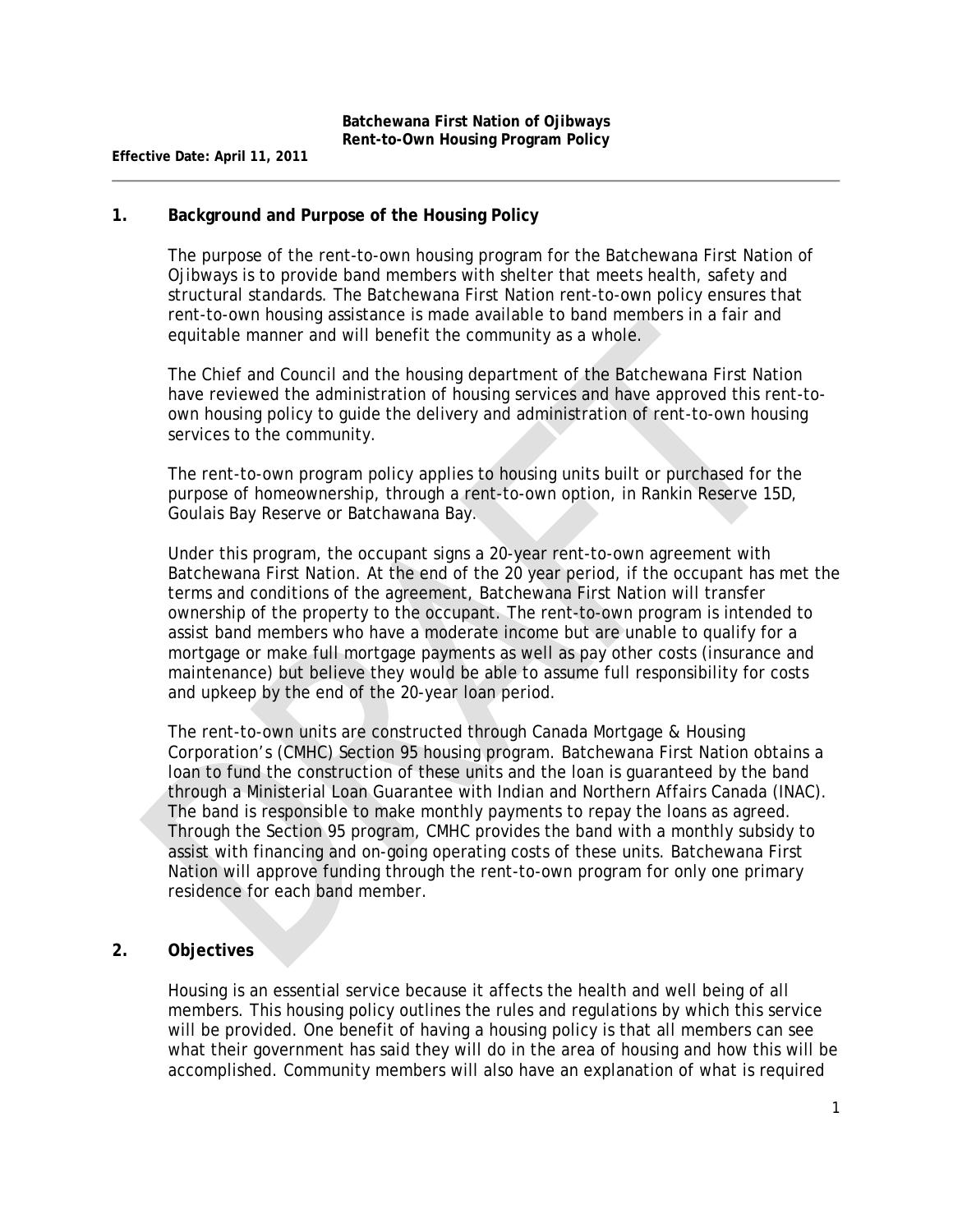**Effective Date: April 11, 2011**

of them, if and when they receive assistance through this housing program. The objectives of the rent-to-own housing program are:

- To respond to the demand for homeownership by allocating housing assistance in an equitable manner;
- To protect and enhance the community's investment in housing;
- To share the responsibility for housing between the Batchewana First Nation government and the occupants;
- To keep band members informed of the goals and priorities of community housing plans and their achievement;
- To protect and extend the life of existing housing through maintenance, insurance and renovation policies; and
- To promote individual pride and responsibility for housing.

#### **3. Definitions**

As used in the rent-to-own housing policy, the following definitions will apply:

- **Applicant** means a person who is applying for rent-to-own unit.
- **Arrears** refers to rent payments, owed to Batchewana First Nation, that are late/overdue.
- **Band** means the Batchewana First Nation unless indicated otherwise.
- **Band member or member** means a member of the Batchewana First Nation whose name appears on the band membership list maintained according to the band membership department.
- **Certificate of Possession** is a certificate issued by the Minister of Indian and Northern Affairs Canada as evidence of the band member's right to possession of the land described therein. No band member is lawfully in possession of land in Batchewana First Nation unless, with the approval of the Minister, possession of the land has been allotted to him/her by the Council of Batchewana First Nation.
- **CMHC** is Canada Mortgage & Housing Corporation
- **Council** means the Chief and Council of Batchewana First Nation represented by one (1) Chief and eight (8) Councillors elected by members of Batchewana First Nation.
- **Eviction** means the action taken by the housing department to remove an occupant from a rent-to-own unit for failure to honour the conditions of their agreement.
- **Housing department** is the body responsible to facilitate, manage and administer the housing programs and services on behalf of Chief and Council.
- **INAC** is Indigenous and Northern Affairs Canada.
- **Occupancy guidelines** are the number of bedrooms a household requires based on the number of people in the household, their age and their gender.
- **Occupant** means a person who enters into a rent-to-own agreement with the housing department and who pays rent in return for the right to occupy the unit.
- **Rent** means the amount paid or required to be paid by an occupant to the housing department for the right to occupy the rent-to-own unit.
- **Rent-to-own agreement** means a written agreement between the housing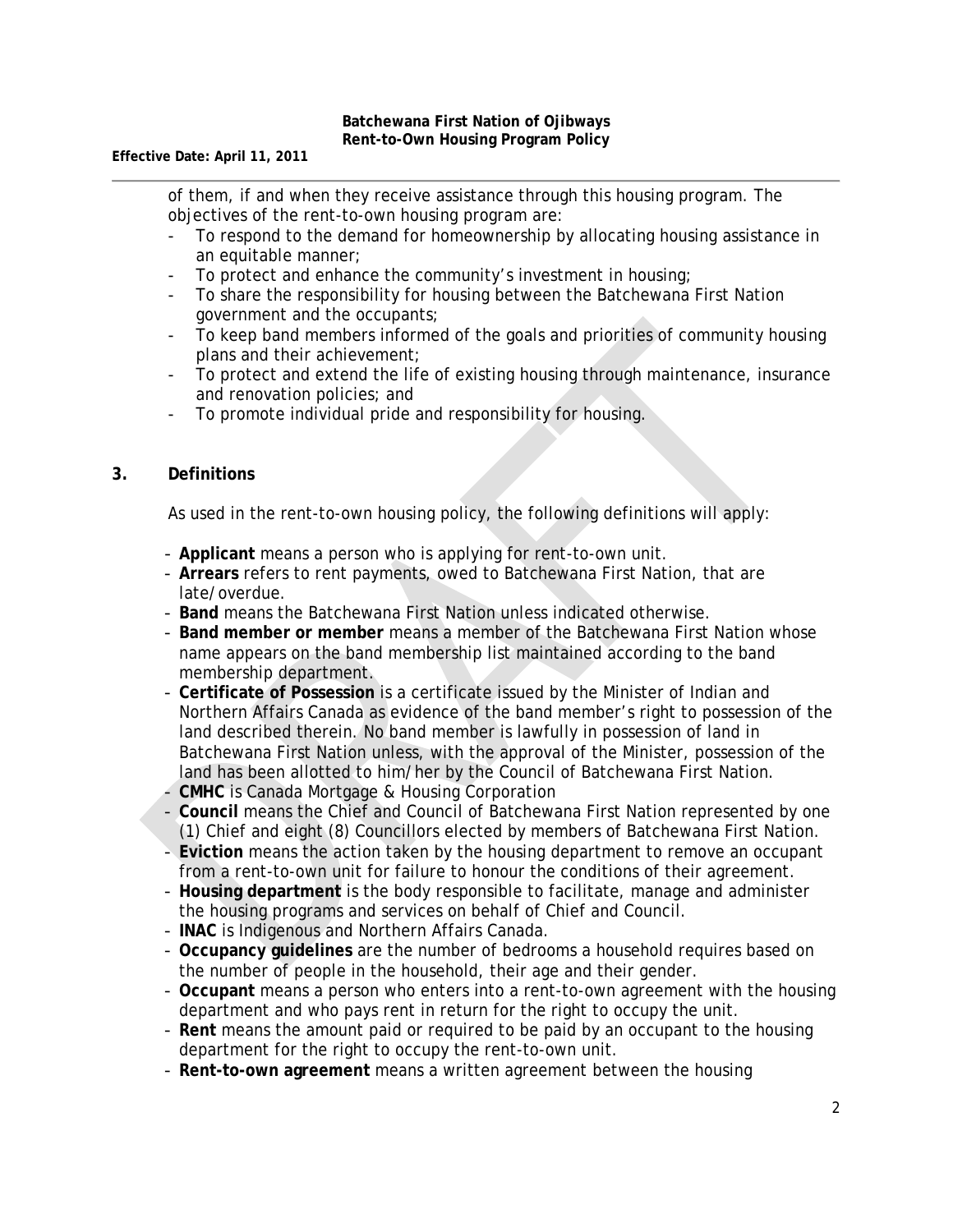**Effective Date: April 11, 2011**

department and the occupant for the right to occupy a unit, and includes any renewal of such an agreement.

- **Replacement reserve** is a fund that used to cover the cost of replacing major items in the rent-to-own, CMHC subsidized units to ensure the units are kept at an acceptable standard.
- **Unit** means the house occupied by the occupant.

# **4. Policy Administration and Enforcement**

- 1.1 This policy applies to all persons occupying a rent-to-own unit owned by Batchewana First Nation.
- 2.1 The housing department is responsible for the day-to-day administration and enforcement of all housing programs and services. The housing department will prepare all applications and submissions to Council for approval. Chief and Council (Housing Authority) reserves the final decision for all housing program and services.

# **5. Amendments to the Housing Policy**

- 5.1. The housing department will present proposed amendments to this housing policy to Council for approval.
- 5.2. Proposed amendments will be posted publicly at Council office for 30 days to allow community input.
- 5.3. Council may consult with the housing department and/or band members to discuss the nature of any proposed amendments. The decision of Council shall be final.
- 5.4. Where the policy amendment is accepted, the decision of Council shall be dated and the policy manual amended. Amendments take effect the date they are approved by Council.
- 5.5. The housing department will provide notice of the change in policy by:
	- Providing written notice of the policy amendment to occupants within 30 days of approval (3 months notice for any rent increases).
	- Posting the policy amendment publicly at Council office for 30 days after approval.

# **6. Roles and Responsibilities**

- 6.1. Band Membership
	- 6.1.1. As members of the Batchewana First Nation, each person has a right to contribute their views on existing and future housing programs and services. This can be done by participating at community meetings and talking with the housing department or Council. All members are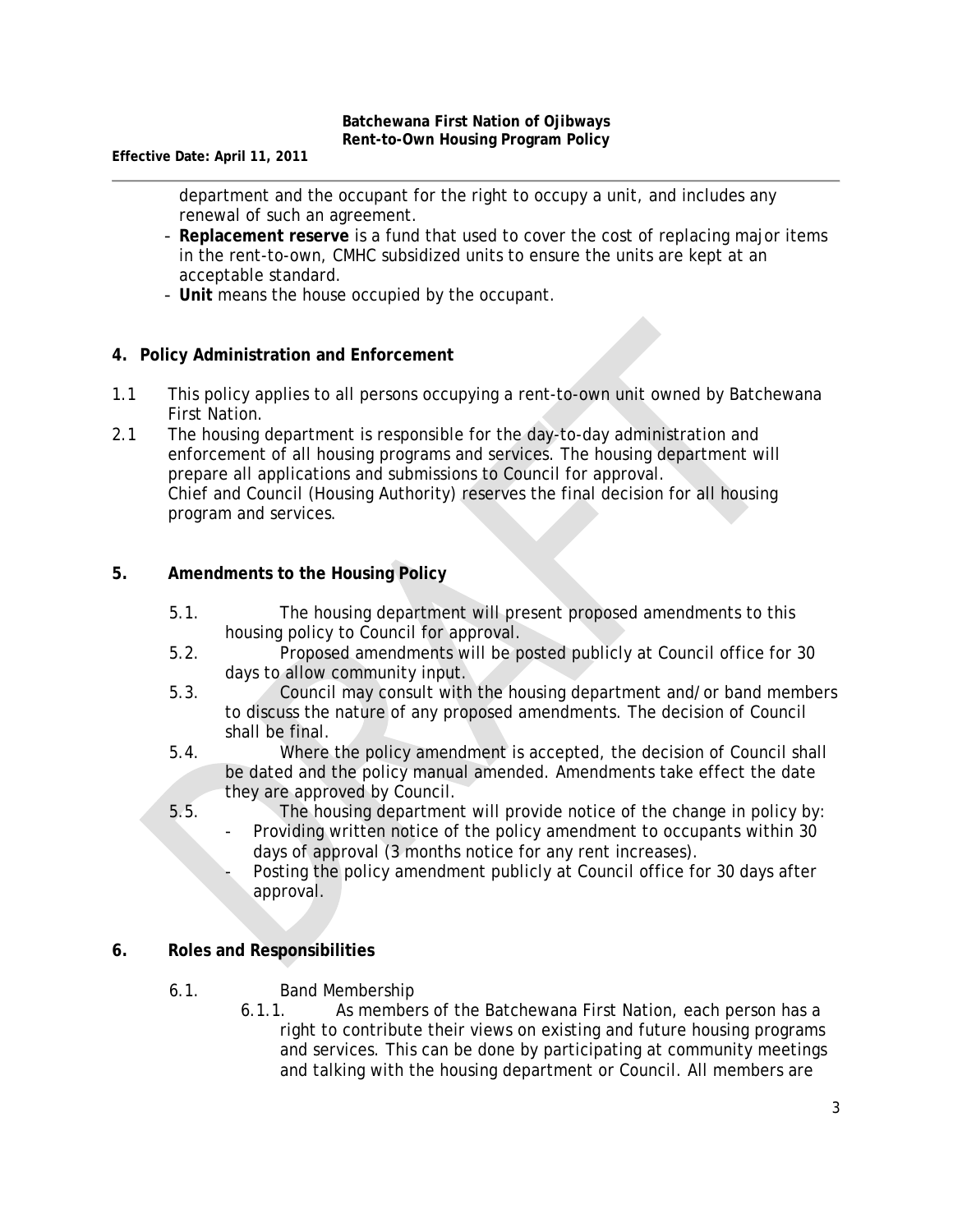encouraged to contribute to the development of housing policies and procedures in Batchewana First Nation.

- 6.1.2. Band members are encouraged to support implementation and enforcement of the housing policy approved by Chief and Council.
- 6.2. Chief and Council
	- 6.2.1. As the elected leaders of the Batchewana First Nation, Chief and Council will reserve final decision for all housing program and services.
	- 6.2.2. Council can delegate the function of policy development to others however Council retains the responsibility for reviewing the recommended policies and approving those policies. Following approval of new policies, Chief and Council have the responsibility to ensure members are made aware of the new policies and how they are to be implemented and enforced.
- 6.3. Housing Department

The key responsibilities of the housing department are to:

- Apply and enforce the housing policy.
- Recommend changes in policy as needed and to review housing goals and priorities annually.
- Maintain an up-to-date list of applications for housing assistance.
- Carry out maintenance and repairs in a cost-effective manner.
- Monitor the effectiveness of all housing policies and programs.
- Report regularly to Council on the activities of the housing department.
- To prepare annual budget requests for the approval of Council.
- To prepare an annual report for Council that includes an audited financial statement.
- To plan and carry out community meetings on policy revisions, amendments and any new programs or services.
- To provide counselling for occupants who require assistance in understanding and assuming their housing responsibilities.

# 6.4. Occupants

Occupants are required to sign a rent-to-own agreement. They are responsible to live up to the conditions of the agreement which includes, but is not limited to, carrying out minor maintenance and repairs, correcting damage, making monthly rental payments, paying utility costs, keeping the unit and property free of health and safety hazards, and informing the housing department of all planned prolonged absences from the unit.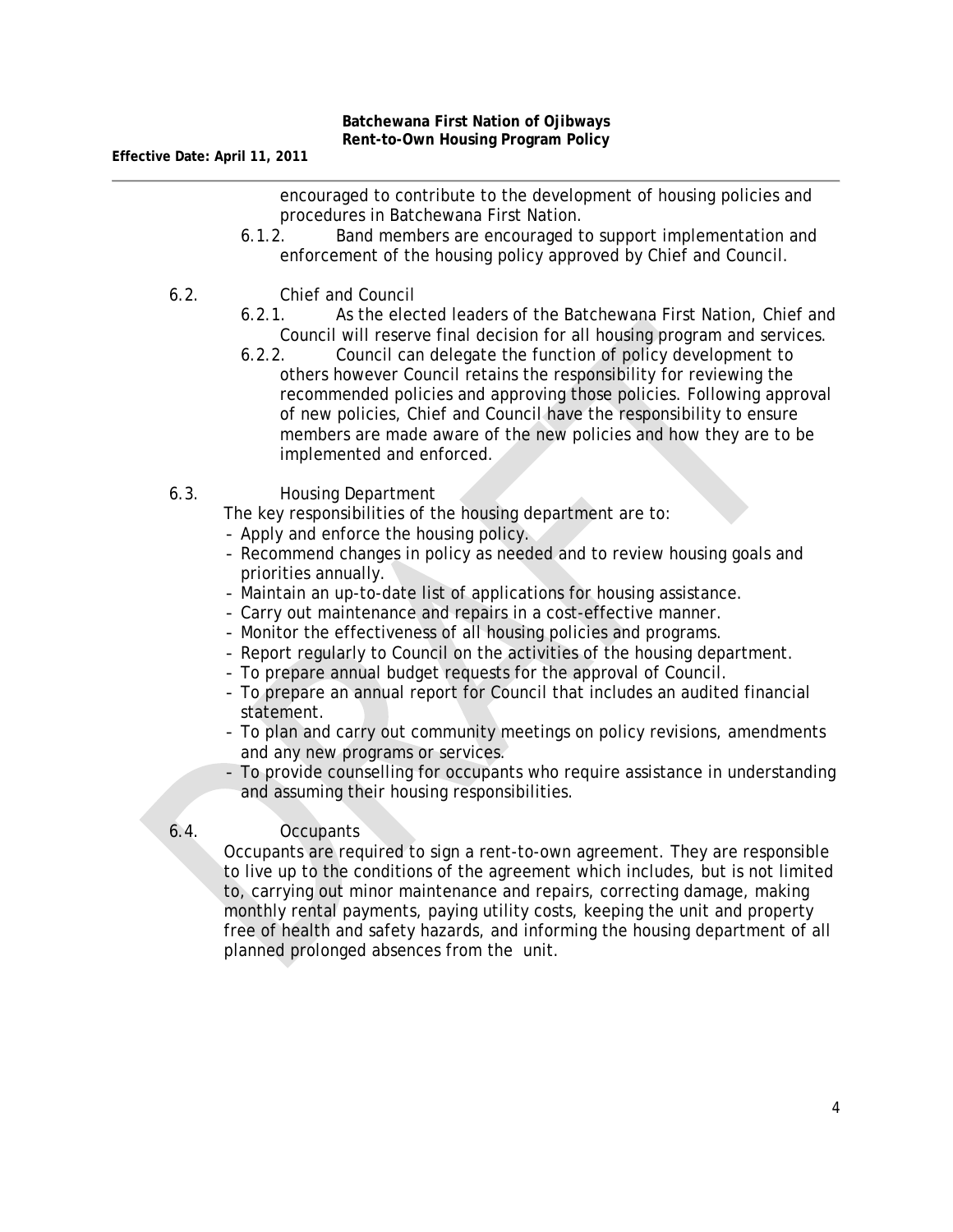# **7. Maximum Unit Construction Costs/Unit Type**

- 7.1. Approvals for the rent-to-own program are subject to funding availability based on the amount allocated by Council in the annual budget.
- 7.2. Council shall determine the maximum per unit construction costs for homes constructed through the rent-to-own program and shall publicly post these amounts.
- 7.3. Council shall determine the unit type(s) and eligible unit house plans available to be constructed through the program.
- 7.4. Approved occupants will be given an option to identify their preferred lot location, and unit type based on the occupancy guidelines (refer to section 11 of this policy) however Council reserves final authority to confirm the eligibility of the occupants' preferred lot location for construction of homes through this program.
- 7.5. Occupants may not make any additions to the unit construction package.

# **8. New Construction – Contract and Construction Management**

- 8.1. The housing department is responsible for contract and construction management in accordance with Batchewana First Nation policies.
- 8.2. New houses shall be situated on surveyed and serviced lots in accordance with Batchewana First Nation lands policies.
- 8.3. Units will be located to take maximum advantage of existing infrastructure such as sewer and water, streets and roads and electrical service.
- 8.4. Construction standards shall be in accordance with the latest Residential Building Code for Indian Reserves, National Building Code, Batchewana First Nation policies, Electrical Code, Ontario Plumbing Code, gas, propane and oil codes, solid fuel burning appliances code and wood foundation code.
- 8.5. Technical support and inspections will be provided by the housing department, the North Shore Tribal Council and/or the authority having jurisdiction.
- 8.6. New units may not be occupied until Batchewana First Nation receives a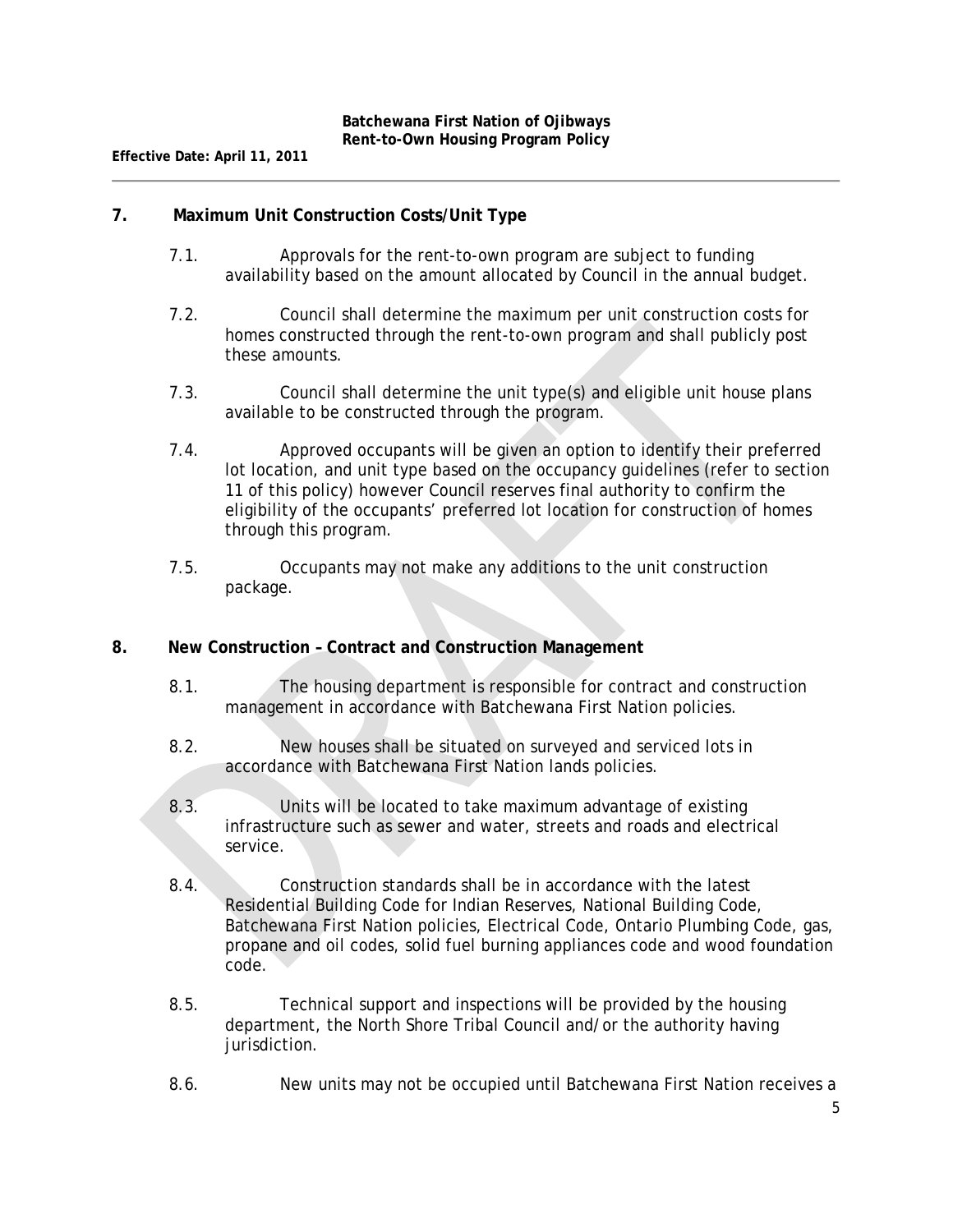**Effective Date: April 11, 2011**

copy of the completion/occupancy certificate issued by the building inspector.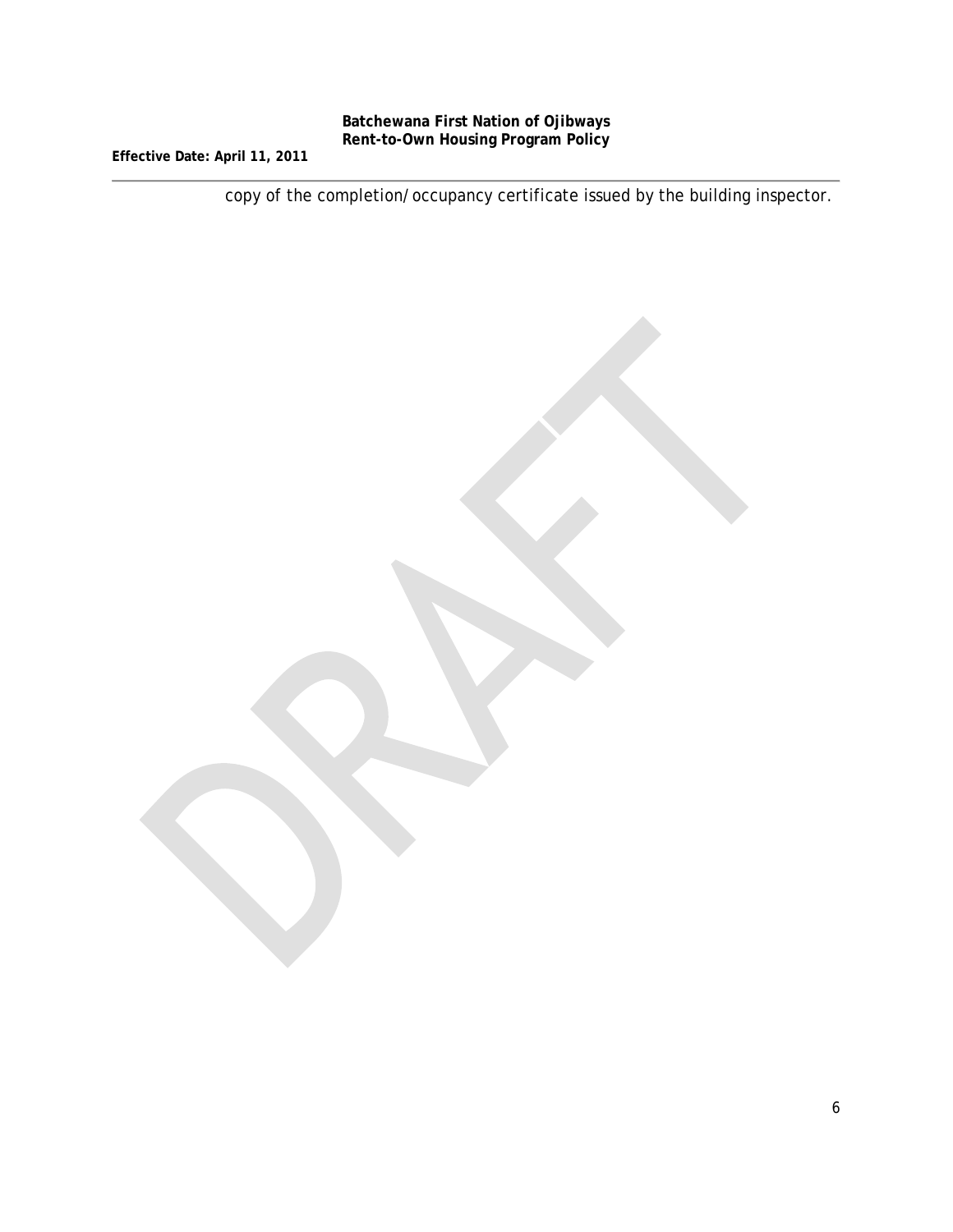#### **9. Eligibility Criteria**

The following guidelines will ensure equal consideration to all applicants for rent-toown housing assistance.

- 9.1. Applicant(s) must be 18 years of age or older and a member of Batchewana First Nation.
- 9.2. Applicant(s) must complete a housing application form (refer to Appendix A of this policy for the rent-to-own application; application forms are also available from the housing department).
- 9.3. Applicant(s) may be required to provide verification of household income and complete an affordability analysis in order to confirm their ability to manage the monthly rental payments and other associated housing costs or charges.
- 9.4. Applicants will confirm that, as part of the rent-to-own agreement, they will occupy the property as a principal residence.
- 9.5. Applicant(s) with rental arrears and/or outstanding accounts (money owing) to Batchewana First Nation will not be considered for housing assistance until outstanding accounts are paid in full or, they have honored a repayment agreement for a minimum of six consecutive months.
- 9.6. Applicant(s) with a history of poor tenancy (cited for lease agreement violations where notice to correct or vacate was issued) will not be considered eligible for housing assistance except where either:
	- a) The applicant has documentation from their most recent landlord that confirms compliance with a rental agreement for a consecutive 2 year period, or
	- b) Where a formal rental agreement is not in place, the applicant can supply a reference with which the housing department can confirm the applicant's ability to effectively manage the financial and physical responsibilities of occupying a unit as a tenant, for a consecutive 2 year period.

#### **10. Applications**

- 10.1. Application Process
- 10.1.1.The housing department will date stamp the application on the day it is received.
- 10.1.2.The housing department will review the application to confirm:
	- That the application is complete and includes all required information,
	- Confirm eligibility per section 9 of this policy,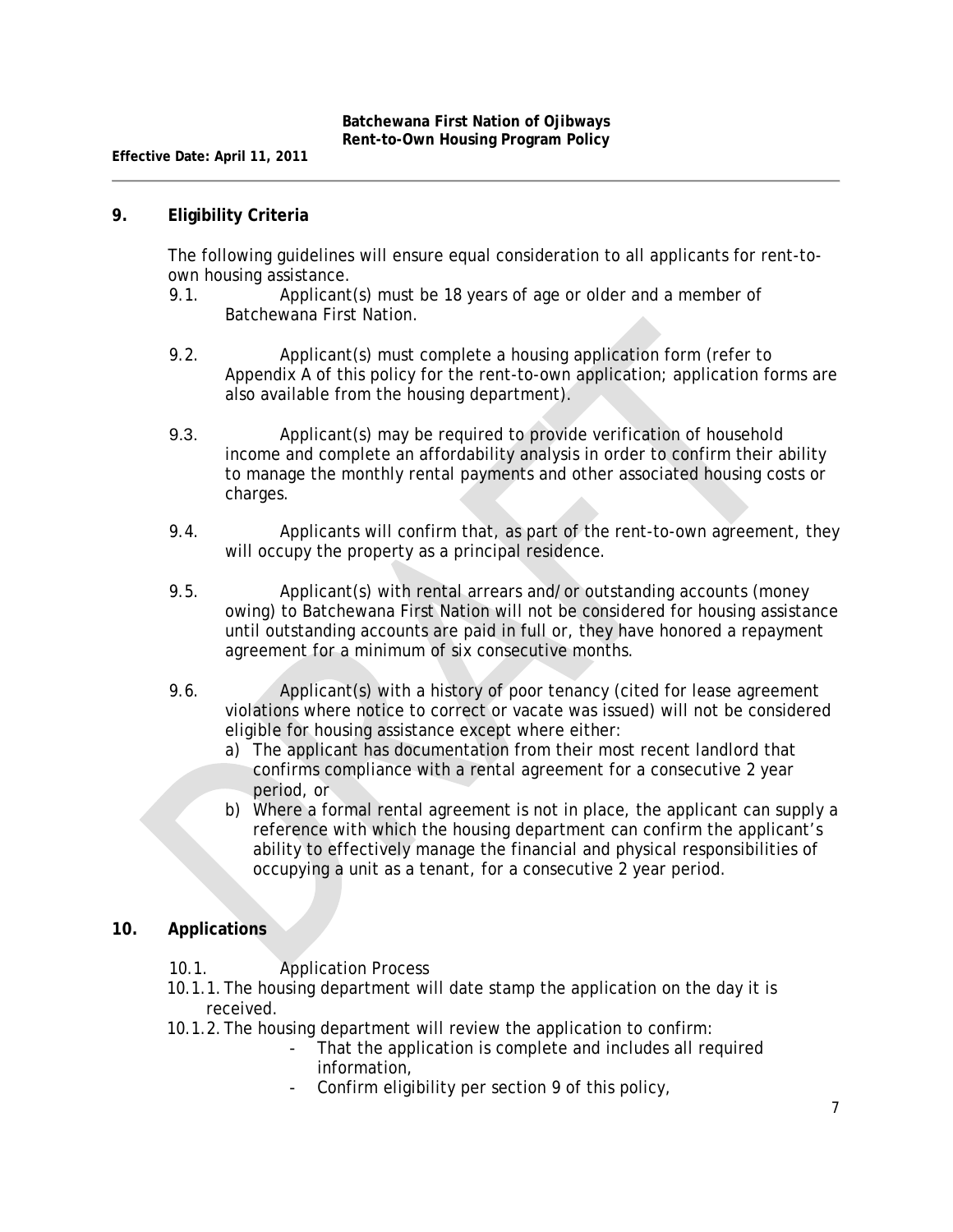- Confirm the unit type (2 or 3 bedroom home) the applicant is entitled to apply for per the occupancy guidelines per section 11 of this policy and note this on the top of the application.
- 10.1.3.The housing department will:
	- Enter applicants' information in the computerized waiting list.
	- Stamp the application "Entered" once information is inputted to the computerized system.
	- Arrange the application by date received and file according to the number of bedrooms required.
	- 10.1.4. Within 30 days of receipt of the application, the housing department will review/verify information provided and provide written notification to the applicant to confirm eligibility. If the application is ineligible, the housing department will confirm the reason(s) for ineligibility.
	- 10.1.5. The housing department will keep a written record of its application review and the reasons for approval or rejection.
	- 10.1.6. In advance of Councils' meeting to select applicants for available units, the housing department may conduct an interview with the applicant(s) to review the rent-to-own program requirements, complete an affordability review, and generally confirm the applicants' eligibility for the unit.
	- 10.1.7. Applications will be reviewed annually by Council to determine which applicants will be selected. The housing department will contact the successful applicant within 5 working days of selection by Council.
	- 10.1.8. Applicant(s) have 5 working days to confirm acceptance of the unit and to make arrangements for an in-person meeting with the housing department to sign the required documentation. Failure to confirm acceptance within 5 days will result in the application being returned to the waiting list.
	- 10.1.9. The housing department will maintain the applicant file in a secure location with access only by authorized representatives of the housing department.
- 10.2. Application renewal
- 10.2.1.Applications will be kept on file for one (1) year from the date of receipt. Applicants are responsible to update their application annually. Applications not updated annually will be considered inactive and will be removed from the housing department file.
- 10.2.2.Applications can be renewed/updated by phoning the housing department or arranging for an in-person interview with the housing director before the end of the 1 year period. On receipt of the application renewal, the application will be placed on the waiting list according to the date the application was renewed (new date of application).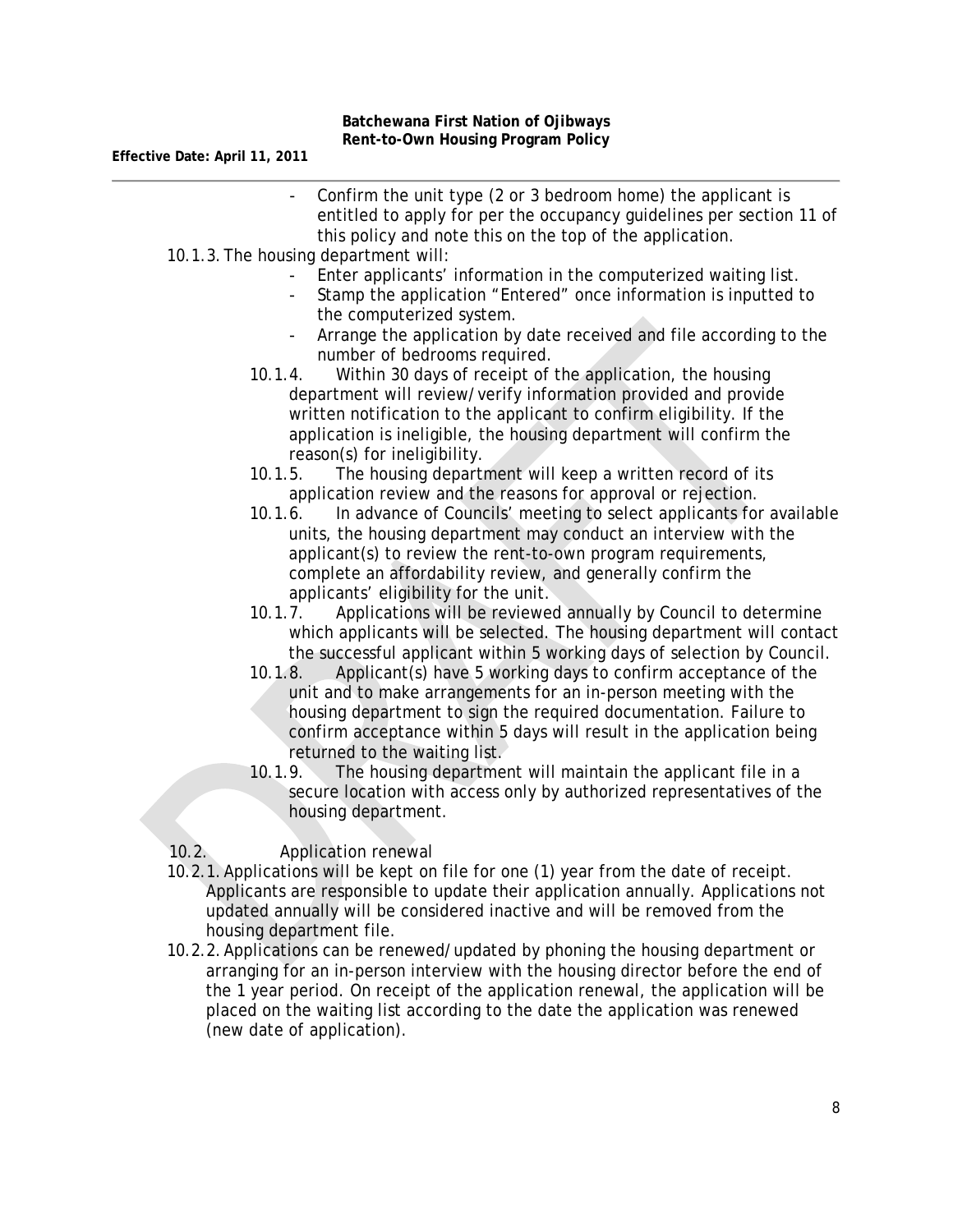#### **11. Occupancy Guidelines**

- 11.1. Based on the information provided in the rent-to-own application and confirmed during the in-person interview, the following guidelines will determine the unit type (2 or 3 bedroom) an applicant is eligible for:
	- No more than two persons per bedroom.
	- One bedroom for children of the opposite sex up to five years of age.
	- Parent(s) living with a baby must apply for a two bedroom unit.
- 11.2. Only occupants listed in the rent-to-own application are authorized to occupy the rent-to-own unit. If the occupant wishes to have additional occupants live in the unit, they must make a written request to obtain consent to do so from the housing department. The request shall provide detail on the additional person(s) including age and gender. The housing department reserves the right to refuse additional occupants where such approval would result in an overcrowded housing situation per the occupancy guidelines noted in 11.1 above.

# **12. Rent-to-Own Agreement**

The rent-to-own agreement has been developed to protect the unit, the occupant and Batchewana First Nation. The lease agreement reflects current laws and regulations of Batchewana First Nation, the rules set out in this rent-to-own policy, and it confirms the occupant's obligations and the obligations of Batchewana First Nation. A copy of the agreement is included in Appendix C of this policy.

- 12.1. Occupants must sign the rent-to-own agreement prior to occupancy.
- 12.2. The housing department will complete an in-person meeting with the occupant(s) to explain all aspects of the rent-to-own program and the agreement. The housing department shall review all rules imposed on occupants, charges payable by occupants and consequences for breach of the rent-to-own agreement. A record of this meeting shall be made and retained on the occupant file.
- 12.3. Two copies of the agreement shall be signed by the housing department and the occupant(s) prior to the occupant(s) taking occupancy. One copy of the agreement shall be kept by the housing department, the second copy shall be provided to the occupant(s) not later than 21 days after it was entered into.
- 12.4. Subject to Batchewana First Nation laws and regulations, the agreement shall describe the occupant(s) responsibilities.
- 12.5. The agreement is administered in accordance with the terms outlined in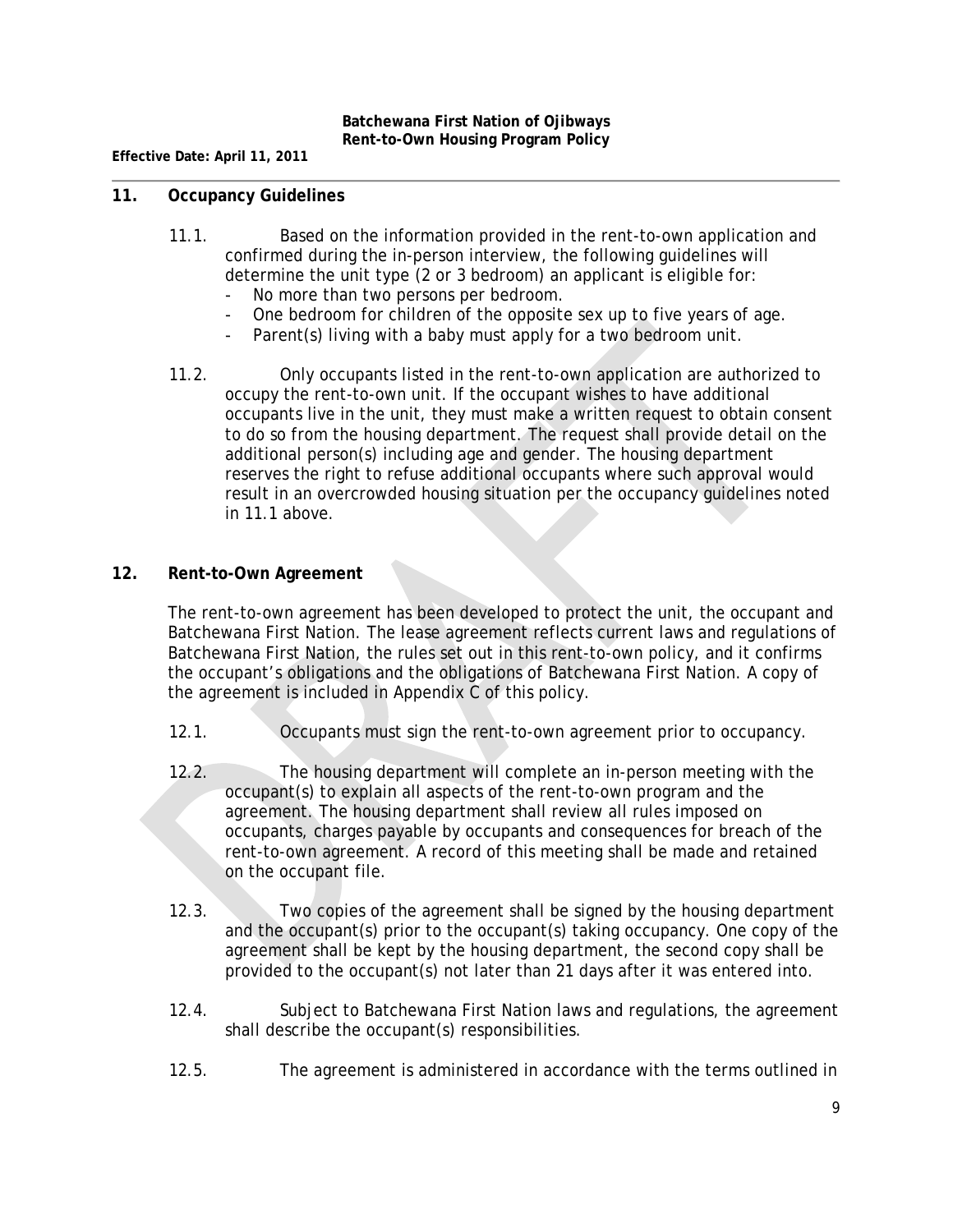**Effective Date: April 11, 2011**

the agreement and the applicable Batchewana First Nation laws and regulations.

12.6. The housing department shall recommend to applicants that they seek independent legal advice with respect to the rent-to-own agreement.

# **13. Rental Payments and Other Housing Charges**

All occupants are expected to contribute toward the cost of housing. Funds collected as rental payments will help to offset the construction, administration and operating costs of the rent-to-own housing program.

- 13.1. Rental Payments
- 13.1.1. Rent levels are subject to change at the discretion of Council.
- 13.1.2. The housing department will give the occupant written notice of rental increases at least ninety (90) days prior to the effective date of the rental increase.
- 13.1.3. Occupants with income from social assistance and the Ontario Disability Support Program will have the shelter allowance paid directly to the housing department.
- 13.1.4. Rental payments are to be made by cash, cheque or money order payable to Batchewana First Nation. The housing department will provide a receipt for cash/money order payments.
- 13.1.5. The housing department shall, on an annual basis, provide all occupants with a written statement of account confirming payments received and/or payable for the previous calendar year.

#### 13.2. Rent Levels

Occupants of rent-to-own units shall pay monthly rent as follows:

Two bedroom house - \$450.00

- Three bedroom house - \$500.00

# 13.3. Other Housing charges

Occupants are responsible to pay all charges for utilities including heat, electricity, telephone, water and sewer (where applicable), appliances and other services, unless otherwise indicated in the rent-to-own agreement.

# **14. Rent Collection**

- 14.1. Rent Collection Process
- 14.1.1. Rent is due to be paid by the occupant to the housing department monthly on the  $1<sup>st</sup>$  day of each month. If rent is not paid on the  $1<sup>st</sup>$  day of the month the rent will be considered in arrears.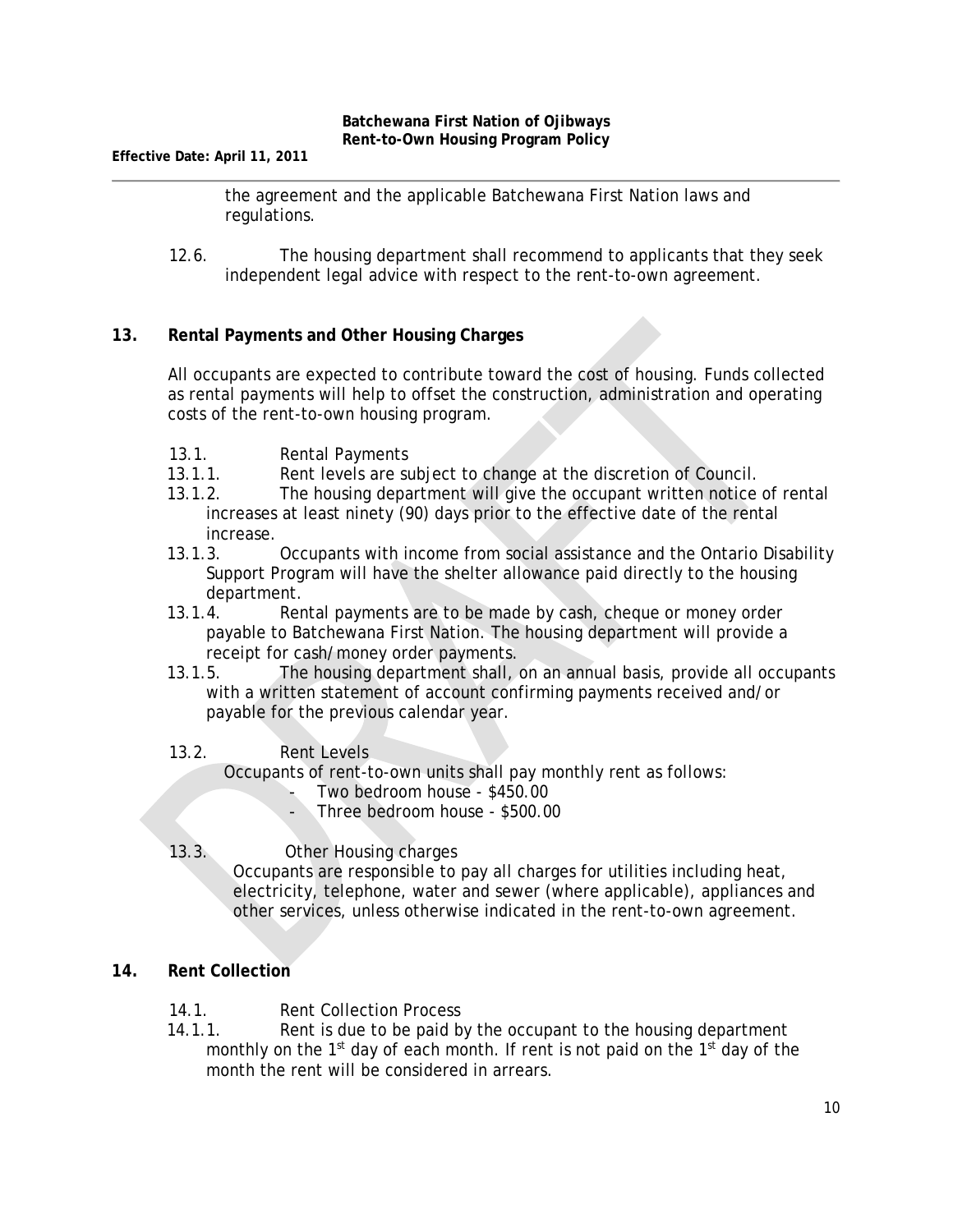- 14.1.2. For accounts in arrears, rent collection procedures will commence on the 5th working day of the month. All written notices and attempts to contact the occupant by phone made by the housing department will be dated and recorded on the occupant file.
- 14.1.3. Repayment agreements Both the occupant and the housing department must agree to all repayment agreements, in writing. The repayment agreement will include the amount of each repayment installment and the date the payment is due (refer to Appendix D of this policy). If the occupant fails to honour the repayment agreement, the collection procedures for rental arrears will start immediately after an arrears payment is not made as agreed.
- 14.1.4. First Notice A first notice will be sent to the occupant on the  $5<sup>th</sup>$ working day of the first month the payment is missed. The occupant will be advised to pay the outstanding rent in full or make an appointment with the housing department to discuss the late payment and to make arrangements for repayment of the arrears. The housing department will also make every effort to contact the occupant by telephone to resolve the arrears situation.
- 14.1.5. Second Notice If, by the  $15<sup>th</sup>$  day of the month the occupant has not contacted the housing department to arrange repayment or if the rent is still in arrears a second notice will be sent to the occupant. The occupant will have 10 days from the date of the second notice to pay the arrears in full or to make an arrangement with the housing department to discuss repayment of the arrears. The notice will include confirmation of the procedures to terminate their occupancy (eviction) should the account remain in arrears.
- 14.1.6. Third notice notice to terminate occupancy
	- a) Agreements signed prior to December 31, 2011 60 day notice to terminate occupancy

If, by the  $25<sup>th</sup>$  day of the month, the occupant has neither paid the arrears in full nor confirmed in writing with the housing department an arrangement to repay the arrears, a third notice - 60 day notice to terminate occupancy will be sent to the occupant (refer to policy section 15

b) Agreements signed after December 31, 2011 – 30 day notice to terminate occupancy

If, by the  $25<sup>th</sup>$  day of the month, the occupant has neither paid the arrears in full nor confirmed in writing with the housing department an arrangement to repay the arrears, a third notice - 30 day notice to terminate occupancy will be sent to the occupant (refer to policy section 15).

- 14.1.7. The occupant has five (5) days to pay the rent in full. If the rent is paid in full, the notice is cancelled and occupancy continues. If after 5 days the rent is not paid in full, the housing department will commence with procedures to terminate the rent-to-own agreement (refer to policy section 15).
- 14.2. Repeated Late Payments
- 14.2.1. Where the occupant is repeatedly late with/fails to make their rental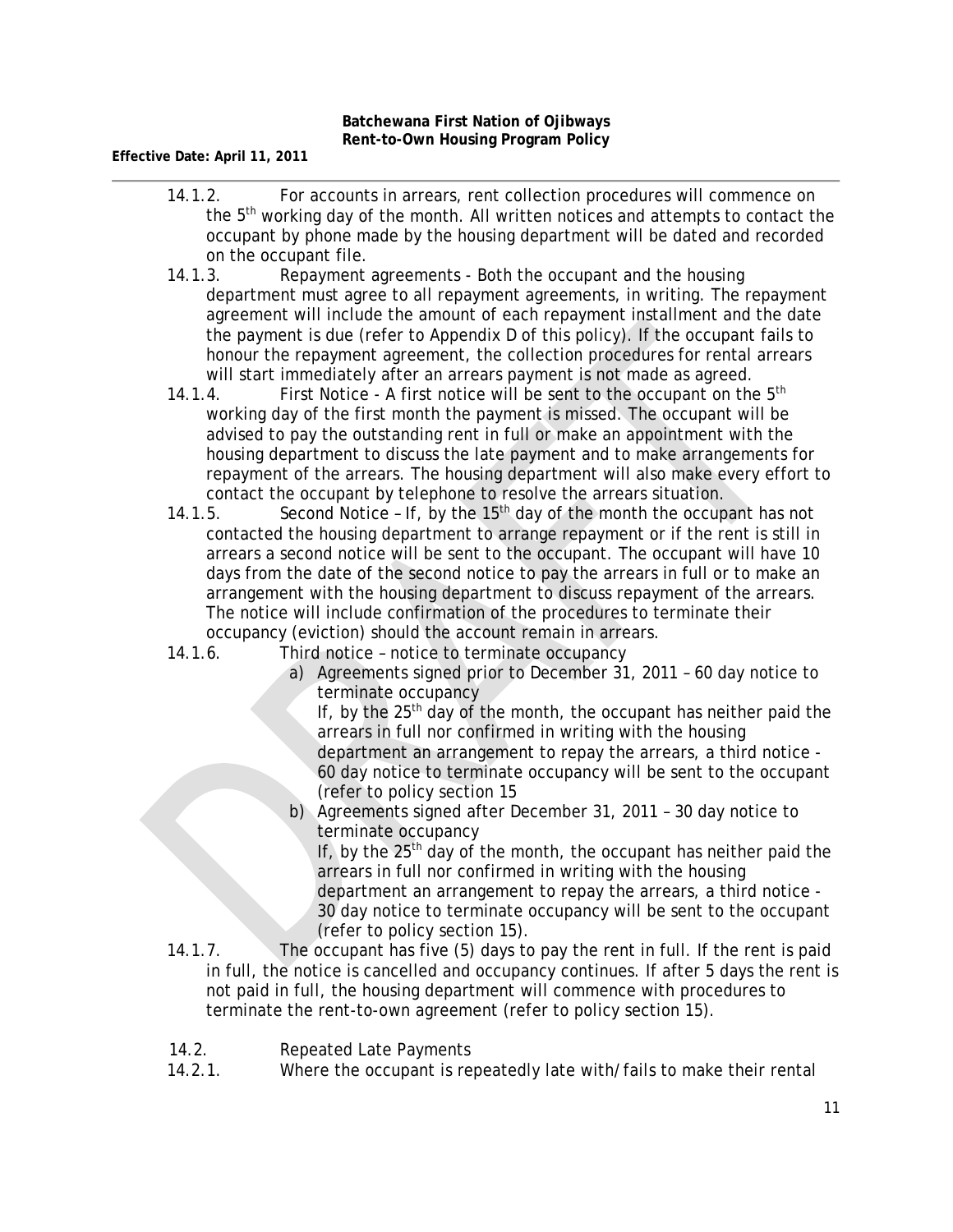**Effective Date: April 11, 2011**

payment as agreed, this is a violation of the terms of their rent-to-own agreement and the housing policy. After the second instance where an occupant is late and/or has failed to make their rental payment as agreed, the housing department will schedule a meeting with the occupant to discuss the situation. During this meeting, the occupant will be reminded of the consequences of failing to honour their payment responsibilities.

- 14.2.2. The housing department will provide confirmation to the occupant that, if there is a third instance where they are late and/or fail to make their rental payment as agreed, the third payment violation will result in termination of occupancy.
- 14.2.3. The occupant must have no violations pursuant to ss. 14.2.1, and 14.2.2 within 12 months in order to return to good standing with BFN

# **15. Termination of Occupancy/Eviction**

- 15.1. Termination by the Occupant
- 15.1.1.The occupant may terminate their occupancy by giving 30 days written notice to vacate to the housing department. The notice must confirm the address of the rent-to-own unit and the date that the occupant will move out.
- 15.1.2.The notice must be delivered by hand or by registered mail to the housing department, at least 5 days in advance of the 30 days notice period.
- 15.1.3.In the event the occupant terminates their occupancy, they shall forfeit any monies paid pursuant to the rent-to-own agreement up to the date of the notice to vacate.
- 15.2. Termination by Batchewana First Nation
- 15.2.1.Termination of occupancy by Batchewana First Nation will occur where there has been a breach of the rent-to-own agreement and/or for any of the following:
	- 15.2.1.1. Occupant knowingly gave false information to the housing department.
	- 15.2.1.2. Occupant is in arrears or is repeatedly late paying rent.
	- 15.2.1.3. Occupant is in arrears of the rental payments.
	- 15.2.1.4. Occupant or a person permitted on the property by the occupant has:
		- Significantly interfered with or unreasonably disturbed another occupant, a neighbouring occupant or the housing department.
		- Seriously jeopardized the health or safety or lawful right of another occupant, a neighbouring occupant or the housing department.
		- Put the property at significant risk.
	- 15.2.1.5. Occupant has engaged in illegal activity that has, or is likely to:
		- Damage the property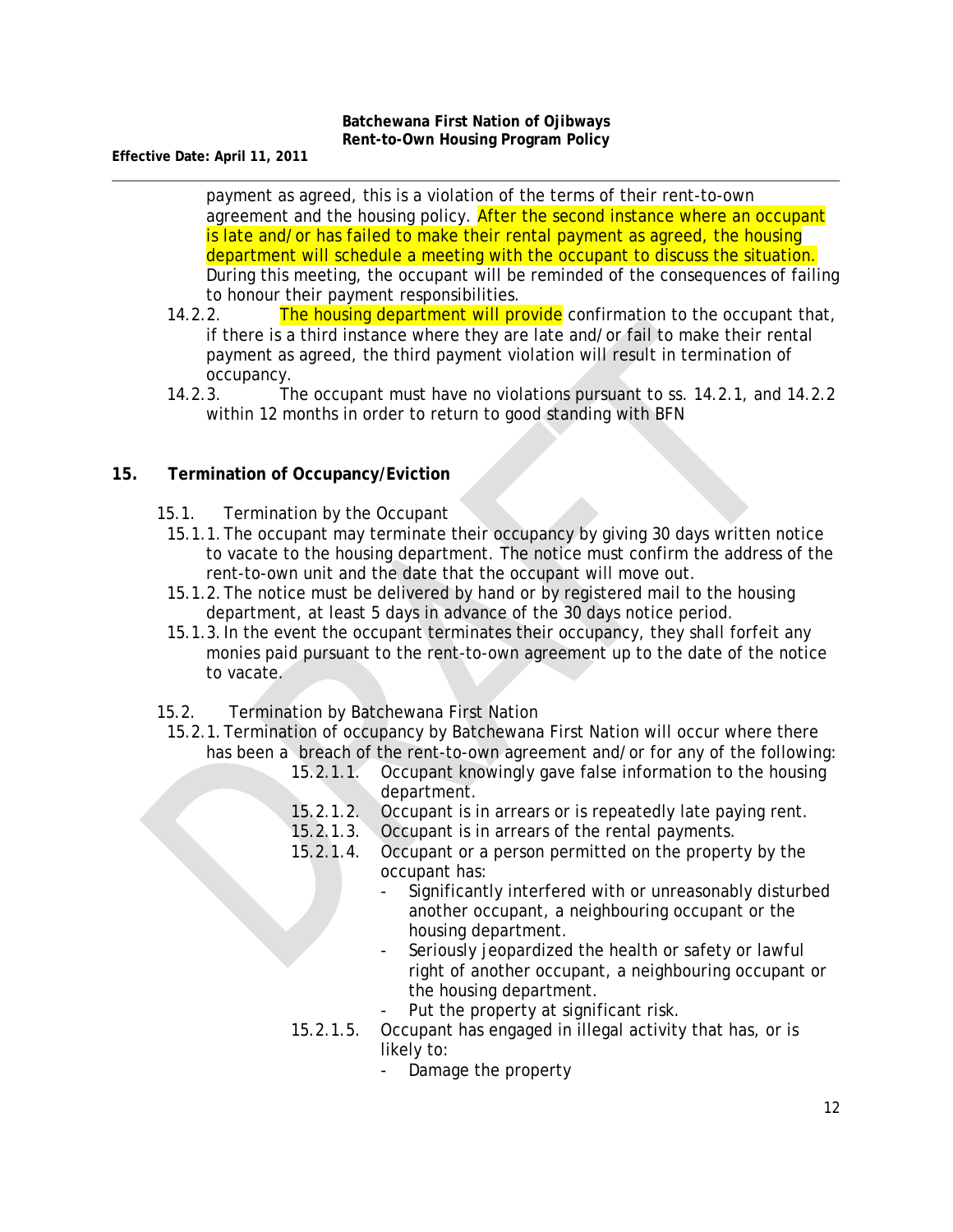|            | Adversely affect the quiet enjoyment, security, safety<br>or physical well-being of another occupant or a |
|------------|-----------------------------------------------------------------------------------------------------------|
|            | neighbouring occupant<br>Will immediately evicted.                                                        |
| 15.2.1.6.  | Occupant has caused extraordinary willful damage in the                                                   |
|            | amount over \$5,000 to the unit or property.                                                              |
| 15.2.1.7.  | Occupant has not carried out required repairs to the                                                      |
|            | property after receiving the required notification.                                                       |
| 15.2.1.8.  | Occupant has not paid the housing department for repairs                                                  |
|            | carried out by the housing department as a result of willful                                              |
|            | damage or neglect by the occupant or their guest(s).                                                      |
| 15.2.1.9.  | Occupant has assigned or sublet the unit.                                                                 |
|            | 15.2.1.10. Occupant has forfeited membership in Batchewana First                                          |
|            | Nation.                                                                                                   |
|            | 15.2.1.11. An occupant is operating a business out of the rent-to-own                                     |
|            | unit without receiving prior written approval to do so from                                               |
|            | the Batchewana First Nation Licensing Officer (in                                                         |
|            | consultation with the housing department and Chief and                                                    |
|            | Council).                                                                                                 |
|            | 15.2.1.12. Where a couple separates or divorces, or on the death of                                       |
|            | either the primary or secondary occupant, in order to                                                     |
|            | continue to occupy the unit the remaining person must be                                                  |
|            | a member of Batchewana First Nation. Where the                                                            |
|            | remaining person is not a member of Batchewana First                                                      |
|            | Nation, the housing department will issue a notice to                                                     |
|            | vacate within six months of receiving notification of the                                                 |
|            | departure of the band member from the unit.                                                               |
|            | 15.2.1.13. If an occupant receives two (2) Second Notices within a                                        |
|            | fiscal year they will be immediately evicted.                                                             |
| 15.2.1.14. | Occupant is using the unit for purposes other than                                                        |
|            | residential purposes without permission of the Housing                                                    |
|            | Department.                                                                                               |

- 15.2.1.15. A tenant will return to good standing if they do not receive any notices for a full year.
- 15.3. Eviction Process
- 15.3.1. Termination of occupancy/eviction will take place only after the 30 day notice to terminate occupancy has been delivered to the occupant and efforts have been made, and documented, by the housing department to meet with the occupant and counsel them on the consequences of failing to resolve the breach. Eviction action will be taken as a last resort in cases where the occupant has failed to resolve the breach of the rent-to-own agreement; this is an effort to provide every chance for settlement, as opposed to removing occupants from the unit.
- 15.3.2. The written notice to terminate occupancy will be issued to the occupant 30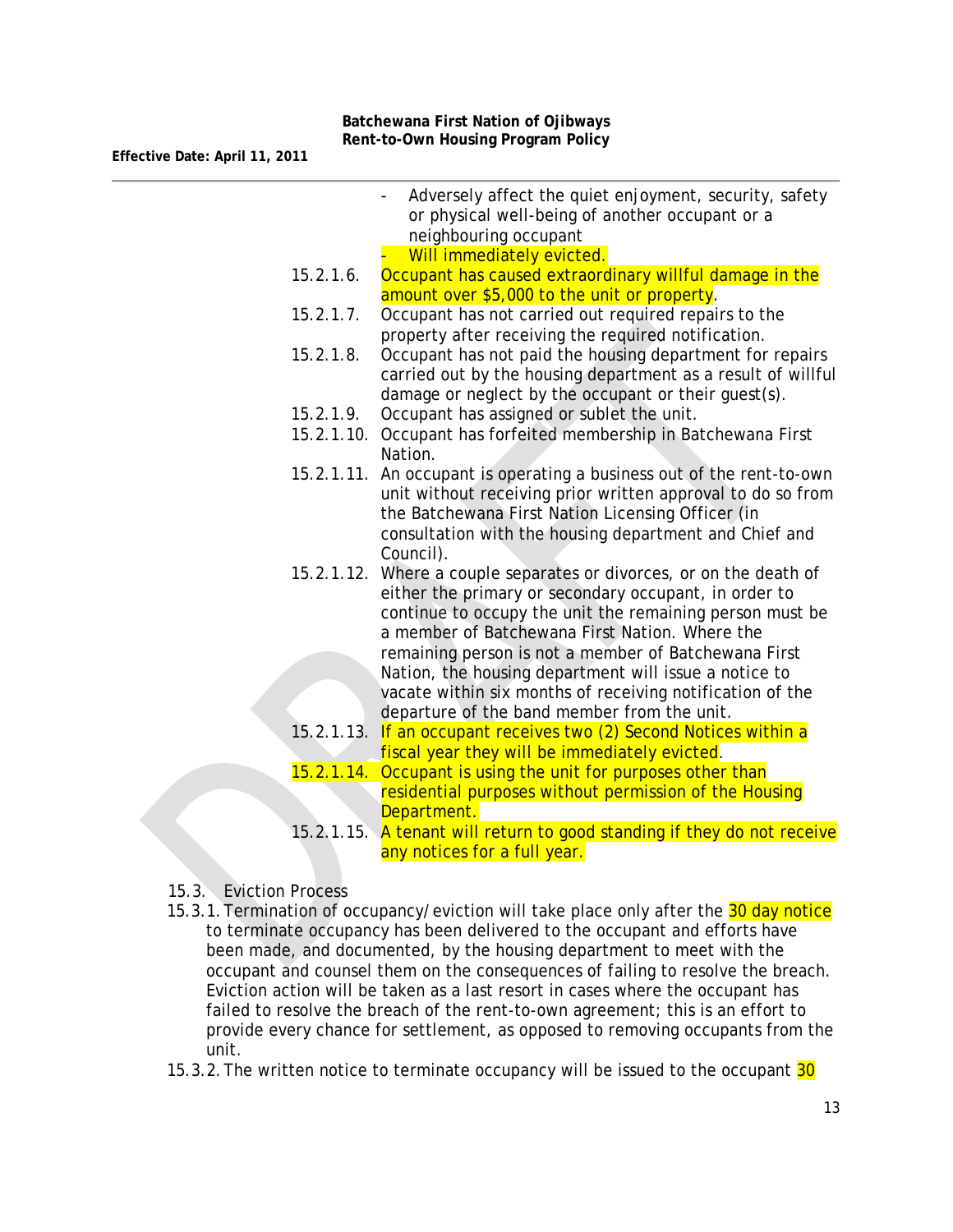| days before the date that occupancy will be terminated by either:                                      |
|--------------------------------------------------------------------------------------------------------|
| Handing the notice directly to the occupant.                                                           |
| Securely attaching the notice to the door of the unit. A notice                                        |
| attached to the door is presumed to have been legally served on<br>the third day after it is attached. |
| Handing the notice to an adult who lives with the occupant.<br>$\overline{\phantom{a}}$                |
| Sending the notice by registered mail. A notice sent by registered                                     |
| mail is presumed to have been legally served five days after it is<br>mailed.                          |
| 15.3.3. If the occupant does not vacate the unit at the required date defined in the                   |
| termination of occupancy notice, the housing department may:                                           |
| Obtain the services of the sheriff or the RCMP or retain a solicitor                                   |
| to obtain from the court an Order of Possession and to serve this                                      |
| order on the occupant.                                                                                 |
| Arrange for the locks to be changed and the occupant's possessions                                     |
| to be removed from the premises.                                                                       |
| 15.3.4. Upon termination of occupancy, the occupant will be held responsible for                       |
| rental arrears and any other expenses that the housing department has incurred                         |
| as a result of the termination of occupancy.                                                           |
| 15.3.5. Where the reason for termination of occupancy is rental arrears, after an                      |
| account has been placed in the hands of a solicitor to proceed with eviction, any                      |
| offer of payment or settlement (either full or partial) made by the occupant to                        |
| the housing department or the solicitor is to be declined (acceptance of payment                       |
| of rental arrears cancels eviction action and reinstates the rent-to-own                               |
| agreement).                                                                                            |
| 15.3.6. Housing Director shall have the authority to evict occupants who violate the                   |
| terms and conditions of the rental agreement or this housing policy. Council shall                     |
| be informed of all evictions for information purposes.                                                 |
| 15.3.7. In the event the occupant is evicted, they shall forfeit any monies paid                       |
| pursuant to the rent-to-own agreement up to the date of the eviction notice.                           |

- 15.3.8.Any personal possessions left by the vacating occupant in the unit will be stored by the housing department for 30 days. The housing department will attempt to serve notice to the former occupant to confirm the process and contact information to gain access to the storage unit to retrieve their possessions within the 30 day period. Possessions unclaimed by the occupant shall be disposed of as the housing department determines. Any cost related to storage and/or disposal shall be charged to the former occupant.
- 15.3.9.If, six months after the eviction, the payment arrears and/or other unpaid housing charges have not been paid in full by the occupant, the housing department will submit the account to a collection agency.

# 15.4. Reacquired Unit

Where Batchewana First Nation reacquires a rent-to-own unit as a result of default Batchewana First Nation reserves the right to sell the property to another eligible rent-to-own applicant or to operate the unit as a rental unit.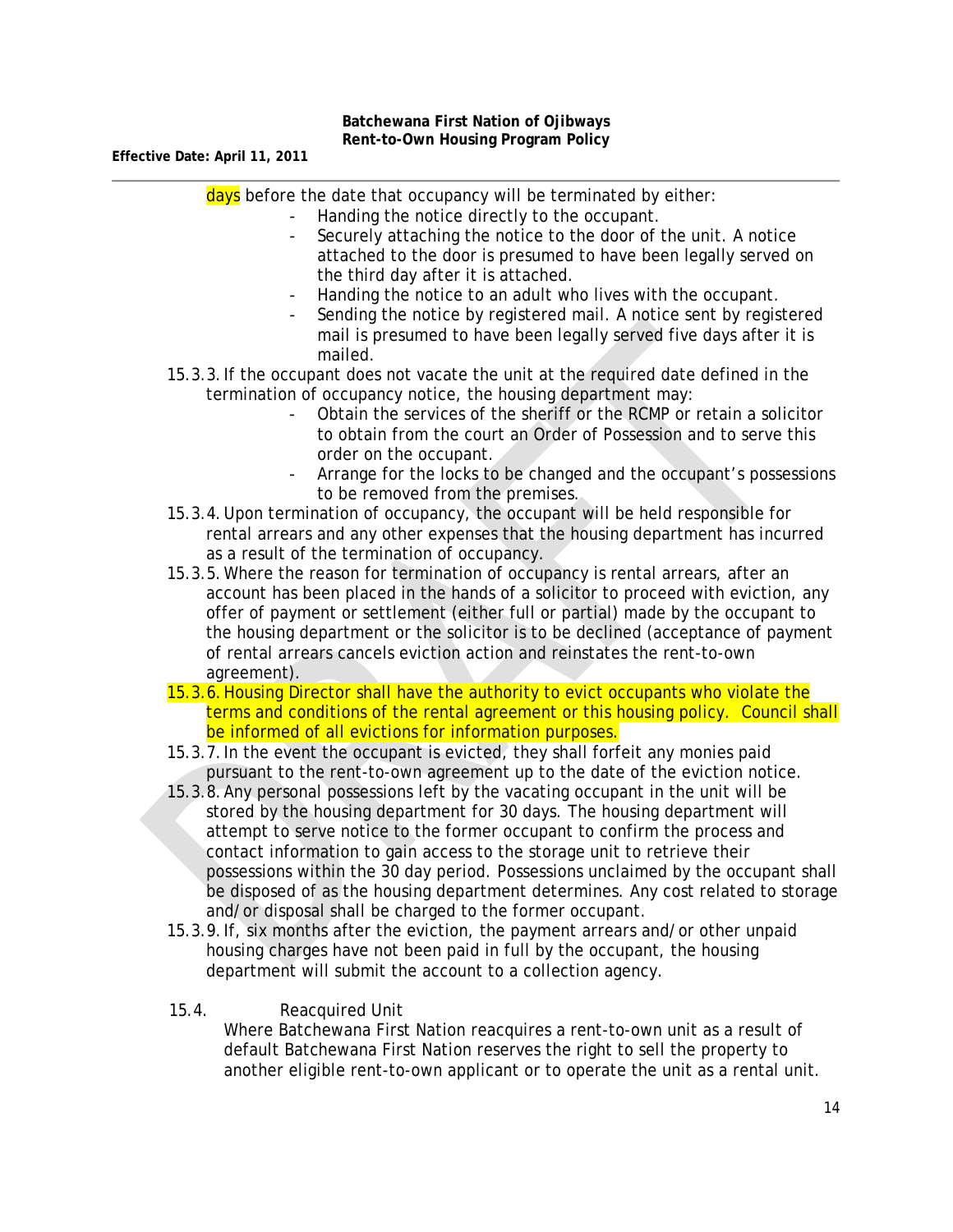#### **16. Insurance**

- 16.1. Batchewana First Nation shall provide liability and structural insurance on all rent-to-own units.
- 16.2. Where insurance claims are a result of deliberate or willful damage on the part of the occupant and/or their guests, the housing department will charge the occupant the cost of the deductible paid by the housing department to the insurance company.
- 16.3. Occupants are encouraged to obtain insurance to cover contents/personal belongings. This cost is the responsibility of the occupant.
- 16.4. Neither Batchewana First Nation nor the housing department is responsible for the contents/personal belongings of occupants.

#### **17. Maintenance and Repairs**

- 17.1. Batchewana First Nation Responsibilities
- 17.1.1. Batchewana First Nation, through the housing department, is responsible to maintain the unit and property in a good state of repair, to carry out preventative repairs and maintenance and to comply with health and safety standards.
- 17.1.2. With the exception of repairs of an emergency nature or to respond to health and safety issues, or repairs required to address occupant health (as supported by a letter from a certified health professional) repairs will be made only for occupants whose accounts are not in arrears.
- 17.1.3.The housing department is responsible for maintenance and repairs arising from normal wear and tear and those related to building structure, whether deemed to be major or minor, heating, electrical, water or a major deficiency not attributed to or caused willfully or negligently, by the occupant or their guests.
- 17.1.4.The housing department is responsible for maintenance and repairs to major appliances provided in the rent-to-own agreement, except where outlined in the agreement (hot water tank, water pump, furnace, etc.).
- 17.1.5.The housing department will keep a record of all maintenance and repairs carried out on the unit including response time, reason for the repairs, date of the repair work, repair items and costs.
- 17.1.6.One year prior to the conclusion of the loan repayment period (i.e. year 19 of a 20 year repayment period), the housing department will provide the occupant with written confirmation of the average annual maintenance and repair and other operating costs for the housing unit, for the previous 5 year period. This will enhance the occupants' awareness of the true cost of homeownership prior to assuming full responsibility for the unit.
- 17.2. Occupant Responsibilities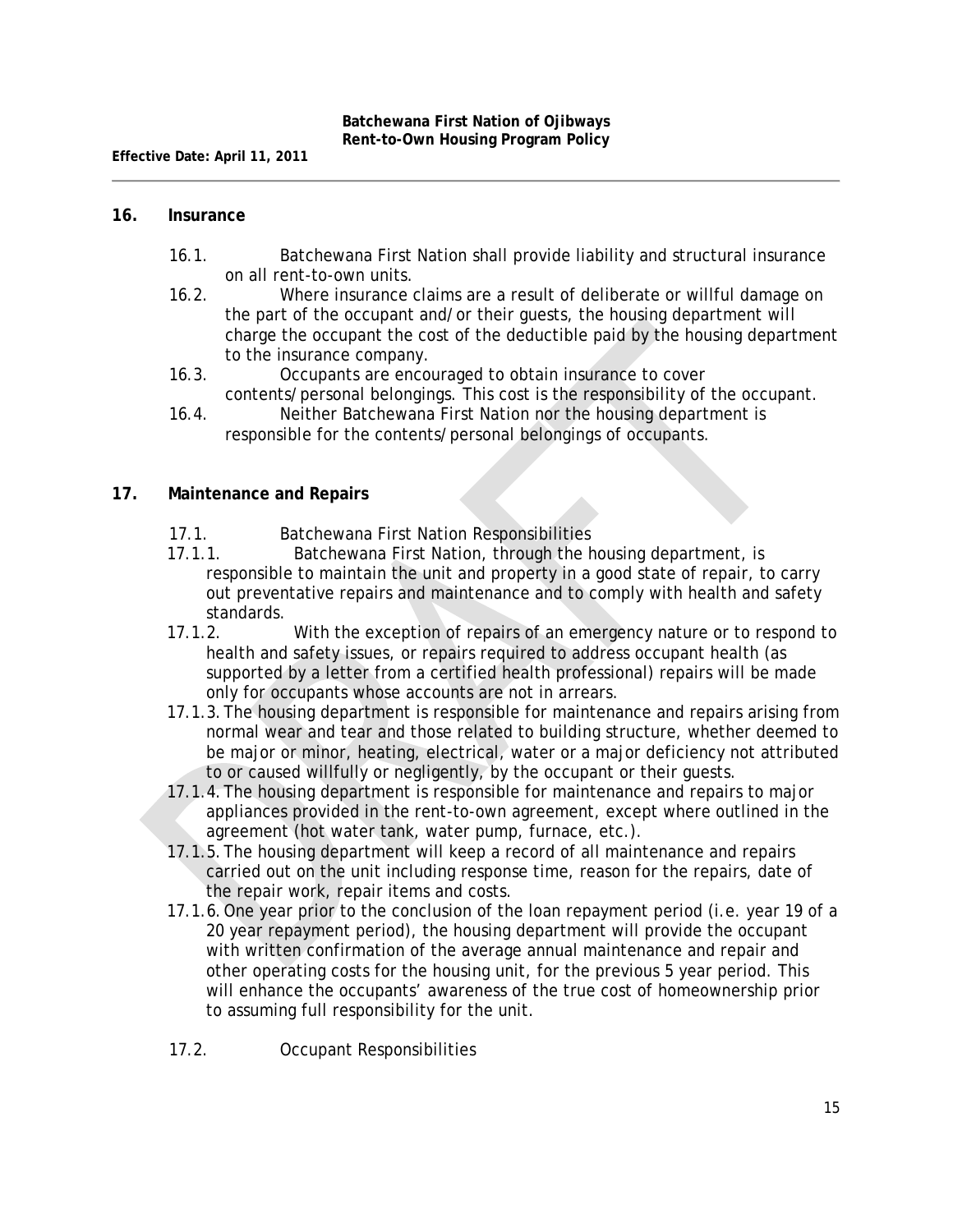- 17.2.1.Occupants are responsible for the general maintenance and repairs outlined in the rent-to-own agreement and for the cost of all repairs required as a result of willful damage or neglect caused by the occupant or their guests.
- 17.2.2.Occupants are encouraged to assume greater responsibility for unit maintenance and repair to prepare them for the transition to homeownership at the end of the 20 year loan period.
- 17.2.3.Occupants are responsible to immediately report to the housing department any accident, break or defect in water, heating or electrical systems, or in any part of the home and its' equipment in general.
- 17.2.4.Occupants are responsible to report, by phone or in writing, to the housing department any repair and/or maintenance issue as these occur, to prevent damage or deterioration of the unit.
- 17.2.5.Occupants are responsible for:
	- The removal of ice and snow from the entrance walkways and driveways and
	- Cutting of the grass and maintaining the yard in good order, free and clear of debris and garbage.
- 17.2.6.Occupants are not permitted to make any alterations, additions or improvements to the unit. If any such alterations, additions, or improvements are made, it will be the responsibility of the occupant to return the unit to its original condition at no cost to the housing department.
- 17.3. Emergency maintenance and repairs
- 17.3.1.Emergency maintenance and repairs include:
	- Any accident, break or defect in water, heating or electrical systems, or safety features in any part of the home,
	- Any item that presents a hazard to the immediate health or safety of the occupant,
	- Any item that is required to prevent the loss of an essential service.
- 17.3.2.The housing department will provide occupants with a 24 hour emergency contact number to report emergency repairs.
- 17.3.3.Occupants are responsible to immediately report to the housing department any emergency repairs.
- 17.3.4.The housing department will prepare a work order and inspection to confirm the eligibility and nature of the emergency repair and arrange for the work to be completed.
- 17.4. Maintenance and Repairs Completed by the Occupant
- 17.4.1.Costs related to maintenance/repair work carried out by the occupant without prior approval by the housing will not be reimbursed to the occupant. The housing department must approve all maintenance/repair work before it is carried out.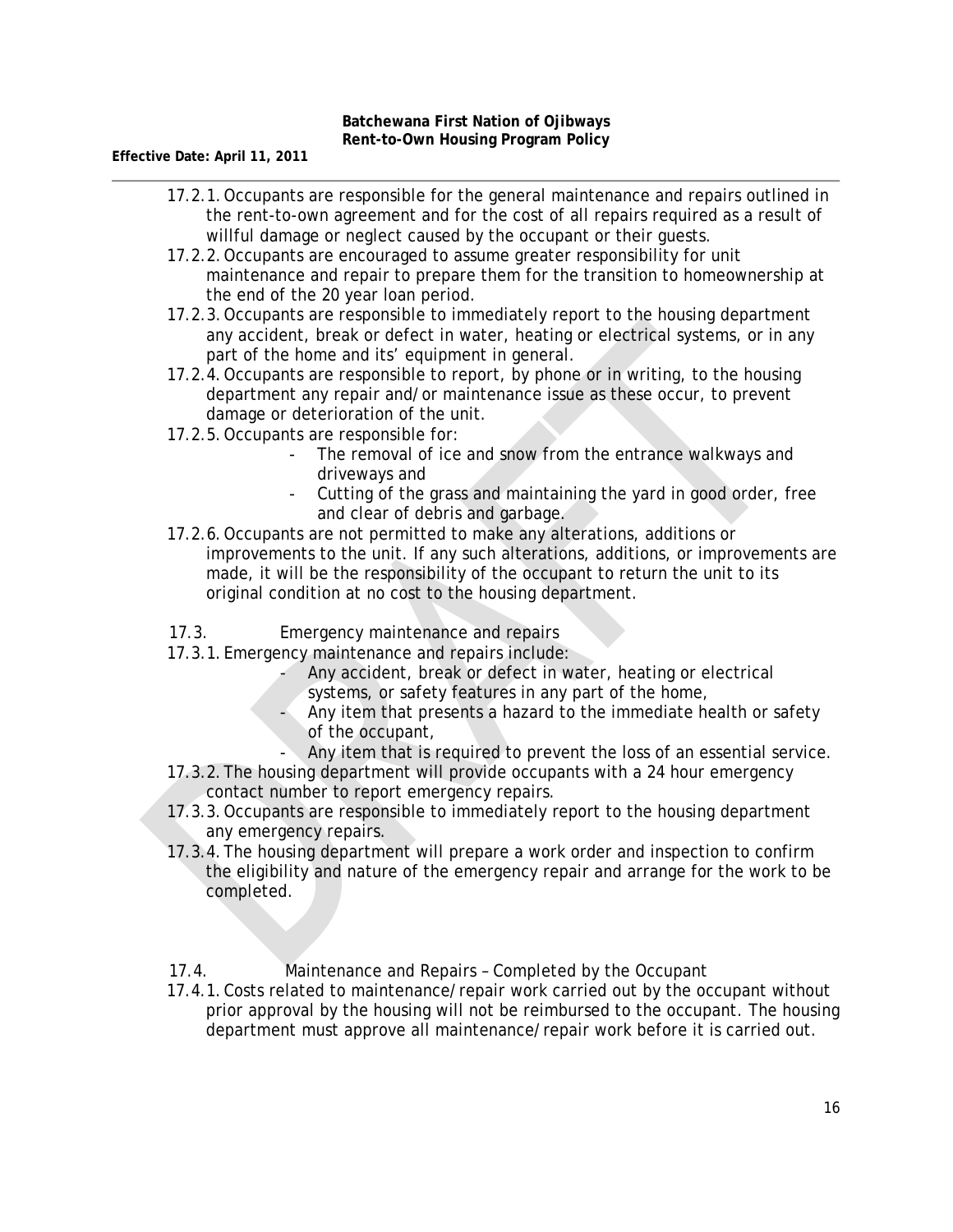- 17.4.2.Where the occupant indicates they are interested in and able to carry out the maintenance/repair work, they must first obtain consent to do so by contacting the housing department by phone or in writing.
- 17.4.3.Material/supply costs only will be reimbursed. Labour costs will not be reimbursed.
- 17.4.4.The housing department will arrange an inspection to confirm:
	- The eligibility of the maintenance and repair item to be paid for by the housing department,
	- The range of material costs that will be reimbursed by the housing department, and
	- The occupants' ability to carry out the work.
- 17.4.5.Maintenance/repair work must be completed by the occupant within the time period specified and within the range of eligible material costs as confirmed by the housing department.
- 17.4.6.The occupant must submit original invoices/receipts to the housing department within 30 days of completion of the work in order to be reimbursed.
- 17.4.7.The housing department may arrange an inspection to confirm that the work has been completed as required prior to issuing payment for the eligible materials.
- 17.4.8.The costs of repairs that are determined to be a result of willful damage or neglect on the part of the occupant will be charged to the occupant's account (refer to section 20 of this policy).
- 17.5. Maintenance and Repairs Completed by the Housing Department
- 17.5.1.Occupants with maintenance and/or repairs requests must contact the housing department either by phone or in writing to confirm the nature of the maintenance/repair work.
- 17.5.2.The housing department will prepare a work order and request an inspection to confirm:
	- The eligibility of the maintenance/repairs,
	- The materials required,
	- Whether the repairs are within the capabilities of the housing department or if the repairs are to be contracted out to qualified service providers (i.e. electrical, mechanical and plumbing systems).
- 17.5.3.The housing department will review all work orders and prioritize all requests as follows:
	- All repair requests are subject to budget availability.
	- Non-emergency repairs or maintenance related to health and safety (including damaged windows, doors, damaged flooring, and stairs) are considered priority repairs.
	- For repair requests including urgent and non-emergency repairs, non-emergency items will be considered as a separate repair request and considered with other requests for non-emergency repairs.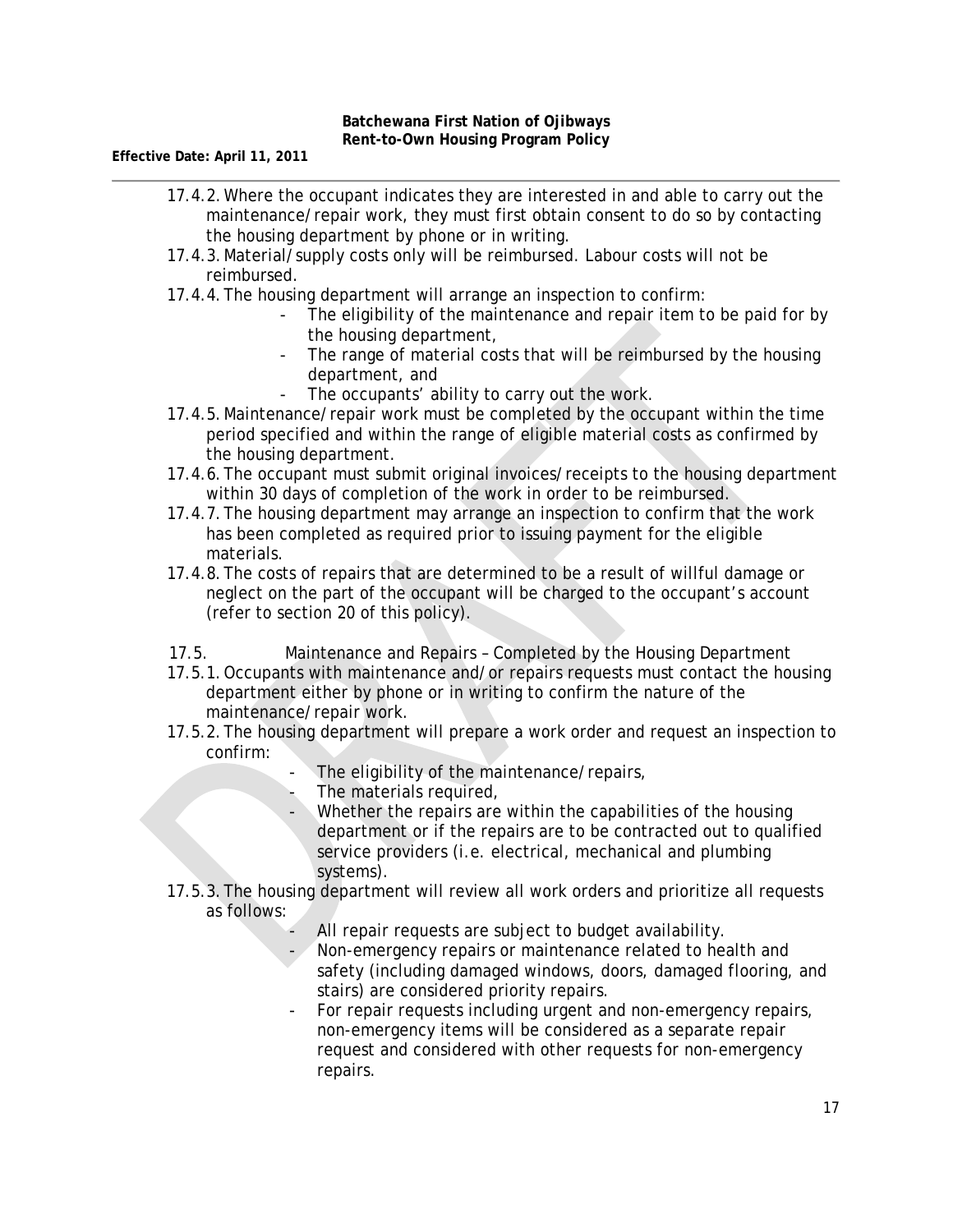- All other repair requests, including requests for improvements, will be dealt with in the order in which they are received.
- 17.5.4.All maintenance/repair work will be inspected by the housing department.
- 17.5.5.The costs of repairs that are determined to be a result of willful damage or neglect on the part of the occupant will be charged to the occupant's account (refer to section 20 of this policy).
- 17.6. Maintenance and Repairs Completed by Outside Contractors
- 17.6.1.Maintenance and repairs determined to be outside the scope of the housing department and those that require specialized expertise will be completed by a qualified contractor.
- 17.6.2.The housing department will issue a call for bids with at least three qualified contractors/tradespersons.
- 17.6.3.Calls for bids shall be in writing and shall contain work specifications and time requirements for start and completion of the work. The call for bids will include the deadline for the bid to be received by the housing department; bids received after the deadline date will not be considered.
- 17.6.4.Bids will be awarded based on costs, warranties, qualifications, experience and servicing. The lowest or any bid will not necessarily be accepted.
- 17.6.5.All call for bids and contract award documentation along with warranties, inspections and other documentation shall be kept on the unit file for a minimum of five (5) years after the work is completed.
- 17.7. Financial Authorities for Maintenance and Repairs
- 17.7.1.The housing department has the authority to approve contracts for maintenance and repairs, excluding work determined to be an eligible replacement reserve item, to a maximum of \$2,500 (labour and materials) per project.
- 17.7.2.Maintenance and repairs requests with costs greater than \$2,500 and repair requests related to eligible replacement reserve items, along with cost estimates, shall be submitted to Council for approval.
- 17.7.3.All contracts pending and awarded shall be included in the monthly housing activity report.

#### **18. Inspections**

- 18.1. Inspection Reports
	- All inspection reports shall include:
	- The general condition of the property,
	- The date of the inspection,
	- Signature of the inspector and the occupant, where applicable.
- 18.2. Annual Unit Inspection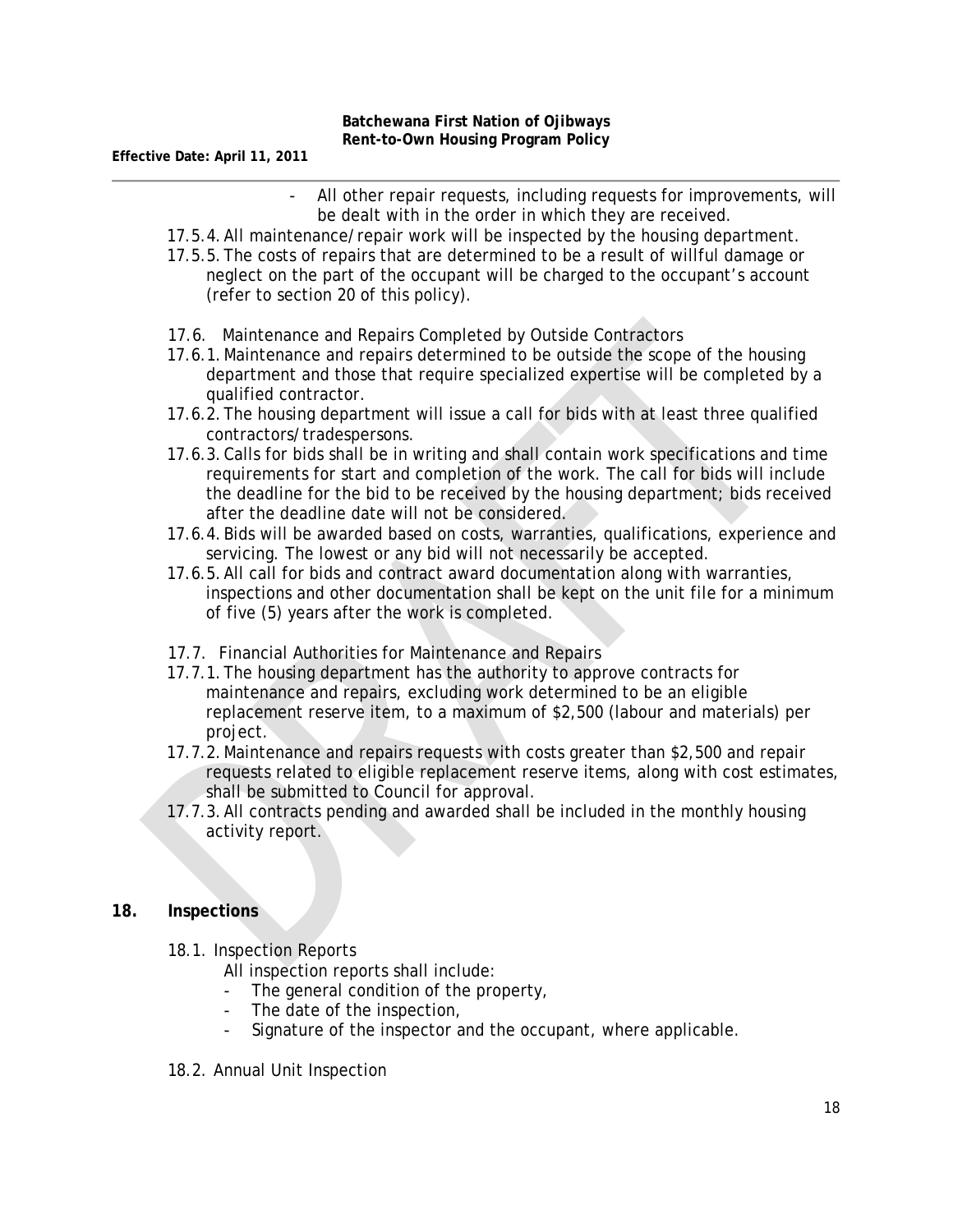- 18.2.1.All rent-to-own units shall be inspected once annually. The inspection will be carried out to record the condition of the unit both internally and externally. These inspections will identify the need for any preventative maintenance as well as to determine any misuse or negligence on the part of the occupant. Refer to Appendix F for a copy of the unit condition report.
- 18.2.2.The housing department will send a notice to the occupant one week in advance of the planned annual inspection to confirm the date, time and purpose of the inspection. 24 hours before the inspection, the housing department will phone the occupant to remind them of the planned inspection.
- 18.2.3.The annual inspection will be completed jointly by a representative of the housing department and the occupant. The report will be reviewed and signed off by both the housing department and the occupant.
- 18.2.4.Where the First Nation believes that the tenant is in breach of the Housing Policy or Rental Agreement, the First Nation reserves the right to inspect with 24 hours.

# **19. Use of the Residential Property**

Residential properties located in Batchewana First Nation are intended to be used solely for the purpose of a residence for the occupant(s). An occupant wishing to operate a home-based business from the residential property must first contact the Batchewana First Nation Licensing Officer, in writing, who will consult with the housing department and Chief and Council. Submission of a request does not automatically mean approval – each request will be considered and approved/denied based on what is in the best interest of Batchewana First Nation and the occupant.

# **20. Occupant Damage**

- 20.1. The housing department may, at all reasonable times, and with 24 hours written notice to the occupant, enter the unit to examine its condition.
- 20.2. Occupants are responsible to pay repair costs for damage to the unit that result from willful damage or neglect by the occupant, other occupants of the unit and their guests.
- 20.3. Where repairs are required to the house as a result of willful damage or neglect as noted above, the following procedures will apply:
	- The housing department will obtain an estimate of costs to repair the damage,
	- The housing department will meet with the occupant to arrange for payment of the repair costs (either payment in full or through a repayment agreement),
	- After the repair costs are paid in full/a repayment agreement is in place, the housing department will arrange for the repairs to be completed.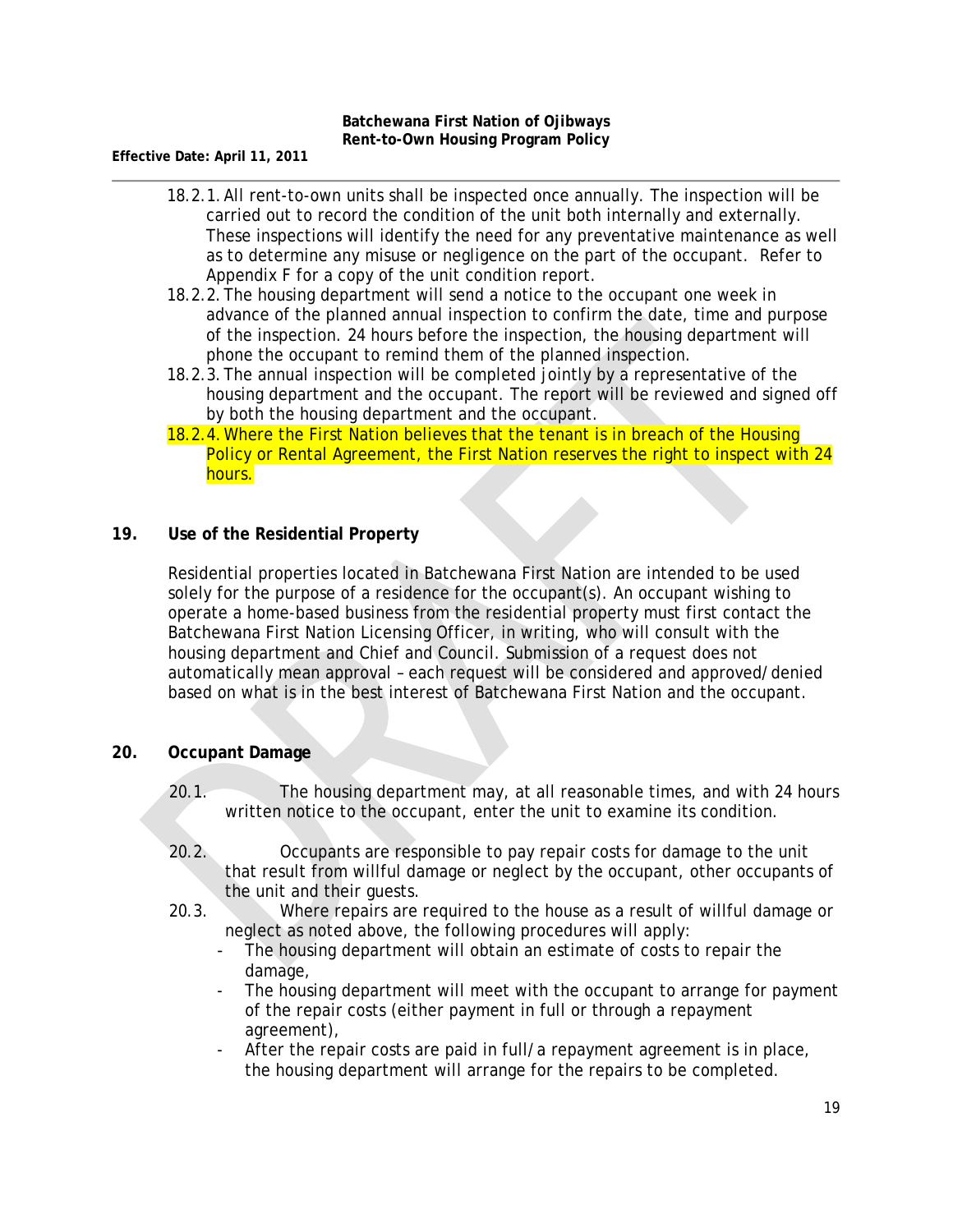**Effective Date: April 11, 2011**

- At the discretion of the housing department the occupant may repair the damage, at their cost, within an agreed upon time frame. The housing department will arrange for an inspection to ensure the repair work meets minimum standards.
- 20.4. All instances of occupant damage will be recorded in the occupant's file and remain on record indefinitely.
- 20.5. Where the occupant refuses to pay for the repairs or does not honour the repayment agreement or the occupant does not complete the repair work as agreed, the housing department will file a report of damages to the local police department and will seek restitution from the occupant.
- 20.6. In cases where the occupant has vacated/abandoned the unit and the housing department confirms willful damage or neglect on the part of the occupant, the housing department will seek restitution from the former occupant for the costs to repair the damage and may file a report of damages to the local police department.

# **21. Vacated and Abandoned Units**

- 21.1. Vacating the Unit on a Permanent Basis If the occupant intends to permanently vacate the unit they must provide written notice to the housing department at least 30 days before they intend to vacate the unit. The occupant must deliver the notice by hand or by registered mail to the housing department, at least 5 days in advance of the 30 days notice period.
- 21.2. Vacating the Unit on a Temporary Basis If the occupant will be away temporarily from the unit (an absence greater than 7 consecutive days but less than 30 days) they are required to inform the housing department of the absence. This will permit the housing department to monitor the unit.
- 21.3. Vacating the Unit on an Indefinite Basis If the occupant must leave the community for an indefinite period of time (greater than 30 days but less than 2 years) due to employment, education, or medical treatment they must contact the housing department by phone or in writing.
- 21.3.1.If the occupant wishes to arrange a sublet during their temporary absence, they must obtain the written consent of the housing department in order to do so.
- 21.3.2.Where the occupant has received approval from the housing department to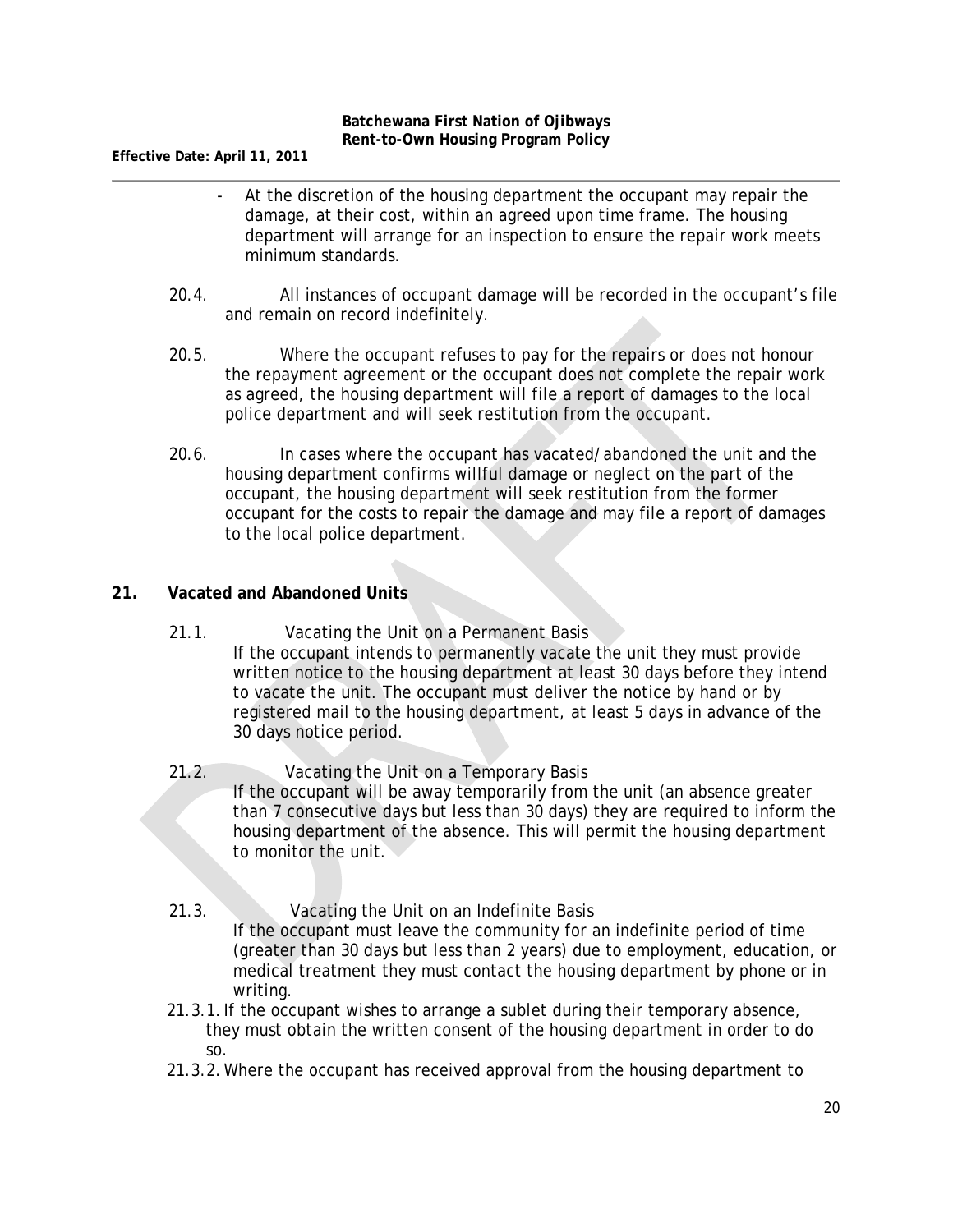sublet the unit on a temporary basis may do so with the following conditions:

- The subletting occupant is responsible for all payments related to the unit, and
- The subletting occupant is responsible to abide by the terms of the rent-to-own agreement and this housing policy.
- 21.3.3. If the housing department confirms that a sublet is not approved, the occupant must surrender the unit to the housing department. If, after a move-out inspection, the unit is determined to be in good condition, the occupant may be released from the rent-to-own agreement and thereby be eligible to apply for housing assistance if and when they return to the community.
- 21.3.4.In the event the occupant surrenders the unit, they shall forfeit any monies paid pursuant to the rent-to-own agreement up to the date of the unit surrender.
- 21.4. Abandoned Units
- 21.4.1.Where any unit is vacated for more than 30 days without notice to the housing department they may take action necessary to secure the unit (i.e. board up the doors and windows to prevent vandalism). If this is done, the occupant will be charged for the related costs.
- 21.4.2. Any unit left abandoned for a period longer than 30 days without written notice to the housing department and arrangements being made for its care will be reclaimed by the housing department and the rent-to-own agreement terminated.
- 21.4.3.Where the First Nation believes that the unit is abandoned and failure to act could result in collateral damage to the asset. For example, where First Nation believes the house is abandoned and not being heated. This could result in burst pipes due to freezing. First Nation will provide 24 hours' notice.

### 21.5. Securing the Vacant Unit

Failure by an occupant to inform the housing department of an absence will result in that occupant being charged for any cost required to secure the unit or to repair damages that occur during their absence.

# **22. Sale of the Unit by the Occupant**

The occupant has the right to sell the unit, after such has been purchased and the rent-to-own loan has been paid in full, subject to the following conditions:

- i. The purchaser must be a member of Batchewana First Nation.
- ii. The occupant must notify the housing department that they intend to sell the unit so that the housing department can consider whether they wish to exercise the right of first refusal to purchase the unit.
- iii. On sale of the unit, the occupant is responsible to pay all related sale and closing costs, at the date of closing of the sale.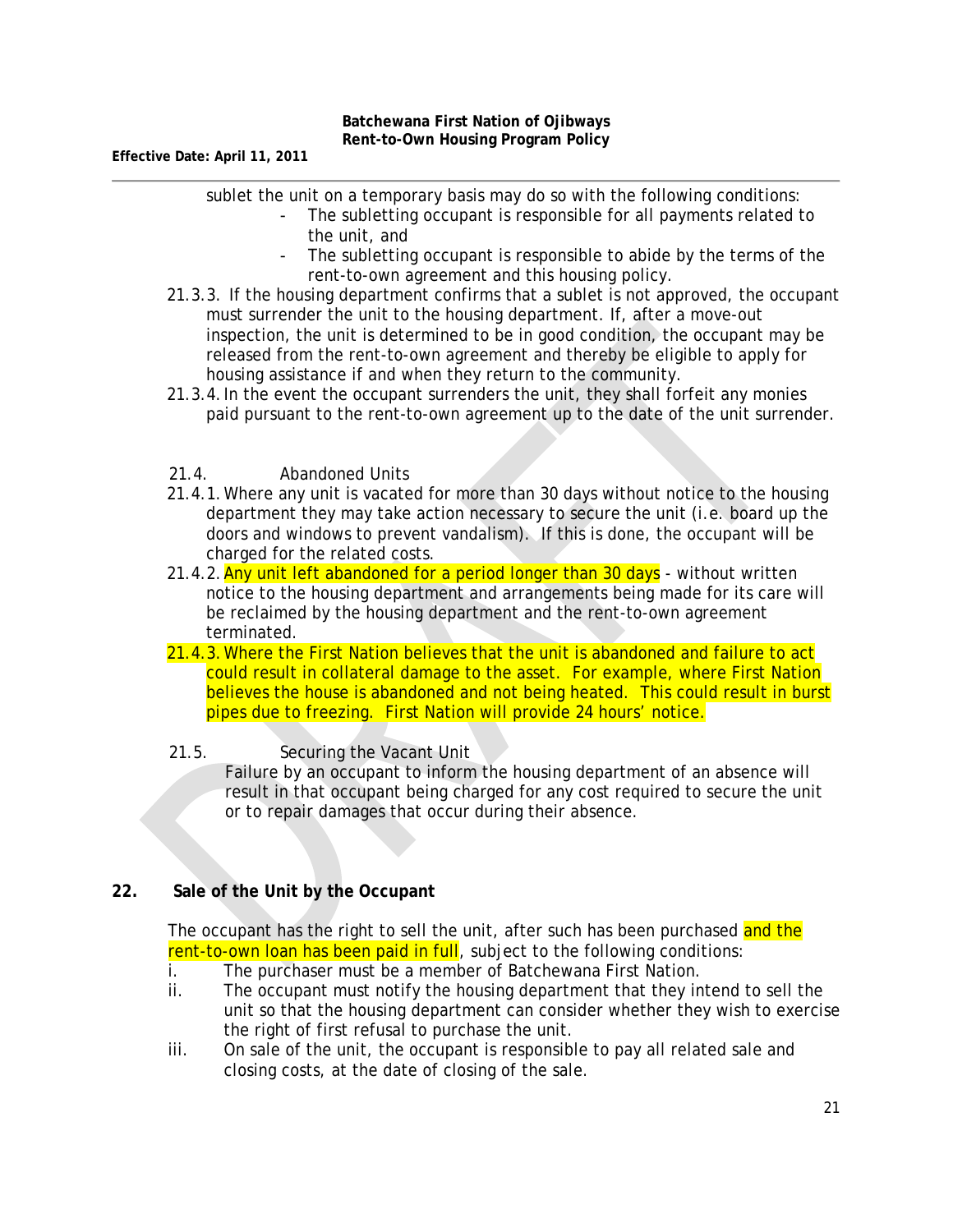#### **23. Right of First Refusal**

The Rent-to-Own Agreement includes a right of first refusal clause. This clause requires the occupant to notify Batchewana First Nation if they intend to sell the unit so that Batchewana First Nation can consider whether it wishes to purchase the unit.

- 23.1. Batchewana First Nation will consider exercising the right of first refusal under the following conditions.
	- There are other Batchewana First Nation members who wish to purchase the home or,
	- Batchewana First Nation wishes to acquire the unit to add to its housing portfolio.
- 23.2. The right of first refusal shall be exercised where the occupant has obtained a bona fide offer to purchase from an arms-length purchaser.
- 23.3. Where Batchewana First Nation chooses to exercise the right of first refusal, this must be done within 30 days of receipt of the bona fide offer provided by the occupant.
- 23.4. Where Batchewana First Nation wishes to exercise the right of first refusal, Batchewana First Nation may purchase the unit from the occupant for an amount at a price equal to the current market value as confirmed by an accredited real estate appraiser, not to exceed an amount equal to the original purchase price agreed to in the Rent-to-Own Agreement, and less the sum of 10% of current market value or purchase price which represents the administrative charge by Batchewana First Nation.
- 23.5. Where the occupant entered into a listing agreement with a real estate agent, and where Batchewana First Nation exercises the right of first refusal, the occupant is responsible to pay the fee/commission due the agent from their profit on sale. Neither Batchewana First Nation nor the housing department shall pay these costs.

#### **24. Reacquired Rent-to-Own Unit**

- 24.1 Where Batchewana First Nation reacquires a rent-to-own unit as a result of default or where the occupant no longer wishes to exercise their option to own the unit at the end of the 20 year period, Batchewana First Nation reserves the right to:
	- (a) Carry out repairs required to bring the unit to minimum standards and operate the unit as a rental unit, or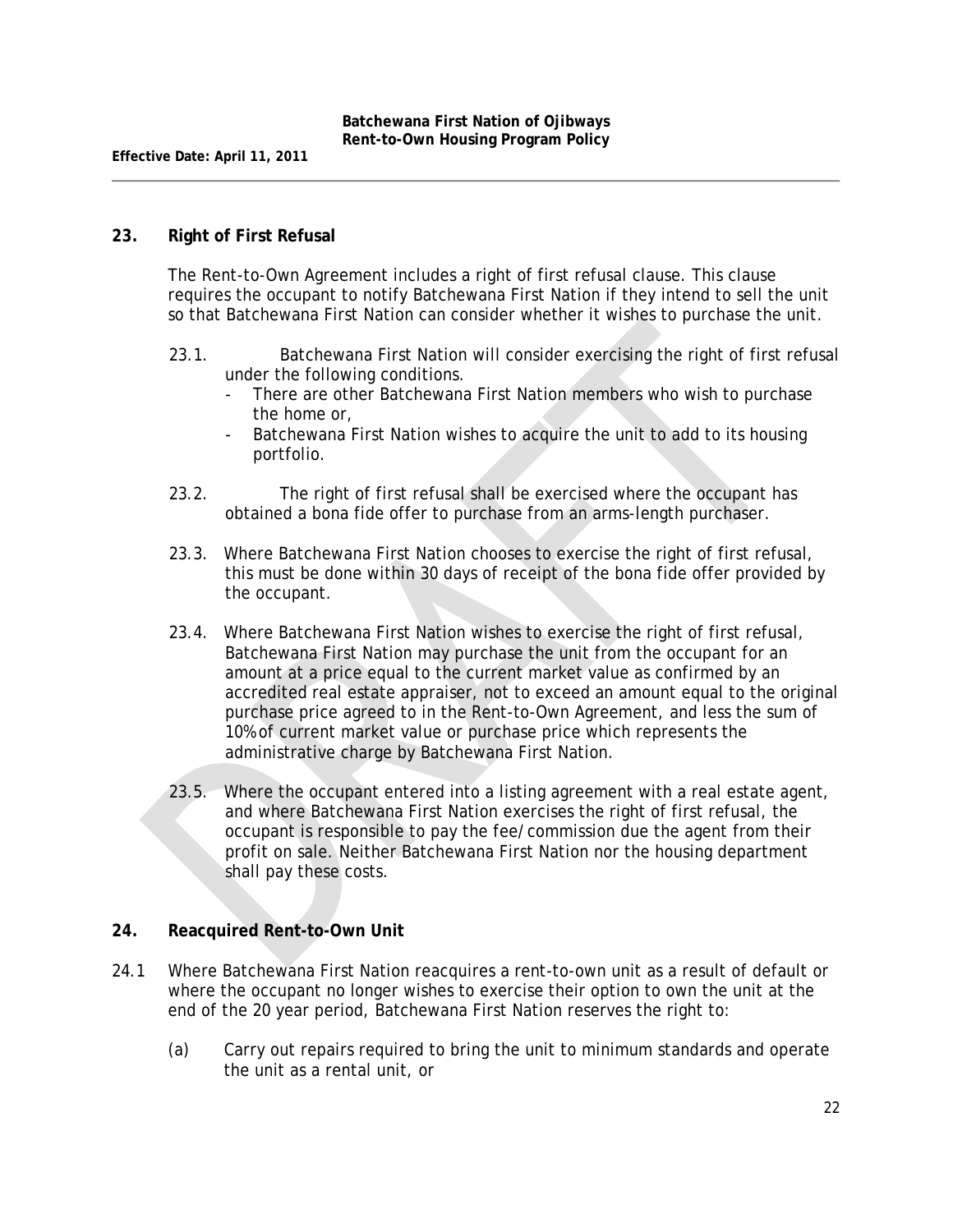**Effective Date: April 11, 2011**

- (b) Carry out repairs required to bring the unit to minimum standards and offer the unit to another eligible rent-to-own applicant, or
- (c) Sell the unit out of the Batchewana First Nation housing portfolio at the greater of the current appraised market value as confirmed by a qualified real estate appraiser, or the remaining loan balance.

New Agreement Required

24.2 Where Batchewana First Nation identifies an applicant who meets the rent-to-own eligibility requirements as noted in section 9 of this policy and agrees to enter into a rent-to-own agreement for the reacquired unit, the applicant(s) shall be required to execute a new rent-to-own agreement.

Sale Price

- 24.3 Where Batchewana First Nation wishes to sell the unit to an eligible rent-to-own applicant, the sale price shall be the greater of:
	- (a) The remaining book value at the time of the new interest adjustment date, plus repair costs required to bring the unit to minimum property standards, plus legal fees and all other closing costs, or
	- (b) Current market value as determined by a qualified real estate appraiser.

Loan Term

24.4 The loan term for the new rent-to-own loan agreement shall be the lesser of the remaining useful life of the property, as determined by a qualified real estate professional experienced in on-reserve appraisals (appraiser, inspector), or 25 years

Independent Legal Advice

24.5 The housing department shall encourage the new rent-to-own applicant to obtain independent legal advice on the terms of the rent-to-own agreement prior to signing.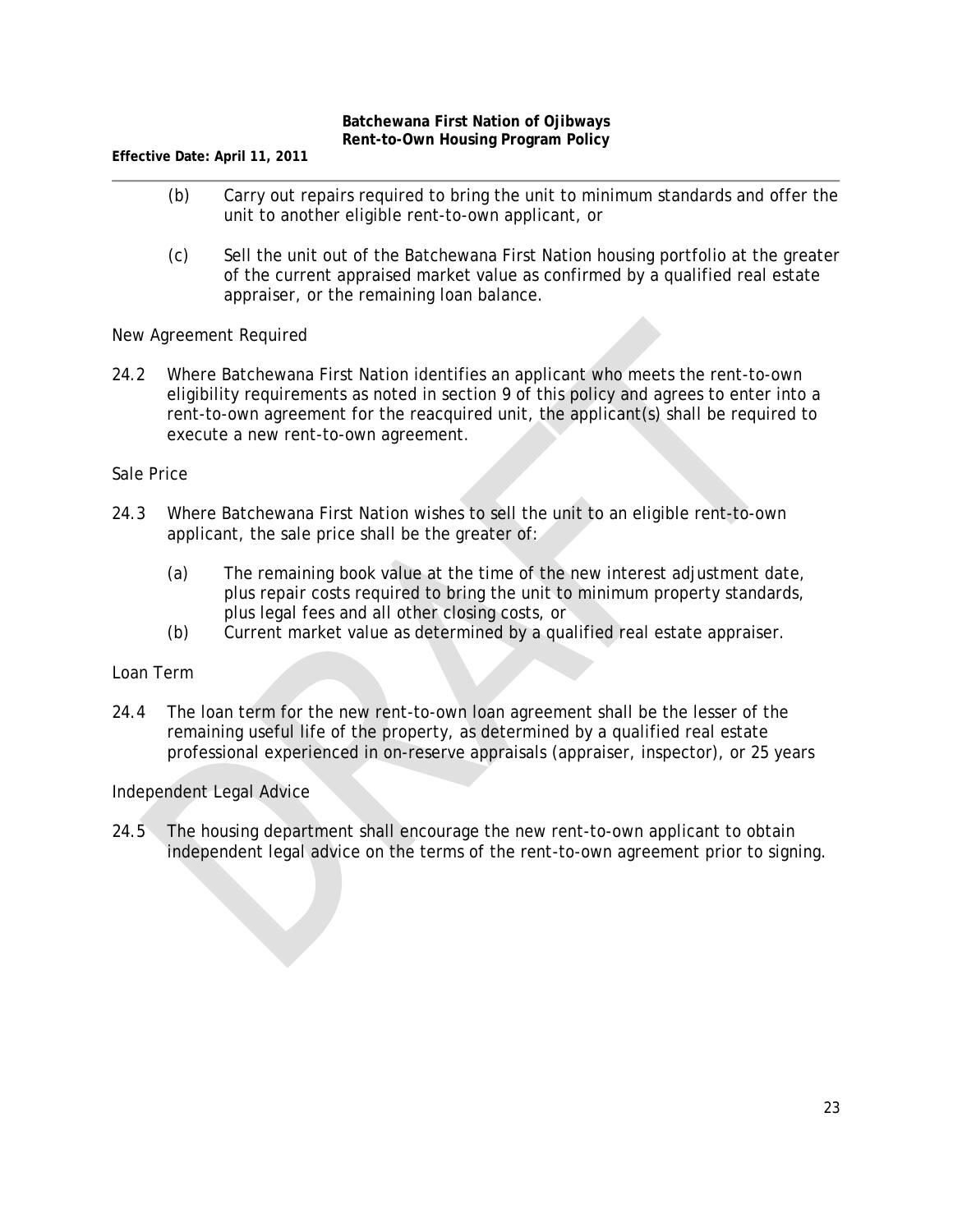#### **25. Rent-to-Own Agreement – Certificate of Possession/Occupant Responsibilities**

- 25.1 Where the occupant has met the terms and conditions of the agreement and at the conclusion of the loan repayment period (i.e. 20 year term) Batchewana First Nation will issue a Certificate of Possession to the homeowner.
- 25.2 After the Certificate of Possession is issued, the occupant is responsible for all costs associated with the unit.

#### **26. Marital Breakdown**

- 26.1 If there is a marital breakdown in the context of a Rent-to-Own Agreement, the determination of which party will retain possession of the Rent-to-Own Home will be made in accordance with this Policy, and with all laws applicable to BFN.
- 26.2 Householders who are Spouses, as defined in this Policy, and who are both Members, are considered to be Joint Tenants with equal rights to use and occupy the Rent-to-Own Home. If one Spouse is a Non-member, only the Member Spouse is a Tenant.
- 26.3 In all cases, BFN will defer to any agreement Joint Tenants may make as to which of them will retain possession of the Rent-to-Own Home, so long as such agreement is consistent with this Policy. The Joint Tenants must submit their written agreement to the Housing Committee for review. If the agreement is consistent with this Policy, the Housing Committee will forward it to Council with recommendations as to which Joint Tenant should retain possession of the Rent-to-Own Home.
- 26.4 If Joint Tenants separate and are unable to agree within 30 days of the separation as to which Joint Tenant will retain possession of the Rent-to-Own Home, each individual Joint Tenant will submit a new Housing Application to the Housing Department. The Housing Director will review and score the applications in accordance with section 9 of this Policy and forward the applications to the Housing Authority. The Housing Authority will review the scores and recommend to Council that the Joint Tenant with the highest score retain possession of the Rent-to-Own Home, provided that Joint Tenant meets the eligibility criteria for tenancy and, where applicable, can demonstrate that he/she is able to meet the rental obligations on his/her own. Council has discretion to assign the Rentto-Own Home taking into account the Housing Authority's recommendation and this Policy.
- 26.5 If the Joint Tenants have children, the Joint Tenant who has primary care of the children will retain possession of the Rent-to-Own House.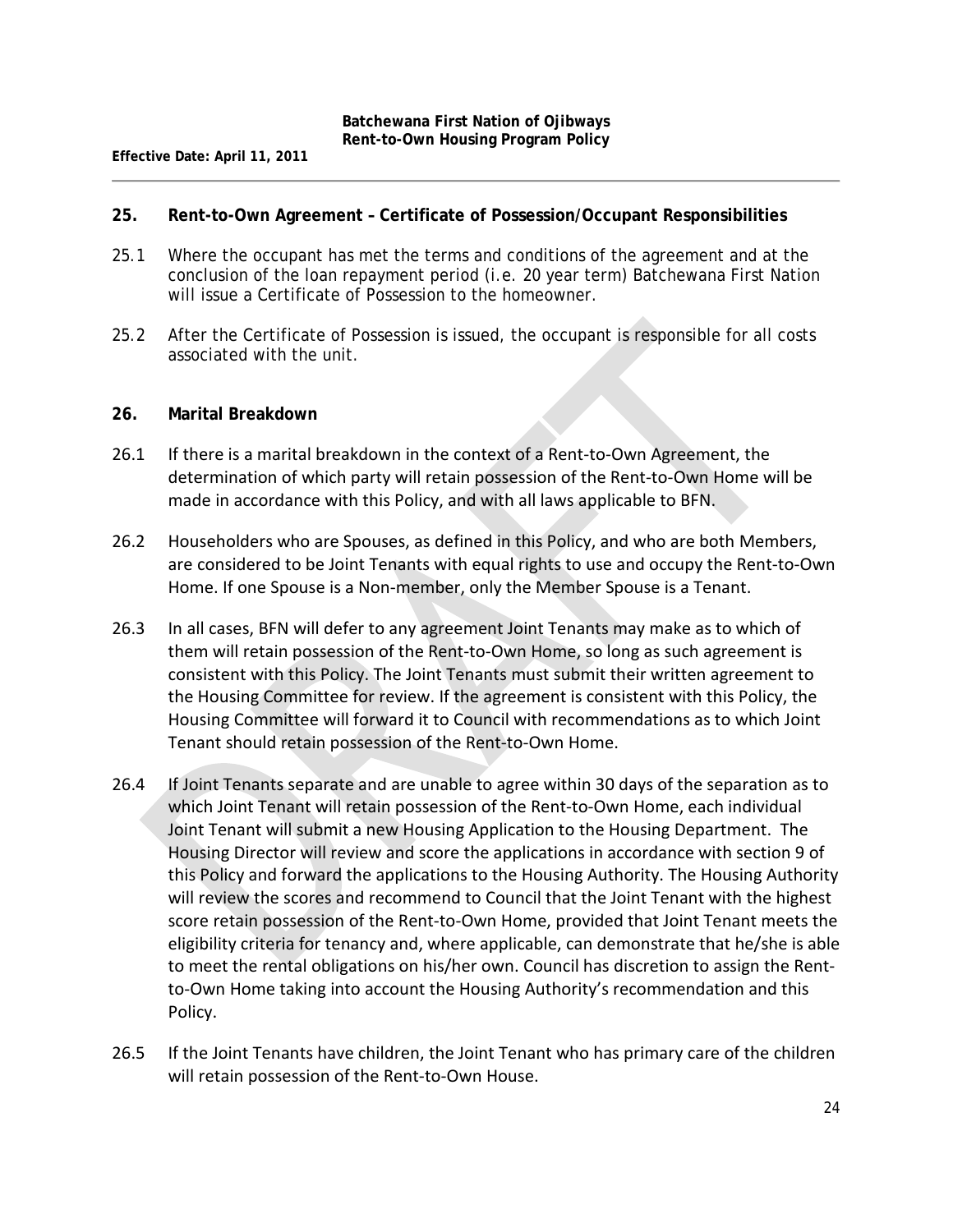**Effective Date: April 11, 2011**

26.6 If custody of the children is equally split between the Joint Tenants, the Housing Department will meet with both parents and attempt to negotiate a resolution agreeable to the parties. If the parties cannot agree, the Housing Department will prepare a report to the Housing Authority. The report will include a recommendation as to which Joint Tenant should retain possession of the house, based on the Housing Authority's determination of what is in the best interests of the children. Council has discretion to assign the Rent-to-Own Home taking into account the Housing Committee's recommendation and this Policy.

Marital Breakdown: Non-member Spouse with children

- 26.7 If a Tenant and his/her Non-member Spouse separate and there are children of the relationship, the following rules apply:
	- (a) If the Tenant has primary care of the children, regardless of whether the children are Members, the Tenant will retain possession of the Rent-to-Own Home.
	- (b) If the Non-member Spouse has primary care of the children, but the children are not Members, the Tenant will retain possession of the Rent-to-Own Home.
	- (c) If the Non-member Spouse has primary care of the children, and the children are Members, the Non-member Spouse will retain possession of the Rental Unit or Rent-to-Own Home on behalf of the children until they reach the age of 18, or the Non-member Spouse no longer has primary care of the children. The Nonmember Spouse will enter into a Rent-to-Own Agreement with BFN as legal guardian on behalf of the children, and the children will be named as beneficial tenants.
	- (d) If the house is a Rent-to-Own Home, the Tenant or Non-member Spouse who retains possession of the Rent-to-Own Home must be able to meet the rental obligations on his/her own in order to be permitted to retain possession.

Where a Non-member Spouse retains possession of a Rent-to-Own Home on behalf of Member children, the Rent-to-Own Agreement will stipulate that the Non-member Spouse is responsible to pay the rent on behalf of the Member children, but only the Member children will have the option to purchase the Rent-to-Own Home at the end of the rental period, provided that they meet the eligibility requirements for a Rent-to-Own Home upon reaching eighteen (18) years of age.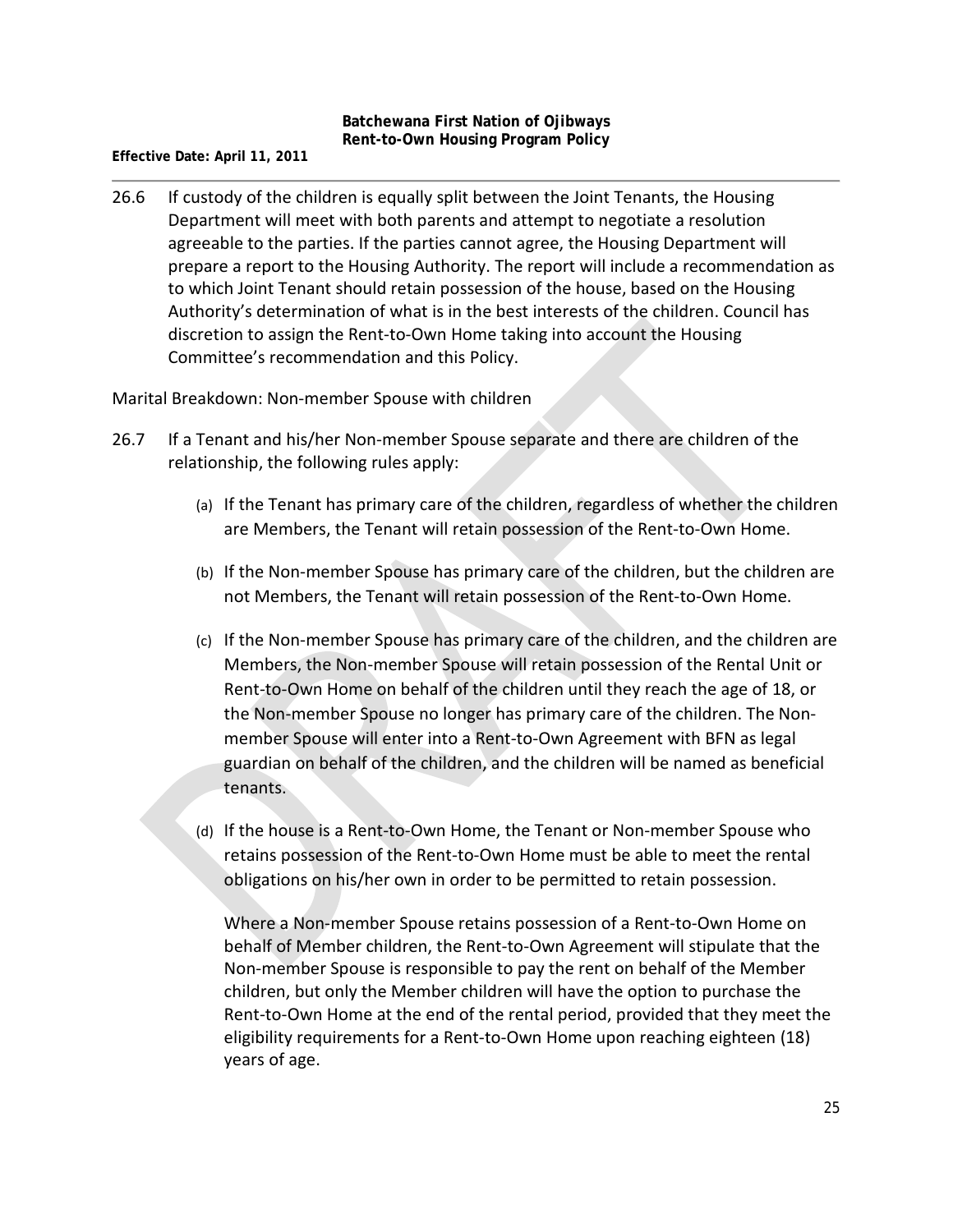#### **27. Death of an Occupant**

- 27.1 If a Tenant of a Rent-to-Own Home dies during the term of the tenancy and before the debt has been discharged, and the deceased Tenant has left a will bequeathing the Rent-to-Own Home to a named beneficiary, the beneficiary may apply to the Housing Department to acquire the house in accordance with the following sections.
- 27.2 If the deceased Tenant maintained a life insurance policy naming First Nation as the beneficiary of the policy, the Housing Department shall ensure that the proceeds from the life insurance policy are used to pay out any outstanding debt amount, arrears or other debts attached to the Rent-to-Own Home, and any proceeds remaining after all the debts are satisfied shall be distributed to the Tenant's heir.
- 27.3 Council will then transfer the CP for the Rent-to-Own Home to the Tenant's heir in accordance with the Tenant's wishes, provided that the heir is eligible to be allotted a CP in accordance with the *Indian Act* and BFN policies.
- 27.4 If the deceased Tenant failed to purchase life insurance, or the life insurance lapsed, is insufficient to pay off the outstanding debts associated with the Rent-to-Own Home, or is otherwise invalid, and the Tenant's estate does not have sufficient capital upon liquidation of the Tenant's assets to pay off the outstanding debt amount, the Tenant's Arrears or other debt related to the Rent-to-Own Home, the Tenant's heir may still acquire the Rent-to-Own Home through Council assigning the Rent-to-Own Agreement to the heir, provided that the heir meets the eligibility criteria for a Tenant of a Rent-to-Own Home, as set out in section \_\_\_, and all obligations in respect of the outstanding debt will be transferred to the heir as the new Tenant of the Rentto-Own Home.
- 27.5 If Tenant of a Rent-to-Own Home dies intestate (without a will), Council may assign the Rent-to-Own Agreement to the deceased's next of kin, provided that the next of kin is a Member and meets the eligibility requirements to enter into a Rent-to-Own Agreement as set out in section  $\overline{\phantom{a}}$ .
- 27.6 For greater certainty, and subject to s. 5, the Tenant of a Rent-to-Own who dies intestate, the next-of-kin shall be defined as follows:
	- (a) The surviving spouse;
	- (b) The oldest child of the deceased;
	- (c) The grandchild of the deceased;
	- (d) The eldest sibling of the deceased;
- 27.7 If a deceased Tenant's heir is unwilling or ineligible to assume the responsibilities of the Rent-to-Own Agreement, the Rent-to-Own Home shall be re-allocated in accordance with this Policy and the Waiting List.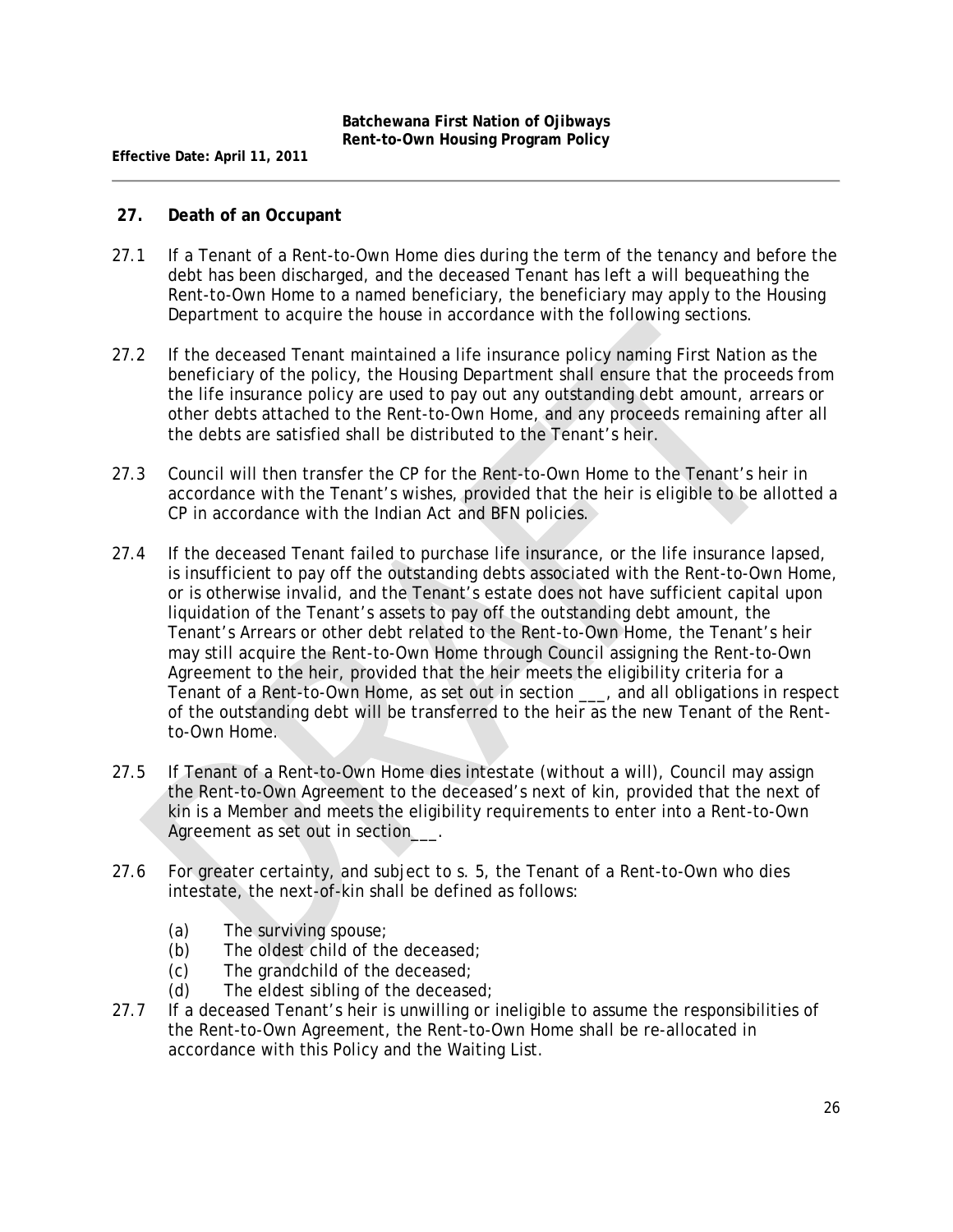- 27.8 If a Tenant of a Rent-to-Own Home dies after the debt has been discharged, but before exercising the option to purchase, and there are no Arrears or other debts attached to the Rent-to-Own Home, or the Tenant's estate is sufficient upon liquidation to satisfy such debts, Council may transfer the CP for the Rent-to-Own Home to the beneficiary named in the deceased Tenant's will, or if there is no will, to the deceased Tenant's next of kin in accordance with the priority rules set out in section 48 of the *Indian Act*.
- 27.9 If the Tenant's heir is under the age of 18 and custody has been granted to a nonmember, the non-member will be provided with the opportunity to sign the Rent-to-Own agreement on behalf of the member children until they reach the age of 18. Only the member children will have the right to exercise the purchase option.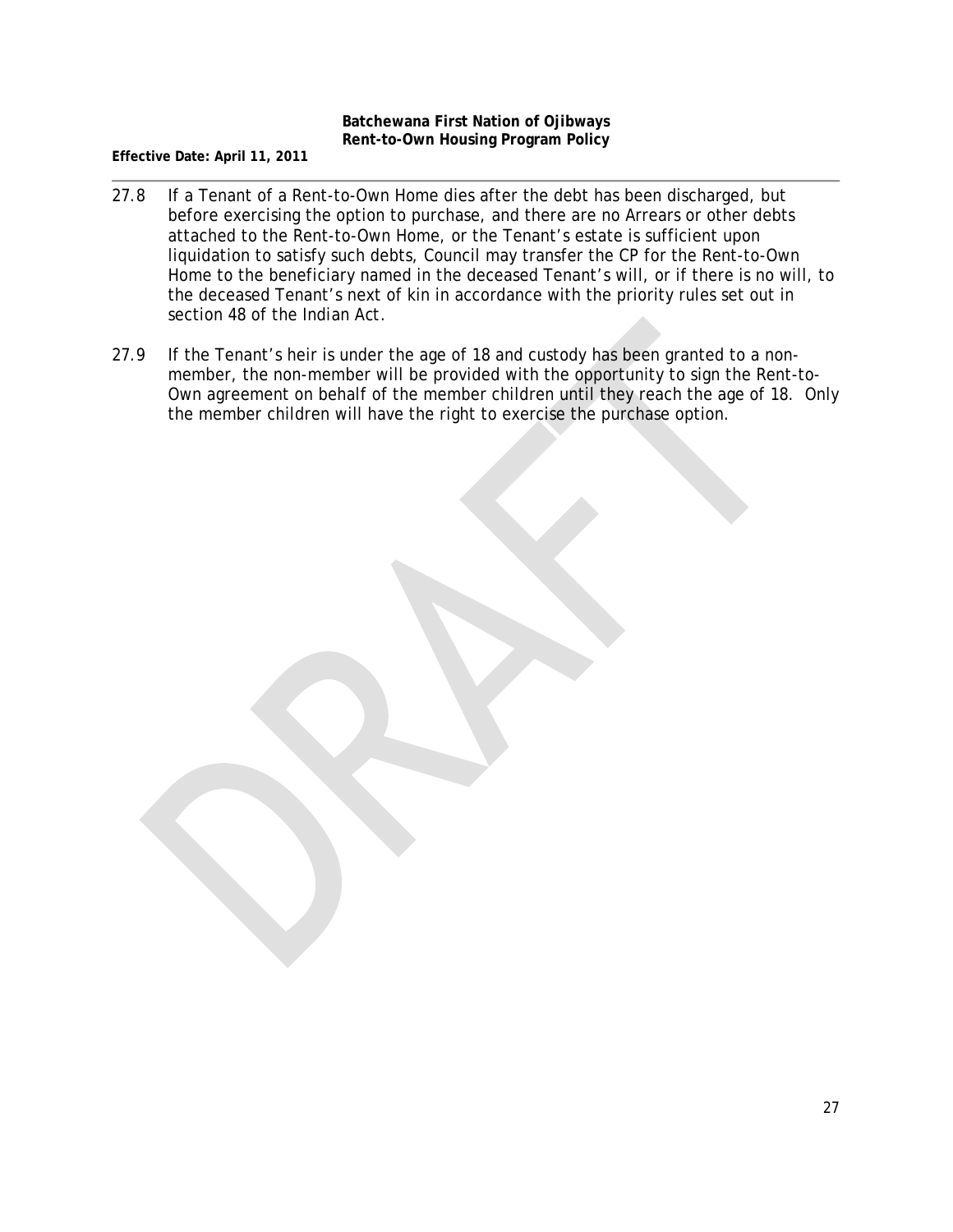#### *Appendix A – Rent-to-Own Application*

**Batchewana First Nation Rankin Reserve Community Services 236 Frontenac Street, Rankin Reserve Sault Ste Marie, ON P6A 5K9 705 759-0914 Ext #229**

#### **Rent-to-Own Application**

Page 1 of 5

**Who is eligible to receive housing assistance?**

- Applicants must be 18 years or older and a member of Batchewana First Nation.
- *Applicants may be required to provide verification of household income in order to confirm their ability to manage the monthly rental payments and other associated costs or charges.*
- Applicants are required to sign a declaration/financial disclosure form authorizing Batchewana First Nation to verify income, credit history as part of the application.

#### **Who is not eligible?**

- Any applicant with rental arrears and/or outstanding accounts with Batchewana First Nation until outstanding accounts are paid in full or, if they are currently in debt to the nation, that they have honored a repayment agreement for a minimum of six consecutive months.
- Applicants that have a history of poor tenancy (cited for rental agreement violations where notice to correct or vacate was issued) except where the applicant has documentation from the landlord that confirms compliance with a lease agreement for a consecutive 2 year period.

#### **Occupancy Guidelines**

Based on the information provided in the rent-to-own housing application and confirmed by the housing department, the following guidelines will determine the unit type (number of bedrooms) an applicant is eligible for:

- No more than two persons per bedroom
- One bedroom for children of the opposite sex up to five years of age.
- Parent(s) living with a baby must apply for a two bedroom unit.

#### **How will you be notified about the status of your application?**

Within 30 days of receiving your application, the housing department will:

- a) *Review the application to confirm that it is complete.*
- b) *Verify information provided in the application and may conduct an in-person interview with the applicant(s).*
- c) *Will provide written notification to the applicant to confirm eligibility. If the application is ineligible, the housing department will confirm the reason(s) for ineligibility.*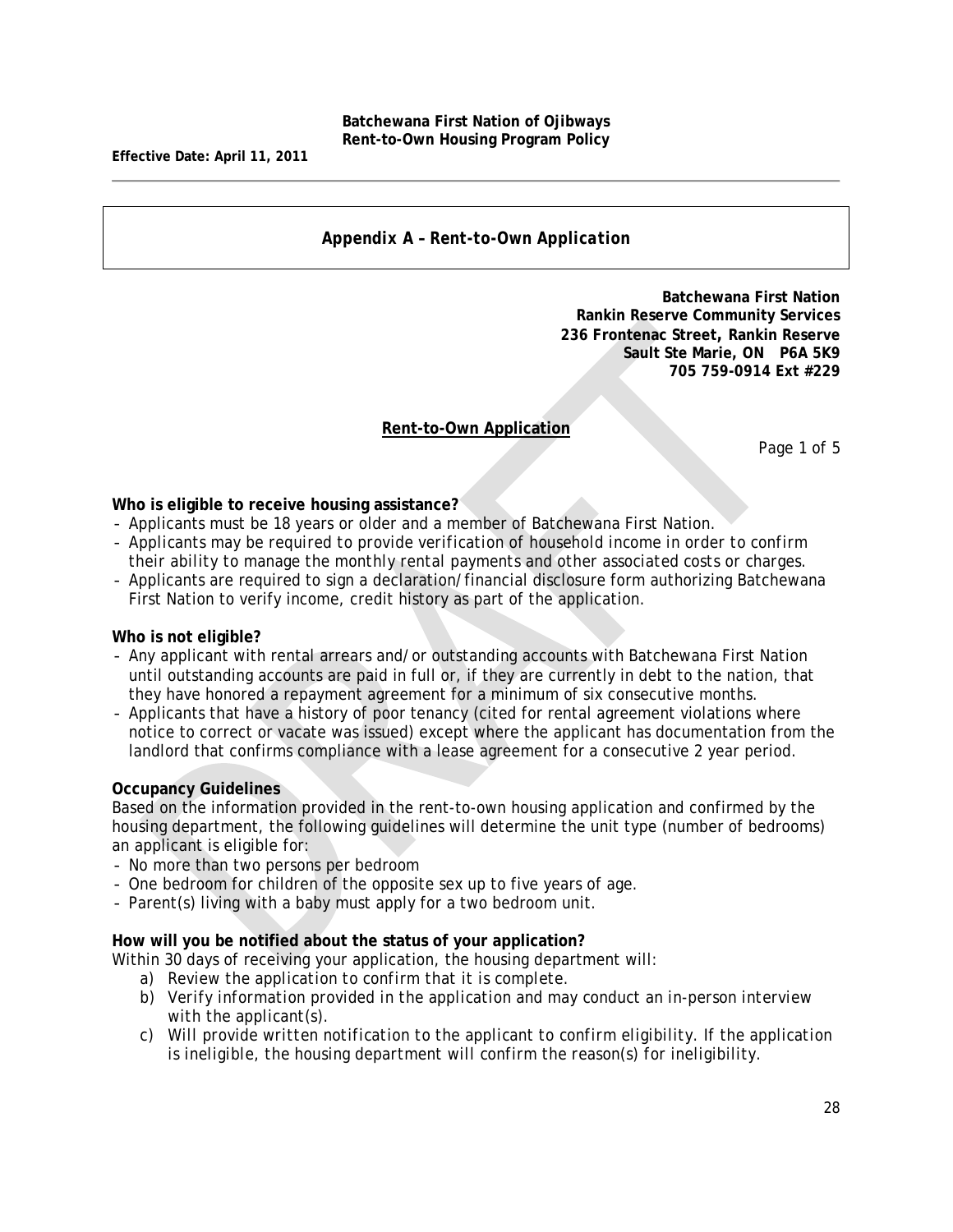#### **Rent-to-Own Application**

Page 2 of 5

The information requested in this application is based on the rent-to-own housing policy approved by Batchewana First Nation (\_\_\_\_\_\_\_\_\_\_). The purpose of the application is to collect information which will confirm whether the applicant(s) are eligible to receive housing assistance, and the priority of their request for housing assistance.

#### **Completing the application**

The following steps must be completed before an application is considered for a rent-to-own unit.

#### **These three steps must be done:**

- 1. The application must be completed in ink and printed clearly.
- 2. Applications must be filled out completely. Incomplete applications will be returned to the applicant.
- 3. All of the information provided on the application must be true. A false statement may result in the denial of a unit upon application or an eviction from a unit in the event that an application is successful and the false statement was relied upon when the unit was awarded.

**When all of the above items are completed,** drop off the application at the housing department office or mail to the address noted at the top of this page.

#### **Application Renewal**

Phone or come into the office to update your application annually. If you choose not to do this then your application will be deemed inactive. It is your responsibility to apply each year.

#### **Need Help?**

If you require assistance completing the application form, please contact the Housing Department at 705-759-0914, ext 229.

*ALL INFORMATION PROVIDED WILL BE KEPT CONFIDENTIAL AND USED FOR THE PURPOSE DESCRIBED HEREIN.*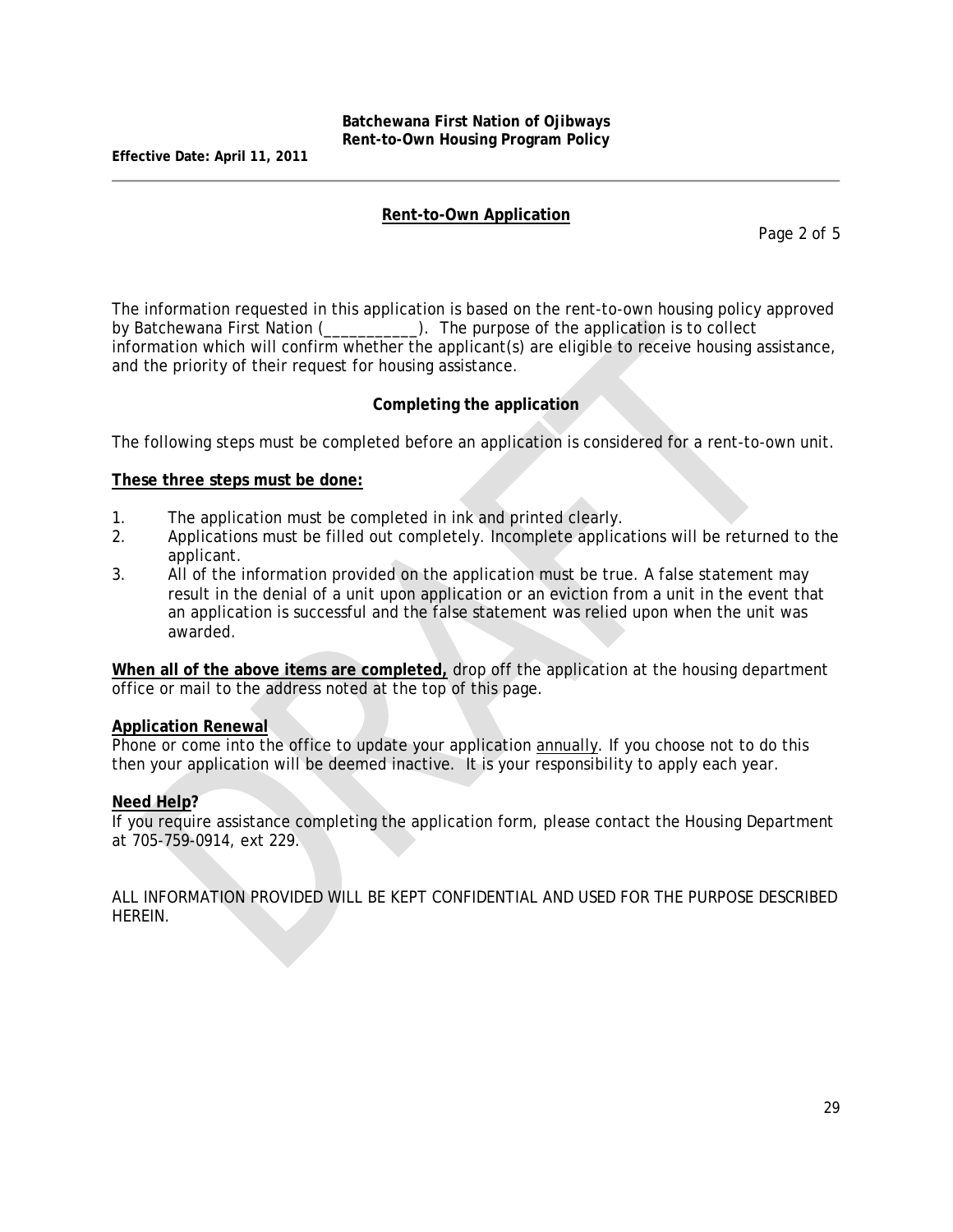# **Rent-to-Own Application**

Page 3 of 5

| For housing department use only |                       |                          |  |  |  |
|---------------------------------|-----------------------|--------------------------|--|--|--|
| Date Received:                  | Recorded:             | Processed by:            |  |  |  |
| By hand ____ By mail            |                       |                          |  |  |  |
| Application complete?           | Yes:                  | Interview completed?     |  |  |  |
|                                 | No:                   | Date:<br>Yes.            |  |  |  |
|                                 |                       | No                       |  |  |  |
| Application eligible?           | Yes:                  | Confirmation letter sent |  |  |  |
|                                 | No:                   | Date:                    |  |  |  |
|                                 | - details             |                          |  |  |  |
|                                 | <b>Council Review</b> |                          |  |  |  |
| <b>Review Date:</b>             | File $#$ :            | Points Awarded:          |  |  |  |
| Application approved            | Yes:                  | Confirmation letter sent |  |  |  |
|                                 | No:                   | Date:                    |  |  |  |
|                                 | - details             |                          |  |  |  |

#### **1. Applicant Information**

Please list the names of all of the individuals who will be living in the home. The first name on the list should be the primary occupant (head of the household). Under 'Relationship to Primary Occupant' this could be spouse/partner, children/dependents (son, daughter), and other family member such as aunt, grandparent or someone not related to the primary occupant.

\_\_\_\_\_\_\_\_\_\_\_\_\_\_\_\_\_\_\_\_\_\_\_\_\_\_\_\_\_\_\_\_\_\_\_\_\_\_\_\_\_\_\_\_\_\_\_\_\_\_\_\_\_\_\_\_\_\_\_\_\_\_\_\_\_\_\_\_\_\_\_\_\_\_\_

| Name<br>(First and Last Name) | Date of<br><b>Birth</b> | Male or<br>Female | Relationship<br>to Primary<br>Occupant | Batchewana<br><b>Band</b><br>member # |
|-------------------------------|-------------------------|-------------------|----------------------------------------|---------------------------------------|
| 1. Primary Occupant:          |                         |                   |                                        |                                       |
| 2. Secondary Occupant:        |                         |                   |                                        |                                       |
| 3.                            |                         |                   |                                        |                                       |
| 4.                            |                         |                   |                                        |                                       |
| 5.                            |                         |                   |                                        |                                       |
| 6.                            |                         |                   |                                        |                                       |

**2. What is your current address?**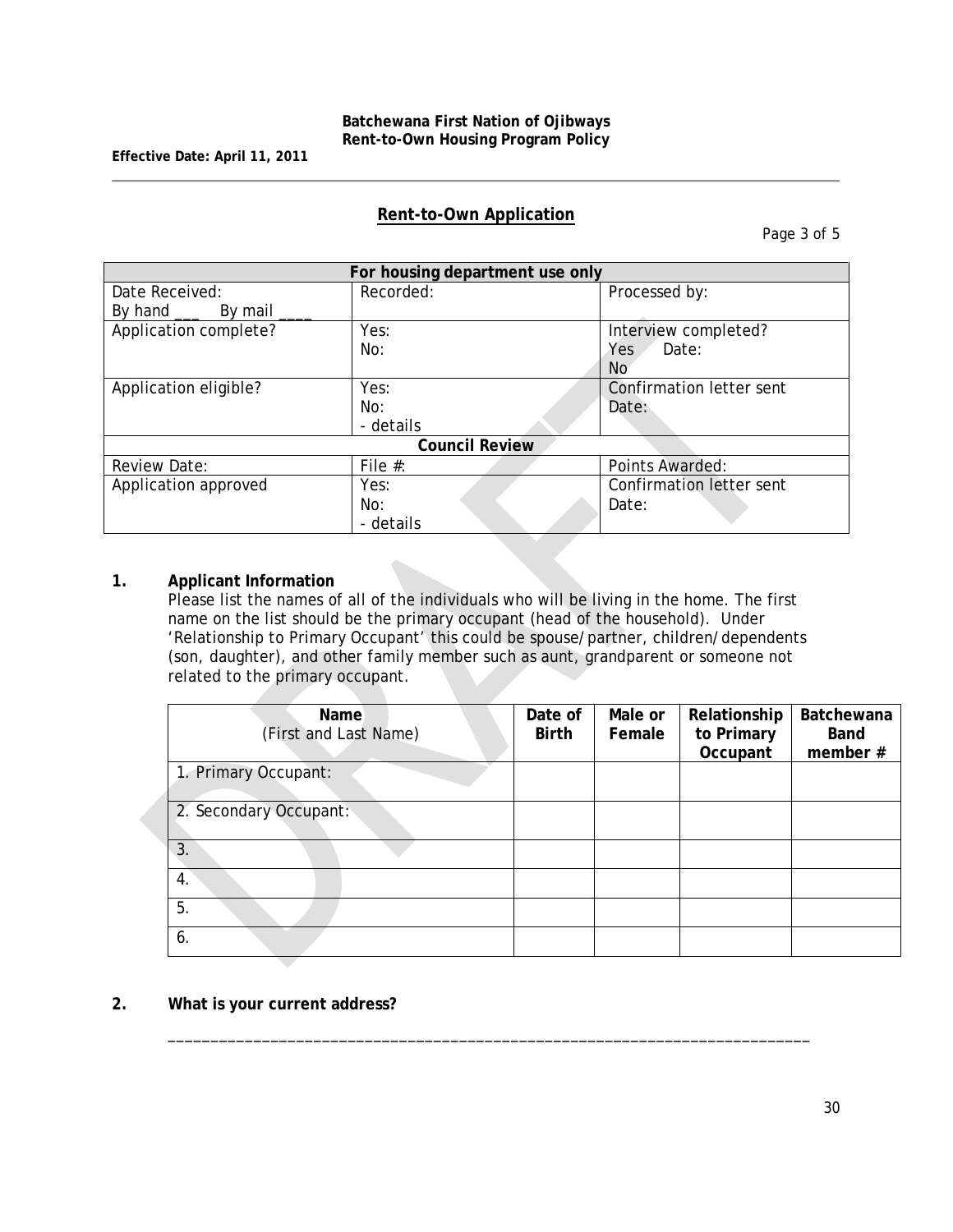### **Rent-to-Own Application**

#### **3. What is your mailing address (if different from #2):**

| Street No. & Name/Box Number/R.R. #: |           |              |
|--------------------------------------|-----------|--------------|
|                                      |           |              |
| City/Municipality:                   | Province: | Postal Code: |

#### **4. Contact information**

| Primary Occupant   | Home phone $#$ | Work phone # | Cell phone $#$ |  |  |
|--------------------|----------------|--------------|----------------|--|--|
| Secondary Occupant |                |              |                |  |  |

#### **5. Name of Person to Contact in Your Absence**

| Name:                   |  | Home      | Work      | Cell      |
|-------------------------|--|-----------|-----------|-----------|
|                         |  | phone $#$ | phone $#$ | phone $#$ |
| Relationship:           |  |           |           |           |
| (i.e. friend, relative) |  |           |           |           |

#### **6. Employment History**

| Name of present employer/source of income: |               |
|--------------------------------------------|---------------|
| <b>Employment Address:</b>                 |               |
| City/Town/Reserve:                         | Postal Code:  |
| Telephone Number:                          | Occupation:   |
| <b>Total Monthly Income:</b>               | Other income: |

# **7. Information on your current and previous accommodation**

| Do you rent or own your current home (please check one)?                | Rent $\square$                                                     |  |  |  |  |  |
|-------------------------------------------------------------------------|--------------------------------------------------------------------|--|--|--|--|--|
|                                                                         | Own □                                                              |  |  |  |  |  |
| What is the monthly rent/mortgage that you pay at your current address? | \$                                                                 |  |  |  |  |  |
|                                                                         | Please provide information on your current and last two residences |  |  |  |  |  |
|                                                                         | Phone number for                                                   |  |  |  |  |  |
|                                                                         | (if applicable)                                                    |  |  |  |  |  |
| Current address                                                         |                                                                    |  |  |  |  |  |
| Previous address                                                        |                                                                    |  |  |  |  |  |
| Previous address                                                        |                                                                    |  |  |  |  |  |

Page 4 of 5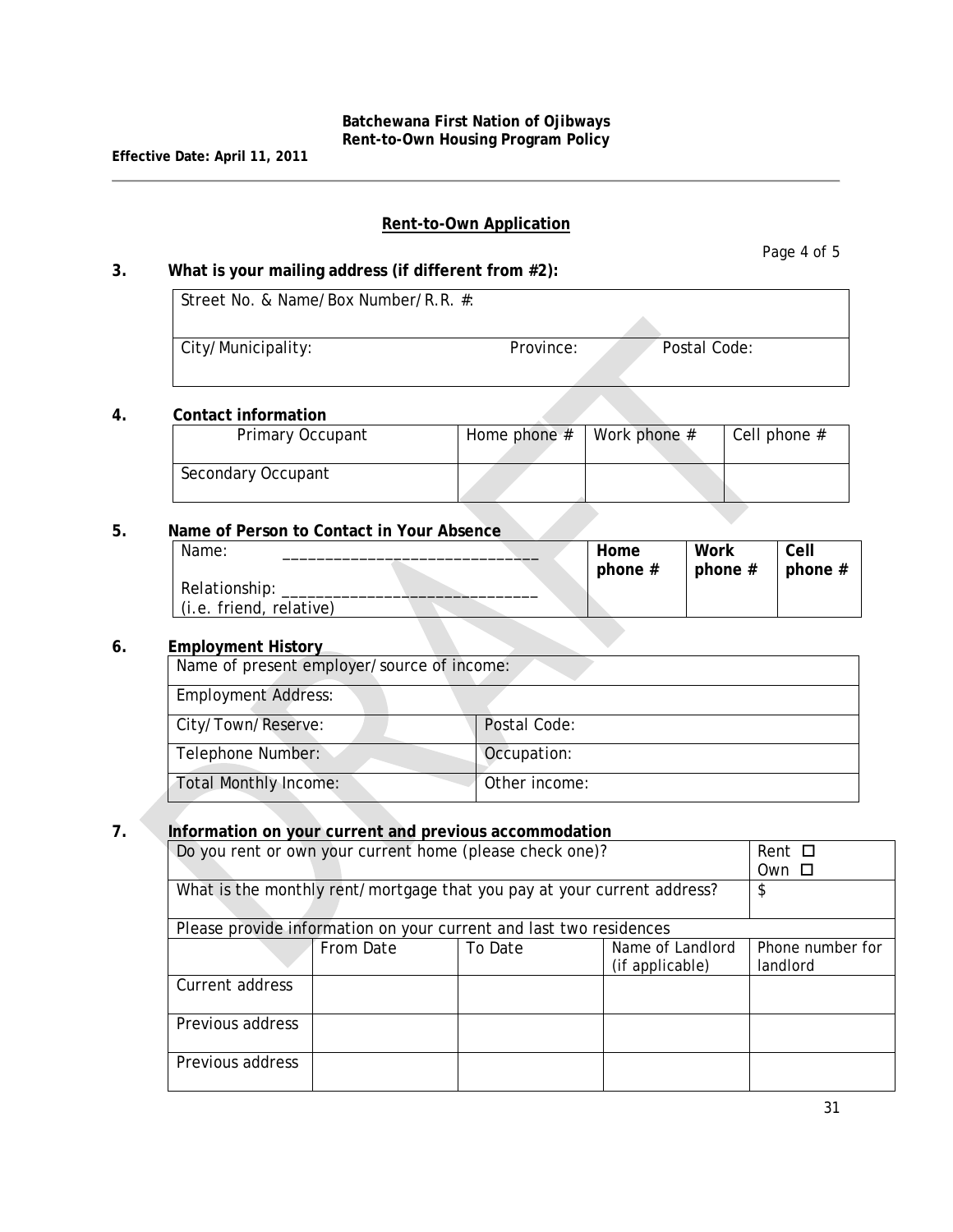### **Rent-to-Own Application**

Page 5 of 5

**8. Preferred Location of Rent-to-Own Unit** Please check your preferred location (check one): Rankin Reserve 15D  $\Box$  Goulais Bay Reserve  $\Box$  Batchawana Bay  $\Box$ 

# **9. Previous Housing Assistance Applications**

Have you or anyone in your household applied previously for Batchewana First housing assistance? If yes, when was your application submitted? \_\_\_\_\_\_\_\_\_\_\_\_\_\_\_\_\_\_\_\_\_\_\_\_\_\_\_\_\_\_\_\_\_\_\_\_\_\_\_\_\_\_\_\_\_\_\_\_\_\_\_ Yes  $\Box$ No  $\square$ 

#### **10. List of Credit References (please include the name and address of your bank).**

| Name         | <b>Address and Phone Number</b> |
|--------------|---------------------------------|
| a            |                                 |
| b)           |                                 |
| $\mathsf{C}$ |                                 |
| ď            |                                 |

#### **11. Declaration/Financial Disclosure**

- a. Housing assistance is made available for Batchewana First Nation members. If at any time during my/our occupancy, should I forfeit Batchewana First Nation membership, I/we understand that I/we will be given a 6 month notice to vacate the unit.
- b. I/we understand that Batchewana First Nation is exempt from provincial legislation regulating leasing and eviction procedures. The Batchewana First Nation documents outlining the eviction procedures have been provided to me and the procedures have been explained to me/us and I/we undertake to abide by them or as they might from time to time be amended by Chief and Council.
- c. The undersigned certifies the information contained in this application to be true and consents to the obtaining of credit and/or personal information as may be required at any time in connection with this application and to the disclosure of any credit information concerning the undersigned to any credit reporting agency or to any person with who the undersigned has or proposes to have financial relations. If my application is accepted and the information provided is proved to be false, I/we understand that my application will be denied and/or immediate eviction will result.
- d. Neither the primary or secondary occupant is in arrears on any Batchewana First Nation payments, user charges or other debts.

| Primary occupant (please print)   |       |  |  |  |  |
|-----------------------------------|-------|--|--|--|--|
| Signed                            | Date: |  |  |  |  |
| Secondary occupant (please print) |       |  |  |  |  |

Signed Date: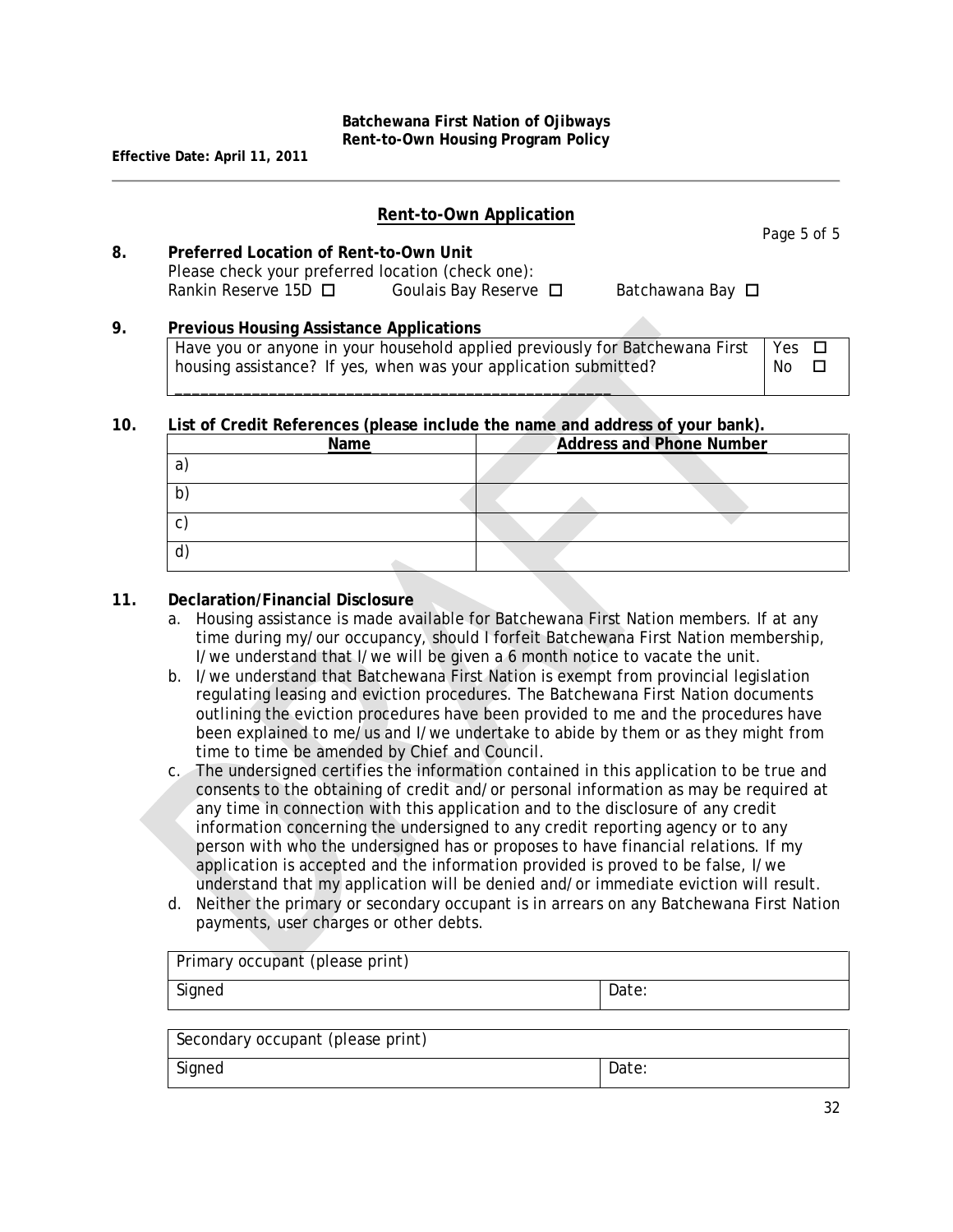**Effective Date: April 11, 2011**

# **Appendix B - Affordability Analysis**

*Page 1 of 3*

#### **Instructions for housing staff**

As part of the housing program, occupants must make monthly payments. They may also be responsible for housing costs they may not be required to make in their current accommodation (i.e. heating, insurance, repairs, etc).

An affordability analysis is an important part of the application package so that both the housing department *and* the applicant can determine whether the applicant can afford to make the required housing payment and pay for other related housing costs. It is recommended that the housing staff assist the applicant to complete this form.

#### Step 1 - Expected Monthly Housing Expenses

#### *Important – Complete this section of the affordability analysis before the interview!*

This information should be based on the past year's average operating costs for the unit that the applicant is applying for, or similar costs (i.e. average heating costs).

#### Step 2 – Determine Monthly Household Income

Ensure the applicant includes the gross household income (before deductions) from all sources of all adult members who will be living in the unit. The exception is income earned by dependants who are attending school full-time.

Step 3 – Determine Non-Housing Expenses

Have the applicant review each item on the list; keep in mind that it may be necessary to ask them whether they are considering all household and personal expenses.

Step 4 - Amount available for housing-related expenses

Take the gross monthly income from Step 2 and deduct the monthly amount of non-housing expenses from Step 3 to determine the amount available for monthly housing expenses. Then deduct the expected monthly housing expenses from Step1 to determine whether the applicant can afford to make the monthly housing payment and to pay other related housing costs that they will be responsible for.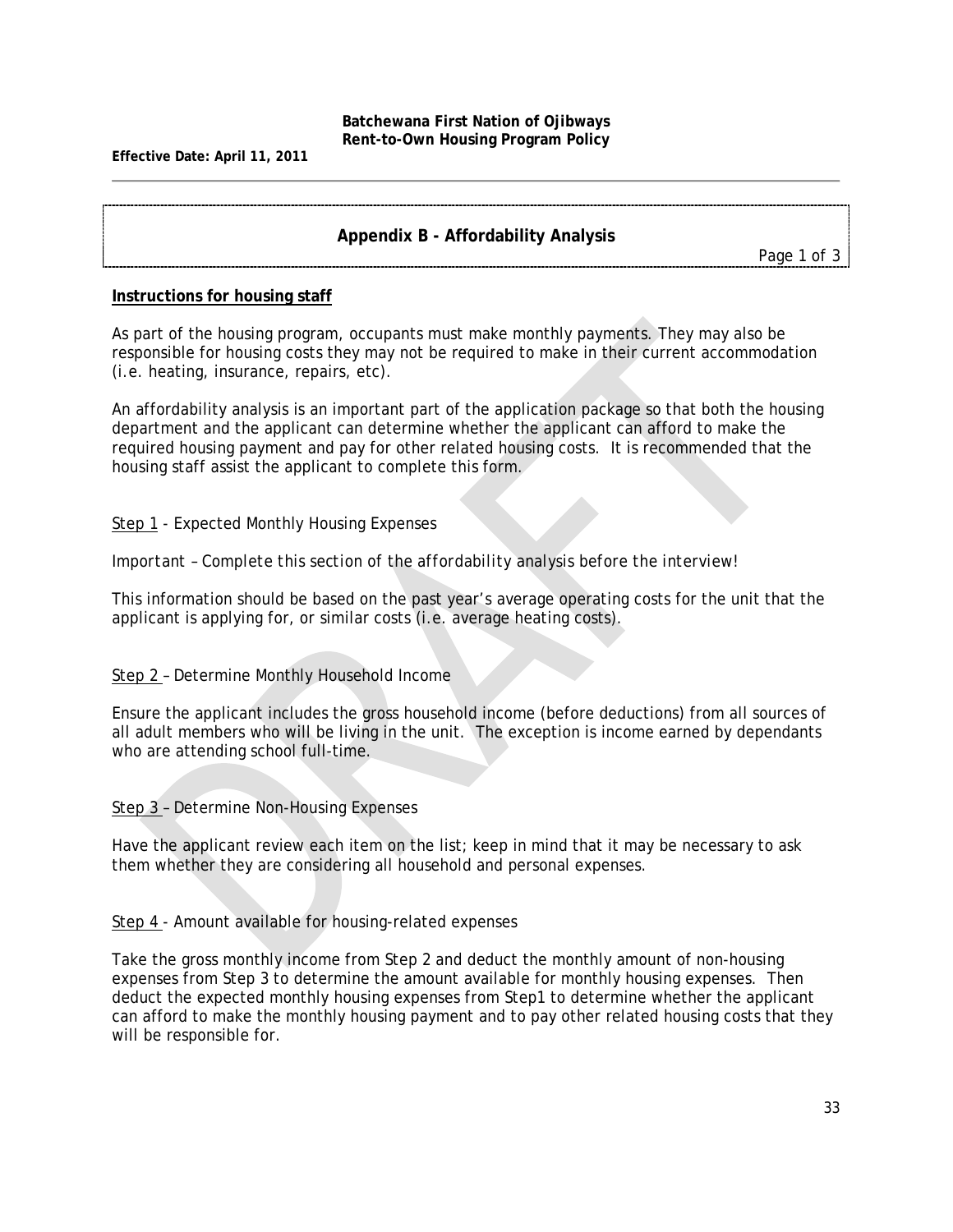**Effective Date: April 11, 2011**

# **Affordability Analysis**

*Page 2 of 3*

#### **What Housing Costs Can I Afford?**

Applicant Name: Housing Unit #: \_\_\_\_\_\_\_\_\_\_\_\_\_\_\_\_\_\_\_\_\_\_\_\_\_\_\_\_\_\_\_\_ Date of Interview: \_\_\_\_\_\_\_\_\_\_\_\_\_\_\_\_\_\_\_\_\_\_\_\_\_\_\_\_\_\_\_\_

# **Step 1 Expected Monthly Housing Expenses**

*This section will be completed with the housing coordinator who will give you the average housing costs you can expect to pay based on the average costs for the type of housing assistance you have applied for.*

| <b>Expected Housing Related Expenses</b>                                               | <b>Average Monthly</b><br>Amount |  |  |
|----------------------------------------------------------------------------------------|----------------------------------|--|--|
| Rental payments                                                                        |                                  |  |  |
| Utilities (if paid separately including hydro, water/sewer, garbage pick-<br>up, etc.) | \$                               |  |  |
| Contents insurance                                                                     |                                  |  |  |
| Repairs and maintenance                                                                |                                  |  |  |
| Other costs (specify)                                                                  |                                  |  |  |
| <b>Total housing-related expenses</b>                                                  | \$                               |  |  |

# **Step 2 Determine Monthly Household Income**

List the regular gross monthly income (before deductions) for all permanent adult members of the household who will be living in the unit.

| <b>Gross Monthly Income</b>                           | <b>Average Monthly</b><br><b>Income Amount</b> |
|-------------------------------------------------------|------------------------------------------------|
| Gross employment income (before taxes and deductions) | J                                              |
| Social Assistance benefits                            |                                                |
| Pension benefits                                      | \$                                             |
| Employment insurance benefits                         | \$                                             |
| Alimony, child support                                | \$                                             |
| Other income                                          | \$                                             |
| Total gross monthly income                            | \$                                             |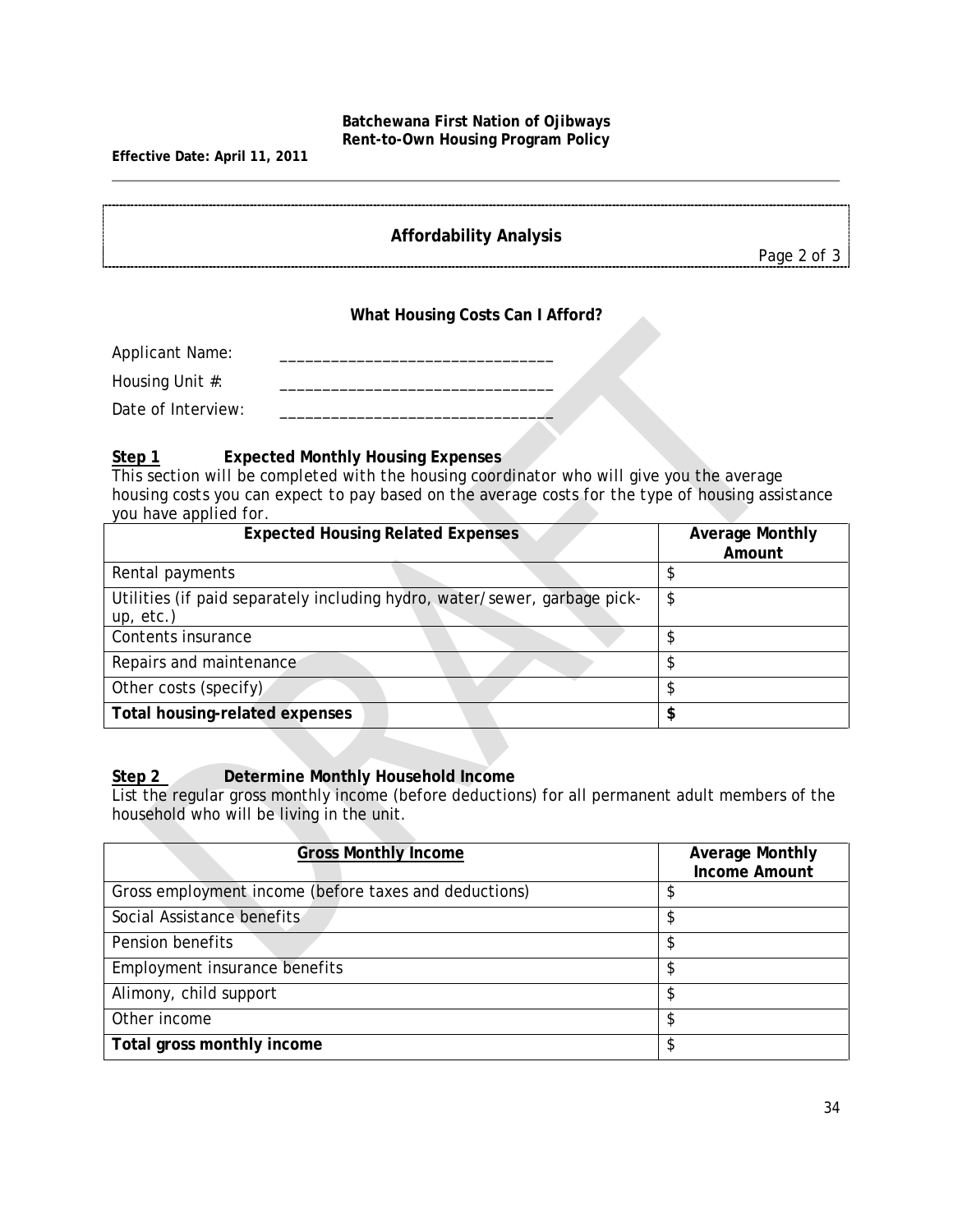**Effective Date: April 11, 2011**

# **Affordability Analysis**

*Page 3 of 3*

#### **Step 3 Determine Non-Housing Expenses**

Now calculate all of your current monthly non-housing expenses.

| <b>Current Non-Housing Expenses</b>                      | Average monthly<br>amount |
|----------------------------------------------------------|---------------------------|
| Groceries                                                | \$                        |
| Clothing                                                 | \$                        |
| Child care, school/sporting fees and related expenses    | \$                        |
| Phone, cable, internet                                   | \$                        |
| Insurance (house, car, medical)                          | \$                        |
| Car/truck loan payment                                   | \$                        |
| Gas and other transportation costs including car repairs | \$                        |
| Personal loan payments                                   | \$                        |
| Credit card payments                                     | \$                        |
| Entertainment                                            | \$                        |
| Other debts                                              | \$                        |
| Savings                                                  | \$                        |
| <b>Total Monthly Non-Housing Expenses</b>                | \$                        |

# **Step 4 Amount available for housing-related expenses**

| Total gross monthly income from Step 2         |              |  |
|------------------------------------------------|--------------|--|
| Total monthly non-housing expenses from Step 3 | <b>Minus</b> |  |
| Amount available for monthly housing expenses  | Equals       |  |
| Total housing-related expenses from Step 1     | <b>Minus</b> |  |
| Difference                                     | Equals       |  |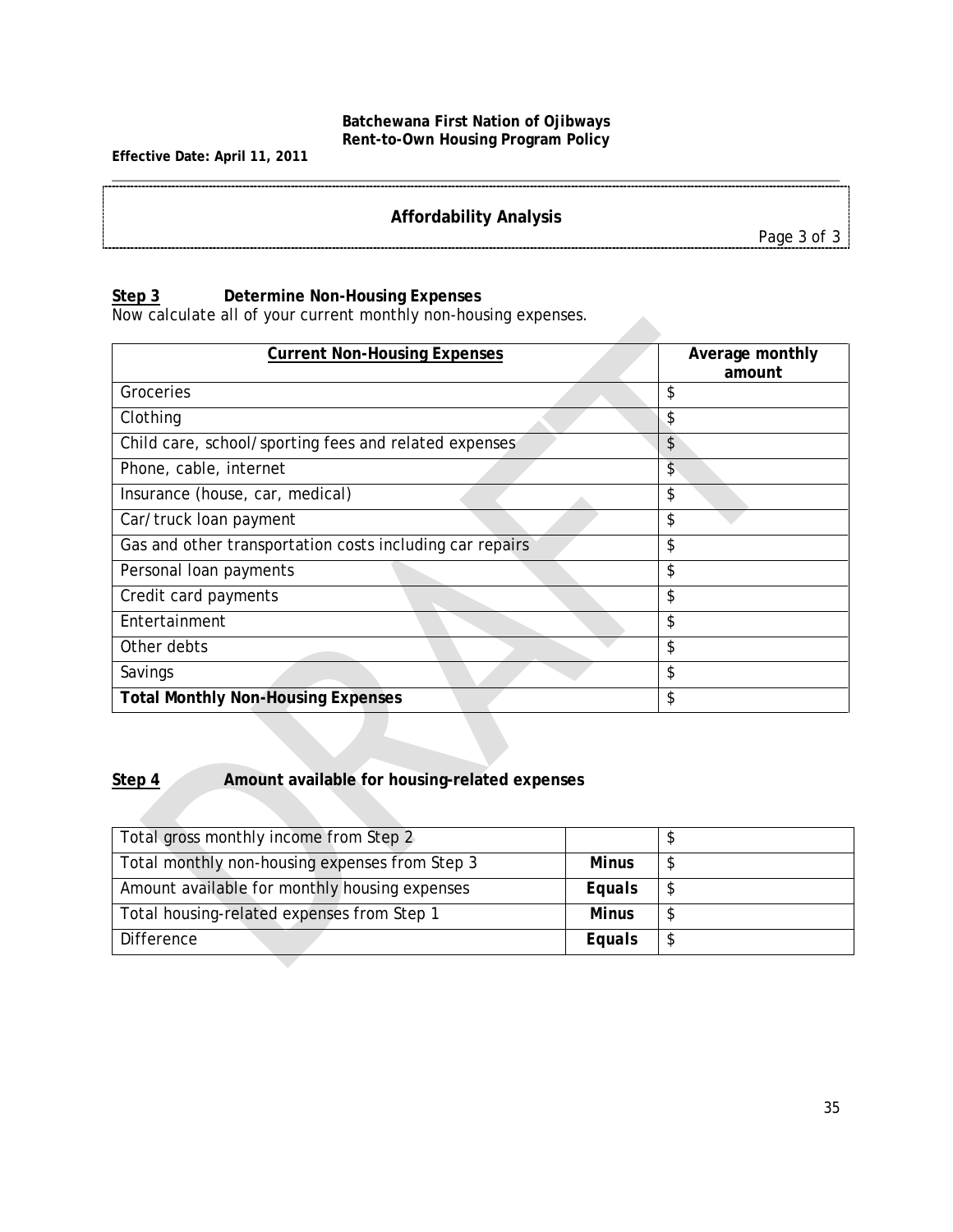**Effective Date: April 11, 2011**

*Appendix C – Rent-to-Own Agreement*

# **Rent-to-Own Agreement**

Page 1 of 7

MADE THIS day of , 20

BETWEEN:

#### **BATCHEWANA FIRST NATION OF OJIBWAYS** Hereinafter called the "First Nation"

And

Registry Number 1980

Hereinafter called the "Purchaser"

Whereas:

- a) The First Nation requested the Minister of Indian Affairs and Northern Development (INAC) to guarantee to Canada Mortgage and Housing Corporation (CMHC) repayment of a loan and further financing for the construction of homes on the \_\_\_\_\_\_\_\_\_\_\_\_\_\_\_\_\_\_(hereinafter called "the First Nation", which request was granted by INAC.
- b) The First Nation is authorized under the provisions of the Indian Act R.S.C. 1989, as amended from time to time to administer its own housing program on lands within its jurisdiction including the land described as Lot  $#$  \_\_\_\_\_\_\_\_ C.L.S.R.  $#$  \_\_\_\_\_\_\_ and civically known as and hereinafter referred to as "the lands".
- c) The First Nation has agreed that the Purchaser may occupy the premises on the terms and conditions hereinafter set out.
- d) The First Nation has agreed to sell to the Purchaser and the Purchaser has agreed to purchase from the First Nation the premises and to take possession of the lands upon the terms and conditions hereinafter set out.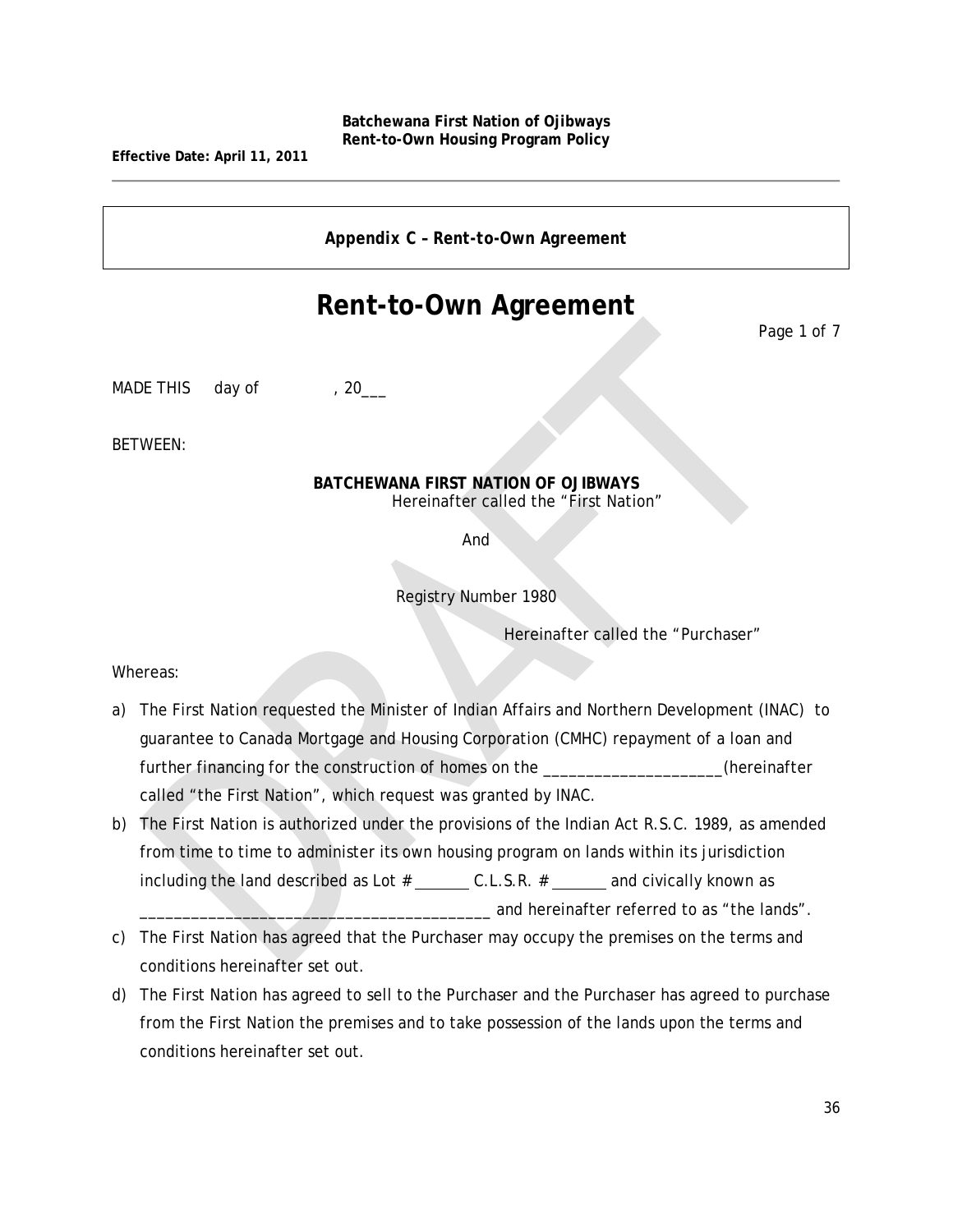#### Services and Equipment

No furnishings, equipment or utilities shall be supplied by the First Nation except those checked below, which the Purchaser agrees are in satisfactory condition and which the Purchaser and guests shall use carefully:

The First Nation has constructed upon the lands a single family residence consisting of a three bedroom, by hi rise.



all of which are collectively hereinafter referred to as "the premises".

NOW THIS AGREEMENT WITNESSES, in consideration of the covenant herein contained the exchange of \$10.00 between the parties and other good and valid consideration the receipt of all of which is acknowledged, as follows:

- 1) Upon the execution of this agreement the Purchaser shall be permitted to take immediate possession of the lands and premises and so long as the terms of this agreement are complied with the Purchaser shall be entitled to the use and enjoyment thereof.
- 2) The Purchaser shall pay the sum of \$\_\_\_\_\_\_\_ per month on the first of each month at its head office on the example or at such other place as it may designate, commencing on and each month for 20 (twenty) years until the entire mortgage is paid in full. This payment may be adjusted throughout the years if deemed necessary upon prior notification to Tenant. The Tenant shall receive 90 days notification of any increases.
	- a) Take all necessary proceedings to furnish the Purchaser with a Certificate of Possession for the lands.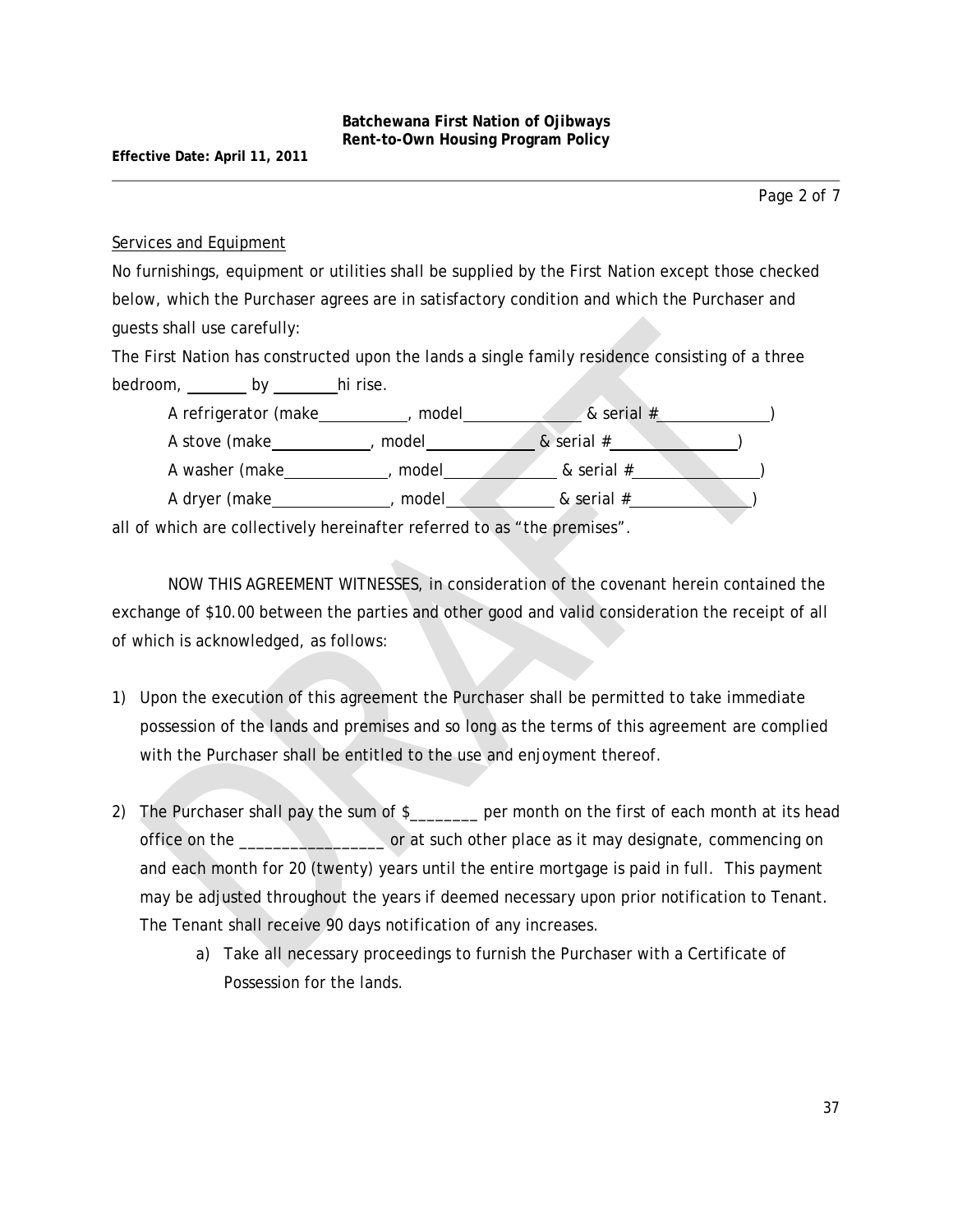#### Insurance

- 3) The First Nation, as owner, will bear the cost of fire insurance for the home. The cost of personal contents insurance shall be the responsibility of the Purchaser.
	- a) All the cost of the deductible will be charged to the Purchaser for claims as a result of deliberate or willful damage, e.g. smoke damage, broken windows.
	- b) The First Nation will pay 100% of the deductible for accidental damage caused by uncommon occurrences, e.g. fallen trees, wind.
	- c) The Purchaser will not do or omit to do something which may render void or voidable any policy of insurance on the premises.
	- d) The Purchaser will indemnify and save the First Nation harmless for all liabilities, fines, suits and claims of any kind for which the First Nation may be liable or suffer by reason of the Purchaser's occupancy of the premises.

#### Purchaser's covenants

- 4) The Purchaser shall be responsible for the following up until such time as the loan to the First Nation is paid in full and no outstanding balance remains:
	- a) Not to permit or commit any waste upon the lands or to make any material additions or alterations to the premises without first obtaining the written consent of the First Nation;
	- b) Not to sublet or assign this agreement or any rights or obligations herein contained;
	- c) Not to give up possession of the lands and/or premises;
	- d) To maintain the lands and premises in good, neat and clean condition and state of repair;
	- e) To utilize the premises as a primary owner occupied residential premises only;
	- f) To report any and all damages to the home, to the First Nation.
	- g) To abide by rules and regulations generally in force from time to time regarding occupancy of residential properties in the neighbourhood of the lands and premises and without limiting the generality of same to abide by the rules and regulations annexed hereto as Schedule "A";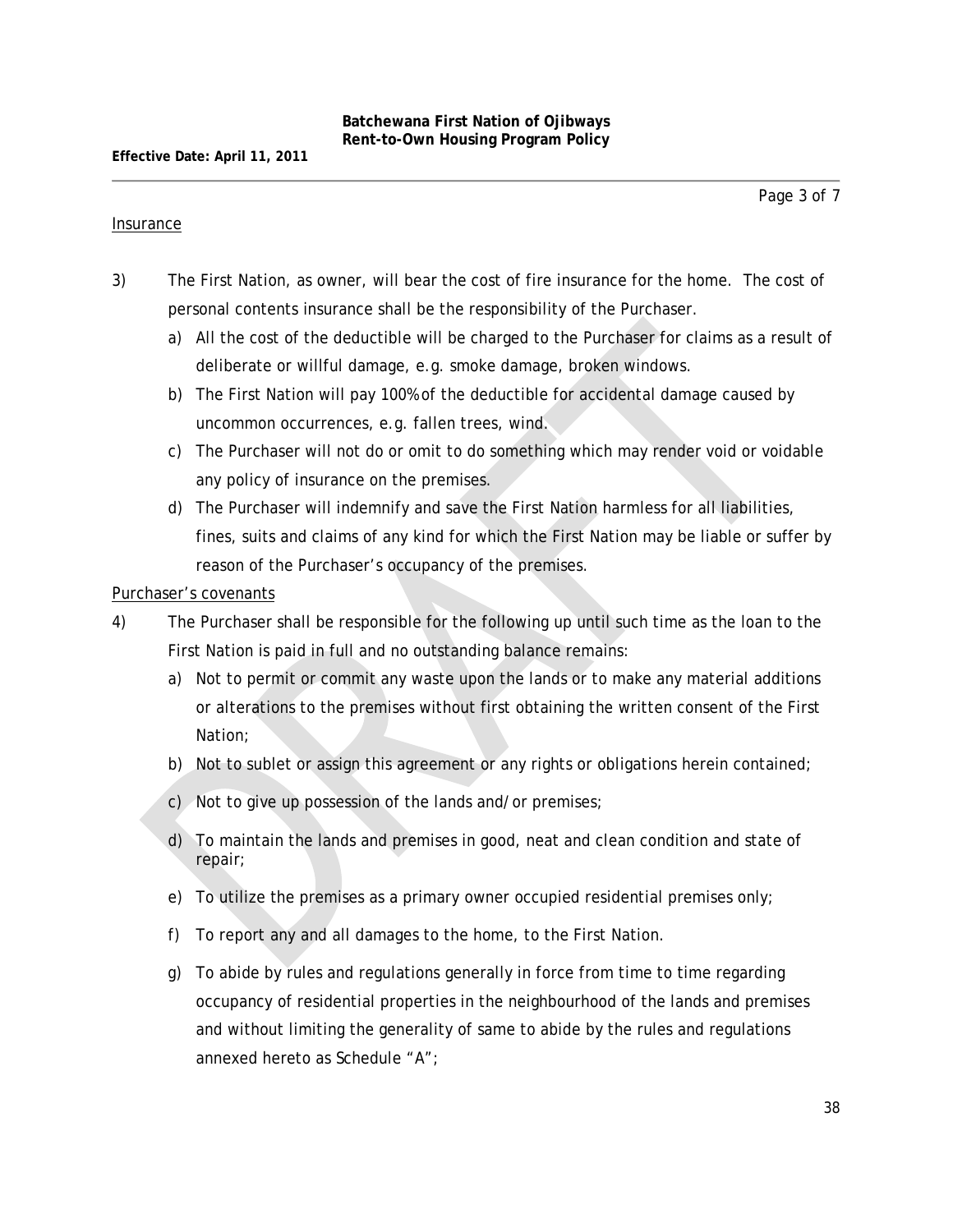- h) To pay for utilities supplied to the lands and premises together with all levies, rates, duties and assessments whatsoever including, without limitation, water, garbage collection and other service charges levied by the First Nation.
- i) To name a beneficiary (18 years of age or older) in the event of the death of the Purchaser, who is a \_\_\_\_\_\_\_\_\_\_\_ Band Member. Or, in the event the named beneficiary is under the age of 18 years at the time of the death of the Purchaser, and is a \_\_\_\_\_\_\_\_\_\_\_ Band Member, under the care of a person who is 18 years of age or older, the beneficiary may be entitled, upon consent of the First Nation, to the benefits of this agreement as if he or she were the Purchaser, upon consent of the First Nation, provided the custodial person responsible for the beneficiary agrees in writing by executing a written Consent to continue the repayment of the loan on the terms set out in this agreement and to abide by the terms and conditions herein. Should the beneficiary in law, choose not to consent to the terms of this agreement including the repayment of any outstanding balance owed by the Purchaser, the First Nation may serve notice of eviction on the beneficiary and/or the custodial person responsible in law for the beneficiary to vacate the premises as described herein.
- 5) The First Nation' Covenants:
	- a) To permit the Purchaser to occupy and enjoy the lands and premises until any default shall be made;
	- b) To be responsible for the repairs and maintenance of wear and tear (not for unwillfullness of Purchaser, Purchaser's friends or family)guarantee the workmanship of the premises for a period of one year from the date of occupation thereof by the Purchaser.

#### 6) PROVIDED UPON BREACH

a) In the event the Purchaser breaches its obligations as described in paragraphs  $\#2$ and #3 above, the First Nation shall notify the Purchaser in writing. Should the Purchaser fail to rectify the breach of its obligations to the satisfaction of the First Nation within 30 days of the date of the written notice, the First Nation may evict the Purchaser by serving written notice on the Purchaser.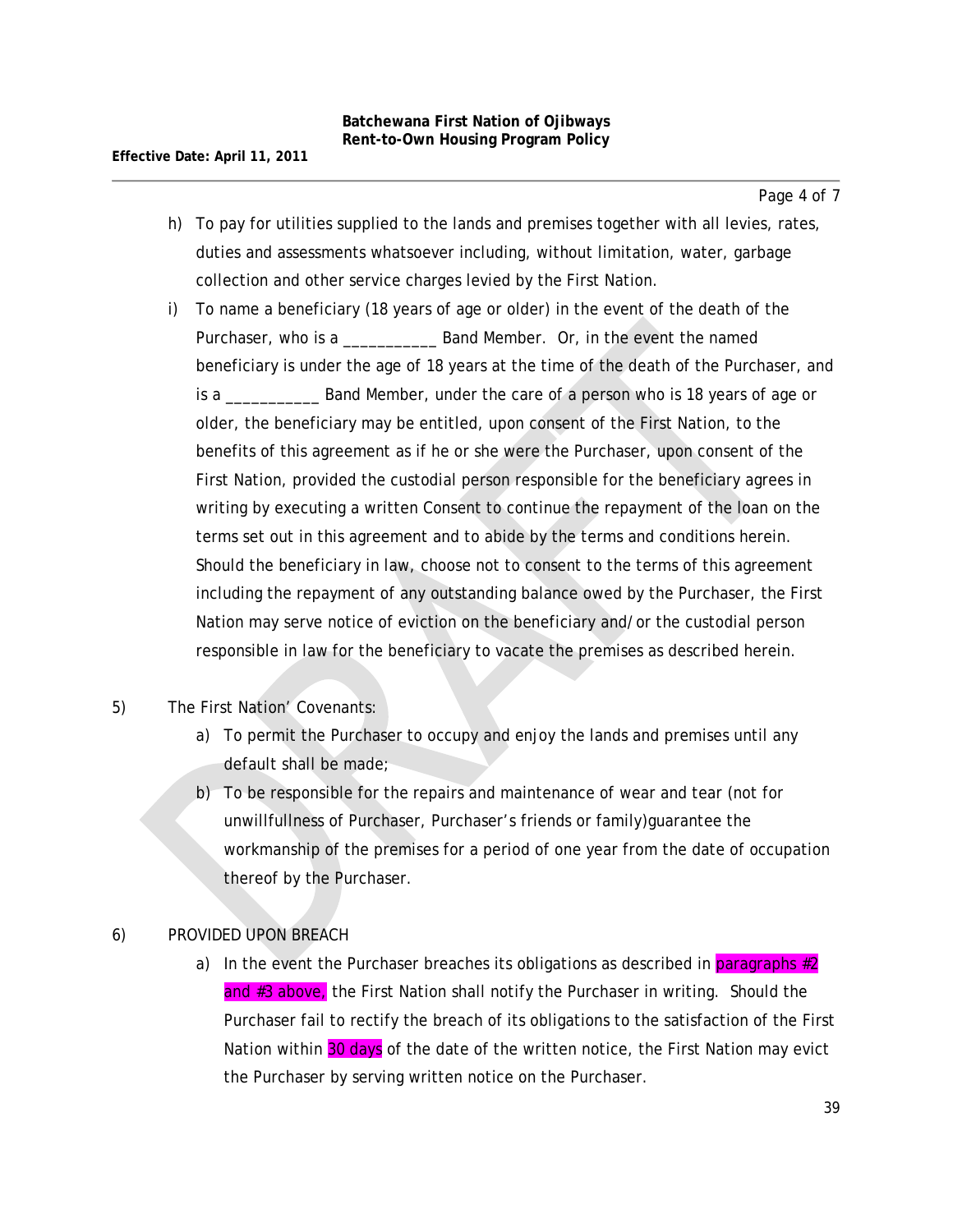Page 5 of 7

b) In the event the Purchaser is served written notice of eviction by the First Nation, the Purchaser shall forfeit any monies paid pursuant to this agreement up to the date of the eviction.

#### Vacating the Home

- i) Upon vacating, the dwelling must be left clean or the Purchaser will be charged for cleaning. Clean shall mean floors, walls and appliances cleaned and washed. All electrical light bulbs functioning and in place and all fixtures whole and undamaged. Refrigerator cleaned of all foods and stains, no damage to racks, no debris under or behind the refrigerator. Also, all garbage removed from cupboards, cabinets, etc.
- 7) It is understood by the Purchaser that the premises he or she is purchasing is situated on \_\_\_\_\_\_\_\_\_\_\_\_\_\_\_First Nation reserve land and that the housing being developed through this agreement and others like it has, as an intent, to facilitate housing for Band members. Accordingly, as such, the Purchaser acknowledges that he/she may dispose of the premises, after such has been purchased, subject to the conditions herein, by way of a further Bill of Sale or by way of testamentary disposition only to other members of the

First Nation and that any attempt to deal with the premises, whether by Bill of Sale or testamentary disposition or other method of transfer with the premises to an individual or individuals who are not members of the \_\_\_\_\_\_\_\_\_\_\_\_\_ First Nation shall be null and void and shall result in the First Nation having the option of purchasing from the owner the premises at a price equal to the fair market value of the premises (not to exceed an amount equal to the original purchase price herein set out) and less the sum of 10% of the fair market value or purchase price as an administrative charge.

8) The parties undertake and agree to do all things and to execute such further and other documentation as might reasonably be considered necessary to give full effect to the nature and intent of this agreement.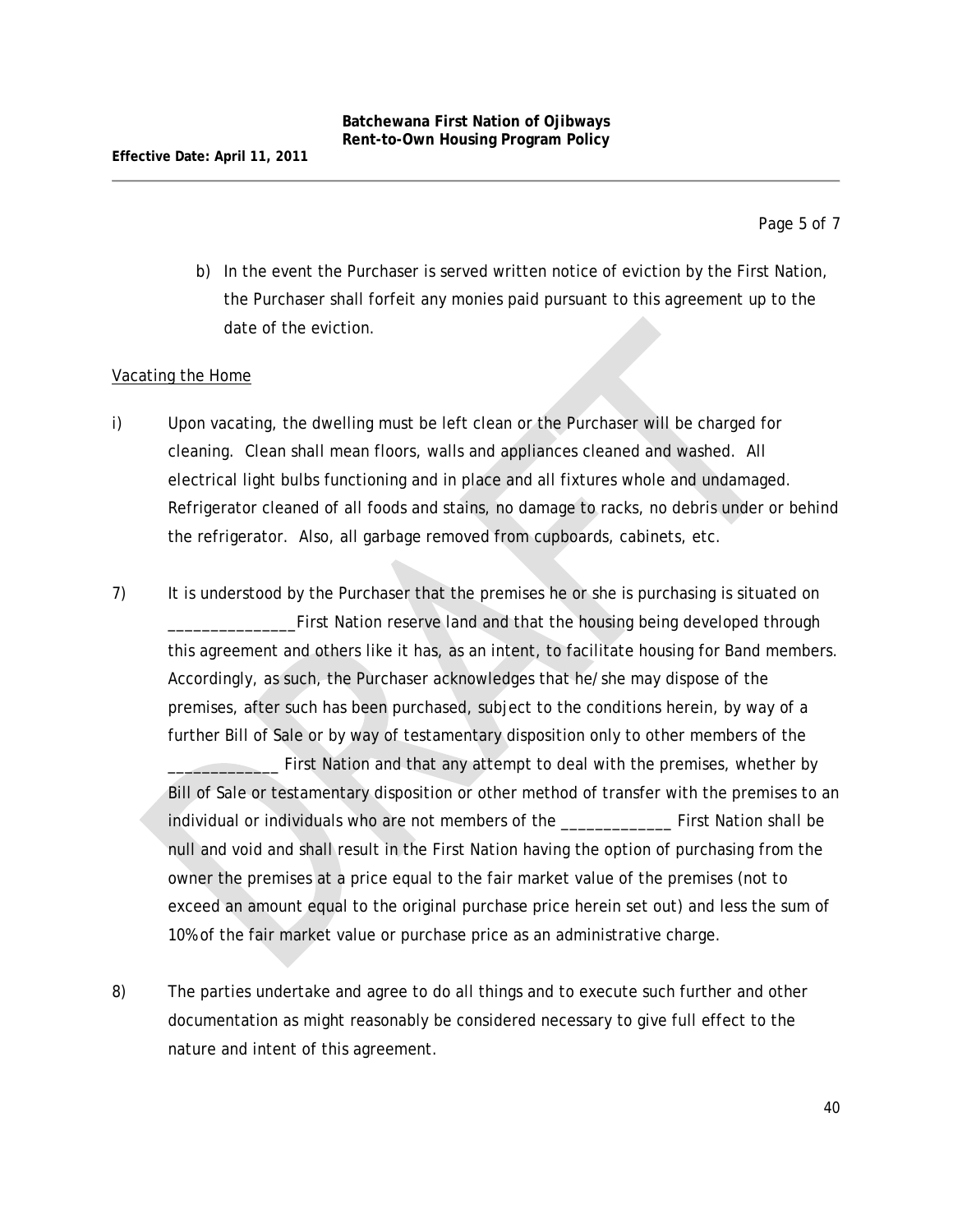Page 6 of 7

9) This agreement shall be binding upon the parties, their personal representative, heirs, estates and assigns.

IN WITNESS WHEREOF this agreement has been executed by the parties hereof as of the day and year first above written.

\_\_\_\_\_\_\_\_\_\_\_\_\_\_\_\_\_\_\_\_\_\_\_\_\_\_\_\_\_\_ \_\_\_\_\_\_\_\_\_\_\_\_\_\_\_\_\_\_\_\_\_\_\_\_\_\_\_

SIGNED, SEALED and DELIVERED in the presence of

Witness Purchaser

Witness as to the signatures of the authorized signing officers of the Per: First Nation

\_\_\_\_\_\_\_\_\_\_\_\_\_\_\_\_\_\_\_\_\_\_\_\_\_\_\_\_\_\_\_ \_\_\_\_\_\_\_\_\_\_\_\_\_\_\_\_\_**FIRST NATION**

 $Per:$ 

We have the authority to bind the First Nation.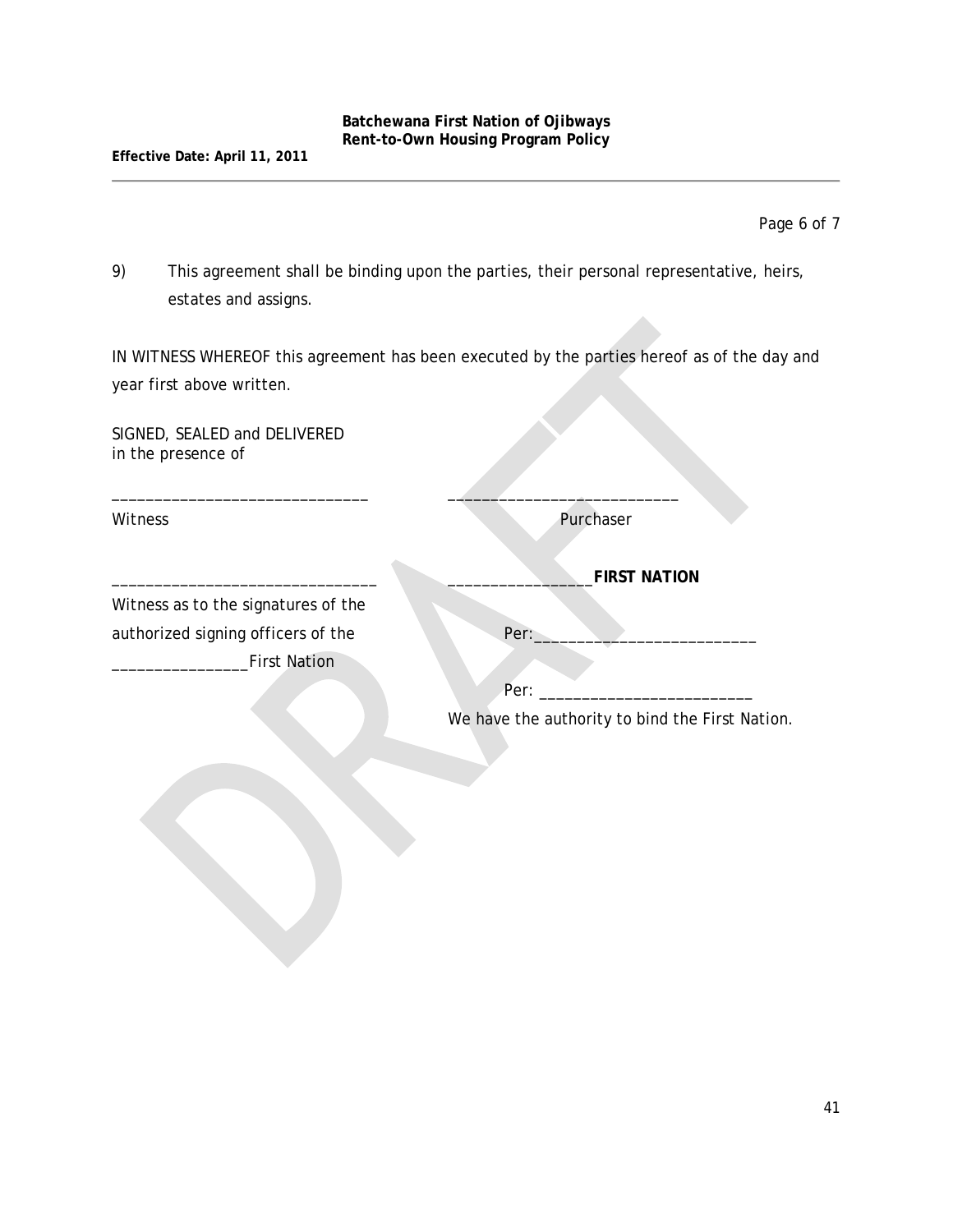Page 7 of 7

#### SCHEDULE A

#### Occupancy Rules and Regulations

- 1. The Purchaser is to allow the First Nation to annually inspect the unit. Such inspection is to be scheduled in advance.
- 2.  $\blacksquare$  To maintain the premises" as to **section 3. (d)** includes, but is not limited to the following: a) To pay rent.
	- b) To report any and all damages to the home to the First Nation.
	- c) Regular replacement of all damaged property i.e. windows, window screens, etc.;
	- d) Smoke, heat detectors are not to be removed and must be maintained for safety of all residents and premises;
	- e) HRV must be utilized from October to April. During this time the HRV is not to be turned off to avoid excess moisture problems that will lead to mold.
	- f) Must clean HRV filters and change furnace filters at least twice a year.
	- g) All garbage shall be disposed of.
	- h) The removal of ice and snow from entrance walks and roofs (subject to \_\_\_\_\_\_\_\_\_\_\_\_First Nation's Snow Removal Policy and needs assessment)
	- i) Regular yard care i.e. lawn cutting
	- j) To pay heating, lights, water, sewer, power, telephone and television cable charges.
	- k) Not to assign or sublet the premises without written permission from the First Nation.
- 3. The Purchaser shall not keep or allow to be placed on the lawn or lands belonging to or adjoining the Premises any unlicensed vehicles of any nature or type whatsoever.

Date:

Initials: **Example 1** For the Purchaser

For the First Nation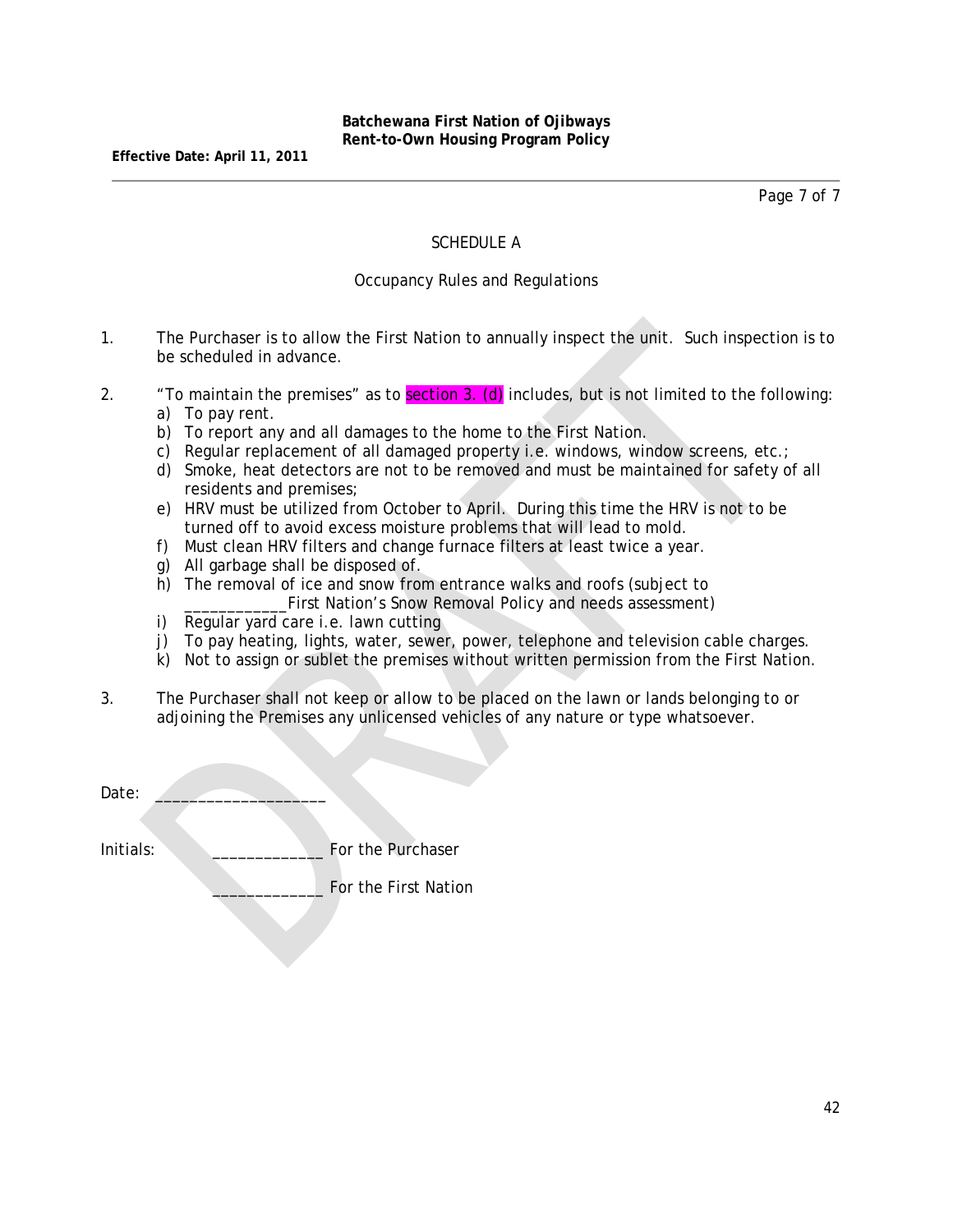**Effective Date: April 11, 2011**

#### *Appendix D – Repayment/Arrears Recovery Agreement*

Occupant Name: Account Number Monthly Payment Charge \$ Amount of Payment Arrears \$ Agreement to repay arrears between

The Occupant(s):

-And -

 $\overline{\phantom{a}}$  , where  $\overline{\phantom{a}}$  , where  $\overline{\phantom{a}}$  ,  $\overline{\phantom{a}}$  ,  $\overline{\phantom{a}}$  ,  $\overline{\phantom{a}}$  ,  $\overline{\phantom{a}}$  ,  $\overline{\phantom{a}}$  ,  $\overline{\phantom{a}}$  ,  $\overline{\phantom{a}}$  ,  $\overline{\phantom{a}}$  ,  $\overline{\phantom{a}}$  ,  $\overline{\phantom{a}}$  ,  $\overline{\phantom{a}}$  ,  $\overline{\phantom{a}}$  ,

Batchewana First Nation of Ojibways

I/we the occupant(s), acknowledge the amount of arrears owing on our rent-to-own account of \$ due on the  $1<sup>st</sup>$  of each month plus an additional amount for the period noted below, as follows:

| Due Date<br>$(1st$ of the month) | <b>Regular monthly</b><br>payment amount | Arrears recovery<br>amount | Total |
|----------------------------------|------------------------------------------|----------------------------|-------|
|                                  |                                          |                            |       |
|                                  |                                          |                            |       |
|                                  |                                          |                            |       |

I/we understand that failure to meet the repayment arrangements as noted above constitutes grounds for Batchewana First Nation of Ojibways to take corrective action as outlined in the rentto-own agreement.

| Occupant Signature: | Date: |
|---------------------|-------|
| Occupant Signature: | Date: |
| Housing Department: | Date: |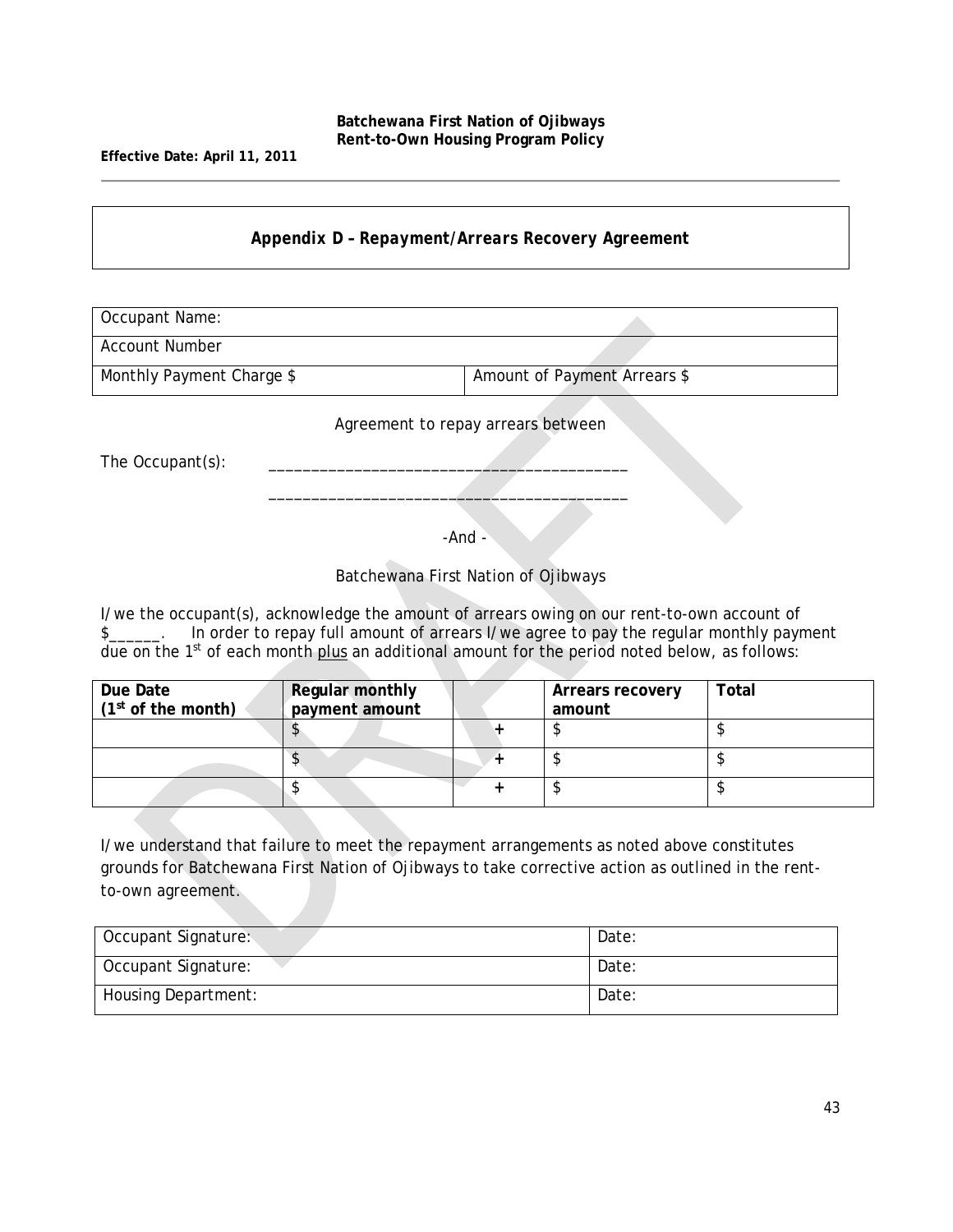*Appendix E –– Notice to Correct Occupant Damage*

Date:

To: (insert occupant's name)

Address of the rent-to-own unit:

Notice delivered:  $\Box$  By registered mail  $\Box$  Posted on front door (date:

#### **Notice to Correct Occupant Damage**

As confirmed by the inspection dated on the rent-to-own unit located at for which you are the primary occupant, you, your quest(s) or other occupant(s) of the unit has willfully or negligently damaged the unit and/or property. The inspection report confirms the following damage to the unit/property and the estimated repair cost for each item:

| Repair item | <b>Estimated repair cost</b> |
|-------------|------------------------------|
|             |                              |
|             |                              |
|             |                              |
|             |                              |

You can correct the damage by making arrangements *satisfactory to the housing department* by either:

- a) Repairing or replacing the damaged item(s) or
- b) Repaying the housing department the cost of repairing or replacing the damaged item(s).

Under the terms of the rent-to-own agreement, and as a condition of your continued occupancy of the unit, you are obligated to repair the damage to the unit no later than ( *insert date 30 days from the date of notice* ). Failure to do so will result in legal action being taken to enforce the terms of the agreement.

Please contact a representative of the housing department by phone at 705-759-0914 or in person no later than ( *insert date 14 days from the date of the notice* ) to confirm how you will correct the damage.

Housing Department Batchewana First Nation Phone: 705-759-0914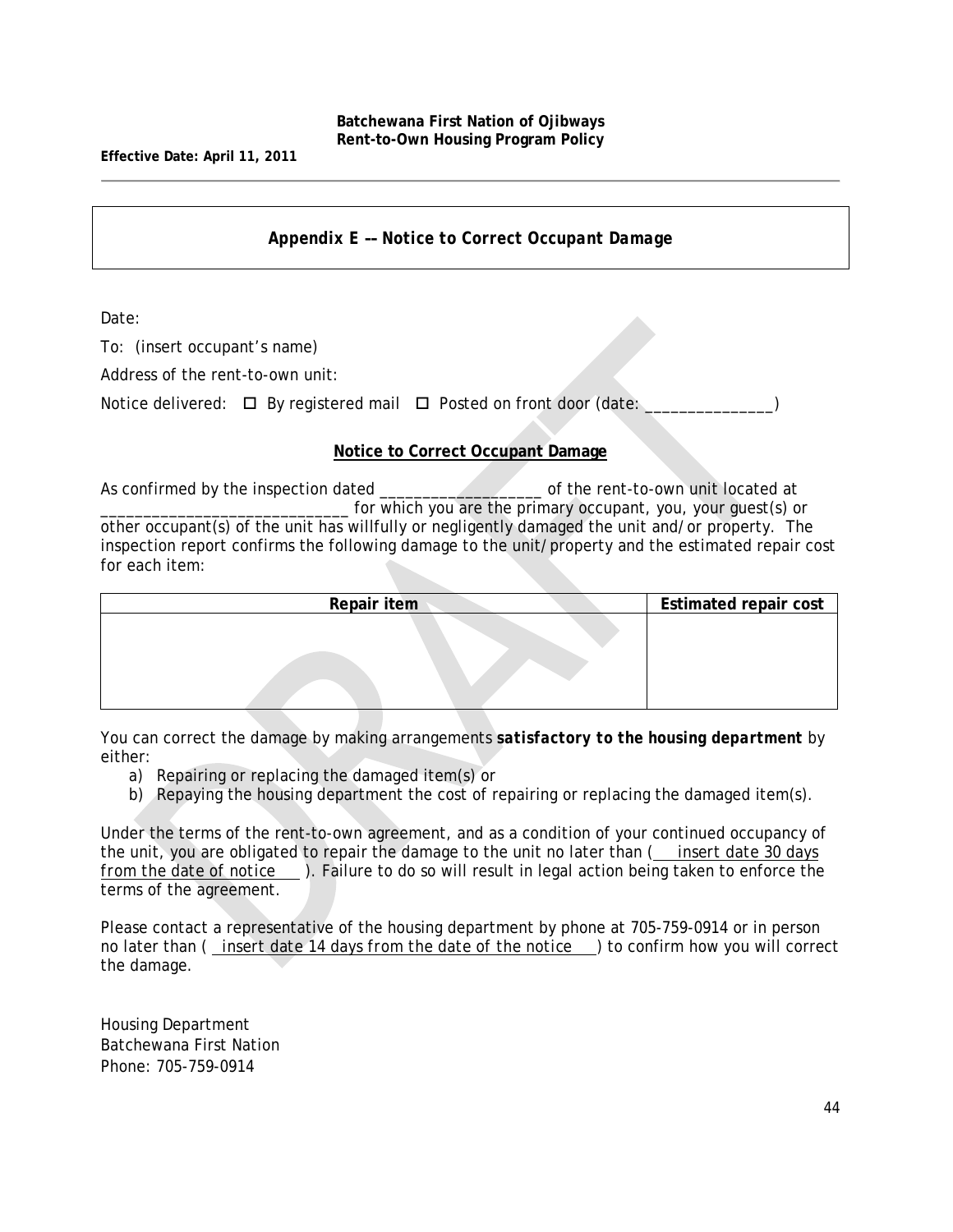**Effective Date: April 11, 2011**

# *Appendix F – Unit Condition Report*

**Rent-to-Own Unit Condition Report Page 1 of 3** 

| Occupant Name(s)    |      |    |  |  |  |
|---------------------|------|----|--|--|--|
| Address             |      |    |  |  |  |
| Inspection #1 Date: | Time | By |  |  |  |
| Inspection #2 Date: | Time | By |  |  |  |
| Inspection #3 Date: | Time | By |  |  |  |

| <b>KEY CODES:</b>    | NC-needs cleaning, NP-needs painting, RP-replace, NR-needs repair, NS-needs spot cleaning, NSP -<br>needs spot painting, SC-scratched, OK-indicates items is clean/in good working order/undamaged |         |         |      |                    |         |         |         |      |
|----------------------|----------------------------------------------------------------------------------------------------------------------------------------------------------------------------------------------------|---------|---------|------|--------------------|---------|---------|---------|------|
|                      | Inspect                                                                                                                                                                                            | Inspect | Inspect | Est. |                    | Inspect | Inspect | Inspect | Est. |
|                      | #1                                                                                                                                                                                                 | #2      | #3      | Cost |                    | #1      | #2      | #3      | Cost |
| <b>LIVING ROOM</b>   |                                                                                                                                                                                                    |         |         |      | <b>KITCHEN</b>     |         |         |         |      |
| Floor                |                                                                                                                                                                                                    |         |         |      | <b>Floors</b>      |         |         |         |      |
| Walls                |                                                                                                                                                                                                    |         |         |      | Walls              |         |         |         |      |
| Ceiling              |                                                                                                                                                                                                    |         |         |      | Ceiling            |         |         |         |      |
| <b>Doors</b>         |                                                                                                                                                                                                    |         |         |      | <b>Doors</b>       |         |         |         |      |
| Windows              |                                                                                                                                                                                                    |         |         |      | Windows            | o.      |         |         |      |
| Screens              |                                                                                                                                                                                                    |         |         |      | <b>Screens</b>     |         |         |         |      |
| Closet               |                                                                                                                                                                                                    |         |         |      | Cabinets           |         |         |         |      |
| <b>Elec Fixtures</b> |                                                                                                                                                                                                    |         |         |      | <b>Drawers</b>     |         |         |         |      |
| Light Bulbs          |                                                                                                                                                                                                    |         |         |      | Sink/faucet        |         |         |         |      |
| Other                |                                                                                                                                                                                                    |         |         |      | Sink area          |         |         |         |      |
| <b>FRIDGE</b>        |                                                                                                                                                                                                    |         |         |      | Counters           |         |         |         |      |
| Inside/Parts         |                                                                                                                                                                                                    |         |         |      | Fan/light          |         |         |         |      |
| Outside              |                                                                                                                                                                                                    |         |         |      | Elec fixtures      |         |         |         |      |
| Light                |                                                                                                                                                                                                    |         |         |      | Light bulbs        |         |         |         |      |
| STOVE/OVEN           |                                                                                                                                                                                                    |         |         |      | Other              |         |         |         |      |
| Stove outside        |                                                                                                                                                                                                    |         |         |      | <b>DINING ROOM</b> |         |         |         |      |
| <b>Burners</b>       |                                                                                                                                                                                                    |         |         |      | Windows            |         |         |         |      |
| Vent                 |                                                                                                                                                                                                    |         |         |      | Screens            |         |         |         |      |
| Controls             |                                                                                                                                                                                                    |         |         |      | Elec Fixtures      |         |         |         |      |
| Oven surfaces        |                                                                                                                                                                                                    |         |         |      | Walls              |         |         |         |      |
| Light                |                                                                                                                                                                                                    |         |         |      | <b>Floors</b>      |         |         |         |      |
| Oven racks           |                                                                                                                                                                                                    |         |         |      | Other              |         |         |         |      |
| Other                |                                                                                                                                                                                                    |         |         |      |                    |         |         |         |      |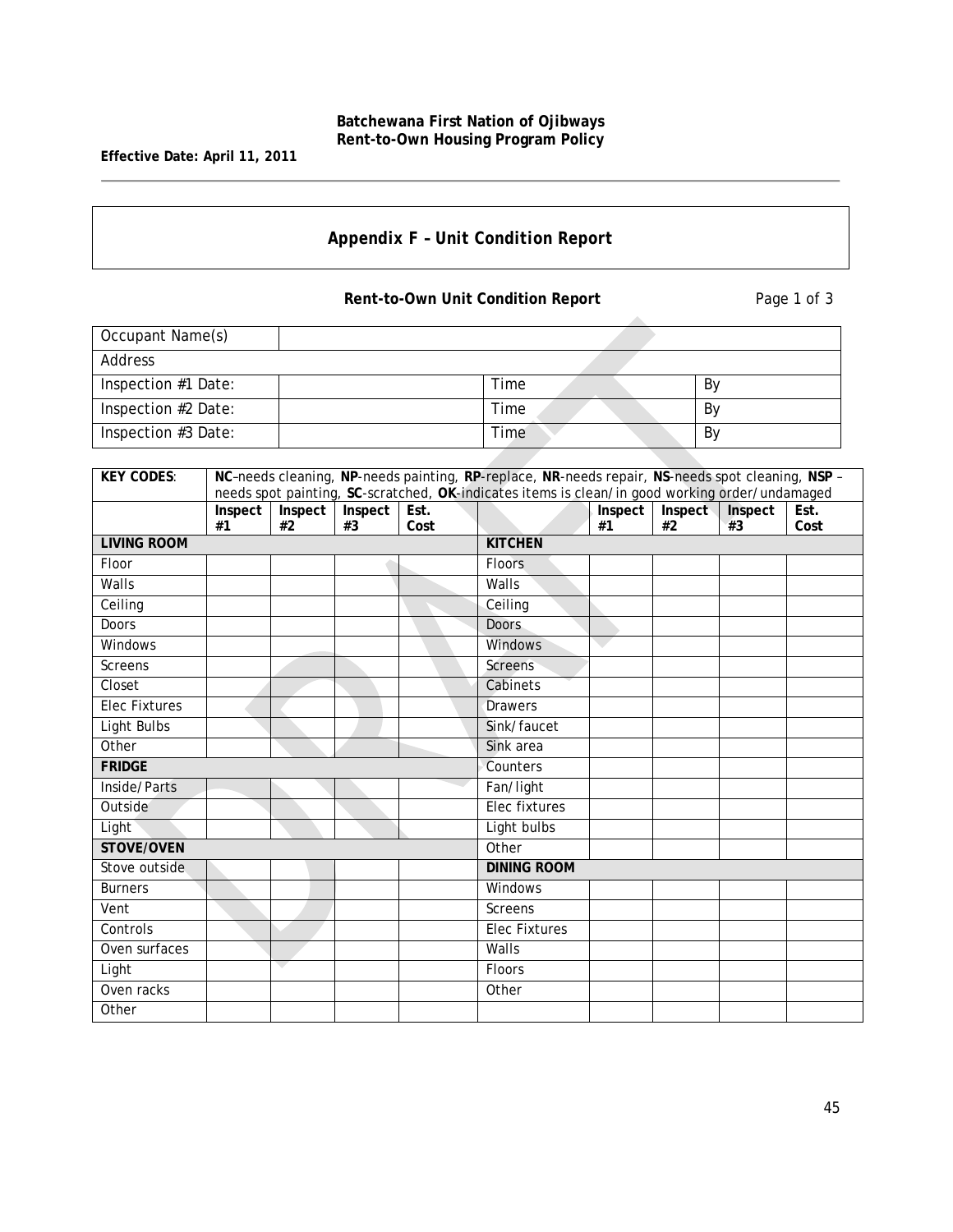**Effective Date: April 11, 2011**

**Rent-to-Own Unit Condition Report Page 2 of 3** 

| <b>KEY CODES:</b>   | NC-needs cleaning, NP-needs painting, RP-replace, NR-needs repair, NS-needs spot cleaning, NSP -<br>needs spot painting, SC-scratched, OK-indicates items is clean/in good working order/undamaged |         |         |      |                      |         |         |         |      |
|---------------------|----------------------------------------------------------------------------------------------------------------------------------------------------------------------------------------------------|---------|---------|------|----------------------|---------|---------|---------|------|
|                     | Inspect                                                                                                                                                                                            | Inspect | Inspect | Est. |                      | Inspect | Inspect | Inspect | Est. |
|                     | #1                                                                                                                                                                                                 | #2      | #3      | Cost |                      | #1      | #2      | #3      | Cost |
| <b>BATHROOM</b>     |                                                                                                                                                                                                    |         |         |      | <b>BEDROOM #1</b>    |         |         |         |      |
| Floors              |                                                                                                                                                                                                    |         |         |      | Floor                |         |         |         |      |
| Walls               |                                                                                                                                                                                                    |         |         |      | Walls                |         |         |         |      |
| Ceiling             |                                                                                                                                                                                                    |         |         |      | Ceiling              |         |         |         |      |
| <b>Doors</b>        |                                                                                                                                                                                                    |         |         |      | <b>Doors</b>         |         |         |         |      |
| Cabinets            |                                                                                                                                                                                                    |         |         |      | <b>Windows</b>       |         |         |         |      |
| <b>Drawers</b>      |                                                                                                                                                                                                    |         |         |      | <b>Screens</b>       |         |         |         |      |
| Sink/faucet         |                                                                                                                                                                                                    |         |         |      | Closet               |         |         |         |      |
| <b>Shelves</b>      |                                                                                                                                                                                                    |         |         |      | <b>Elec fixtures</b> |         |         |         |      |
| Mirror              |                                                                                                                                                                                                    |         |         |      | Light bulbs          |         |         |         |      |
| Tub/shower          |                                                                                                                                                                                                    |         |         |      | Other                |         |         |         |      |
| Caulking            |                                                                                                                                                                                                    |         |         |      | <b>BEDROOM #2</b>    |         |         |         |      |
| Counter top         |                                                                                                                                                                                                    |         |         |      | Floor                |         |         |         |      |
| Fan                 |                                                                                                                                                                                                    |         |         |      | Walls                |         |         |         |      |
| Bowl/seat           |                                                                                                                                                                                                    |         |         |      | Ceiling              |         |         |         |      |
| <b>Towel racks</b>  |                                                                                                                                                                                                    |         |         |      | <b>Doors</b>         |         |         |         |      |
| Window              |                                                                                                                                                                                                    |         |         |      | <b>Windows</b>       |         |         |         |      |
| Elec fixtures       |                                                                                                                                                                                                    |         |         |      | <b>Screens</b>       |         |         |         |      |
| Light bulbs         |                                                                                                                                                                                                    |         |         |      | Closet               |         |         |         |      |
| Other               |                                                                                                                                                                                                    |         |         |      | <b>Elec fixtures</b> |         |         |         |      |
| <b>HALLWAY</b>      |                                                                                                                                                                                                    |         |         |      | Light bulbs          |         |         |         |      |
| Walls               |                                                                                                                                                                                                    |         |         |      | Other                |         |         |         |      |
| Ceiling             |                                                                                                                                                                                                    |         |         |      | <b>BEDROOM#3</b>     |         |         |         |      |
| Closet              |                                                                                                                                                                                                    |         |         |      | Floor                |         |         |         |      |
| Doors               |                                                                                                                                                                                                    |         |         |      | Walls                |         |         |         |      |
| Floor               |                                                                                                                                                                                                    |         |         |      | Ceiling              |         |         |         |      |
| Elec fixtures       |                                                                                                                                                                                                    |         |         |      | Doors                |         |         |         |      |
| Light bulbs         |                                                                                                                                                                                                    |         |         |      | Windows              |         |         |         |      |
| Other               |                                                                                                                                                                                                    |         |         |      | Screens              |         |         |         |      |
| <b>FRONT STEP</b>   |                                                                                                                                                                                                    |         |         |      | Closet               |         |         |         |      |
| <b>Elec Fixture</b> |                                                                                                                                                                                                    |         |         |      | Elec fixtures        |         |         |         |      |
| Light bulbs         |                                                                                                                                                                                                    |         |         |      | Light bulbs          |         |         |         |      |
| <b>Steps</b>        |                                                                                                                                                                                                    |         |         |      | Other                |         |         |         |      |
| Other               |                                                                                                                                                                                                    |         |         |      |                      |         |         |         |      |